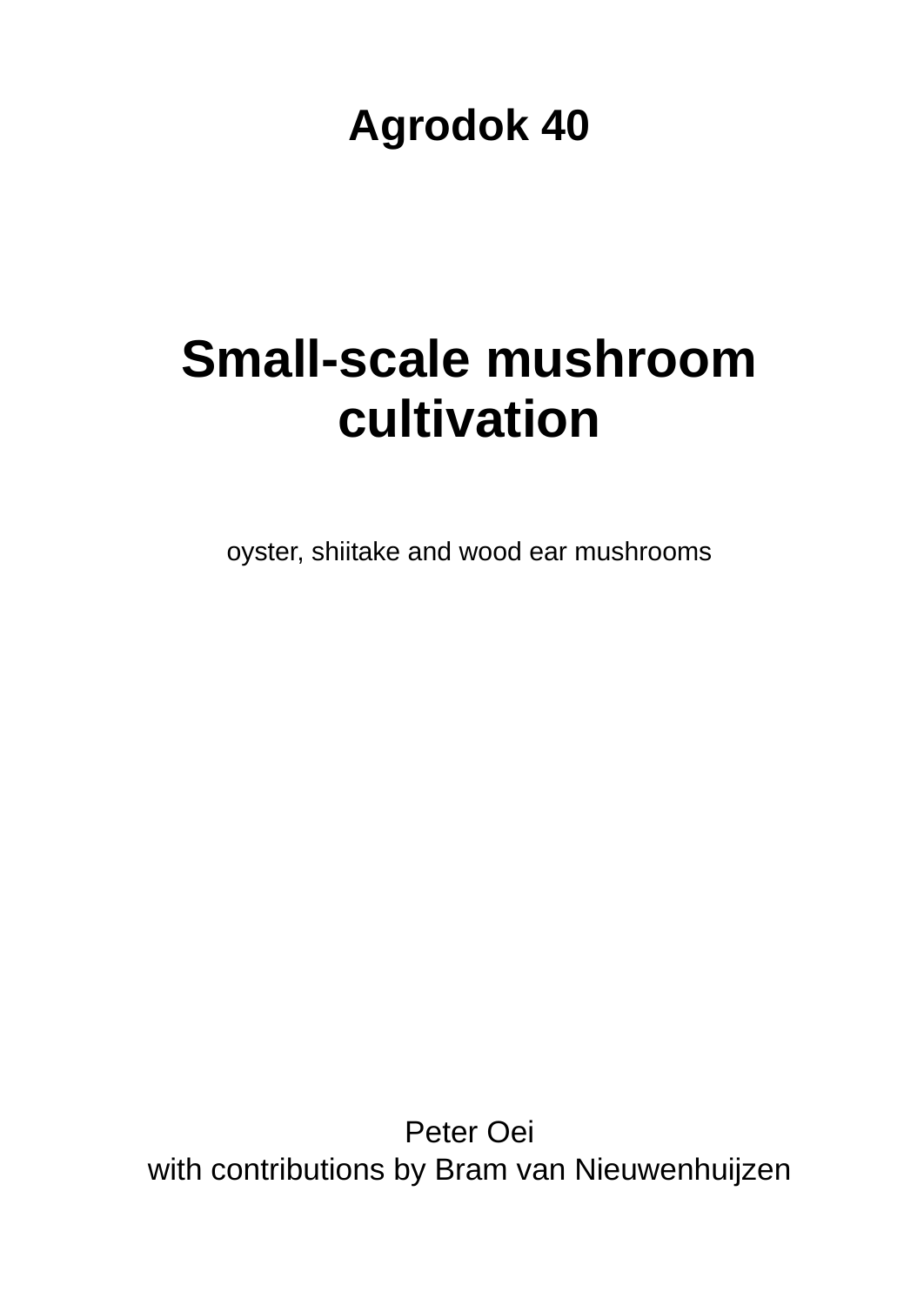© 2005 Agromisa Foundation and CTA

*All rights reserved. No part of this book may be reproduced in any form, by print, photocopy, microfilm or any other means, without written permission from the publisher.* 

First edition: 2005

Authors: Peter Oei, with contributions by Bram van Nieuwenhuijzen Editor: Janna de Feijter Illustrators: Barbera Oranje, Mamadi B. Jabbi Design: Eva Kok Translation: Ninette de Zylva Printed by: Digigrafi, Wageningen, The Netherlands

ISBN Agromisa: 90-8573-038-4 ISBN CTA: 92-9081-303-2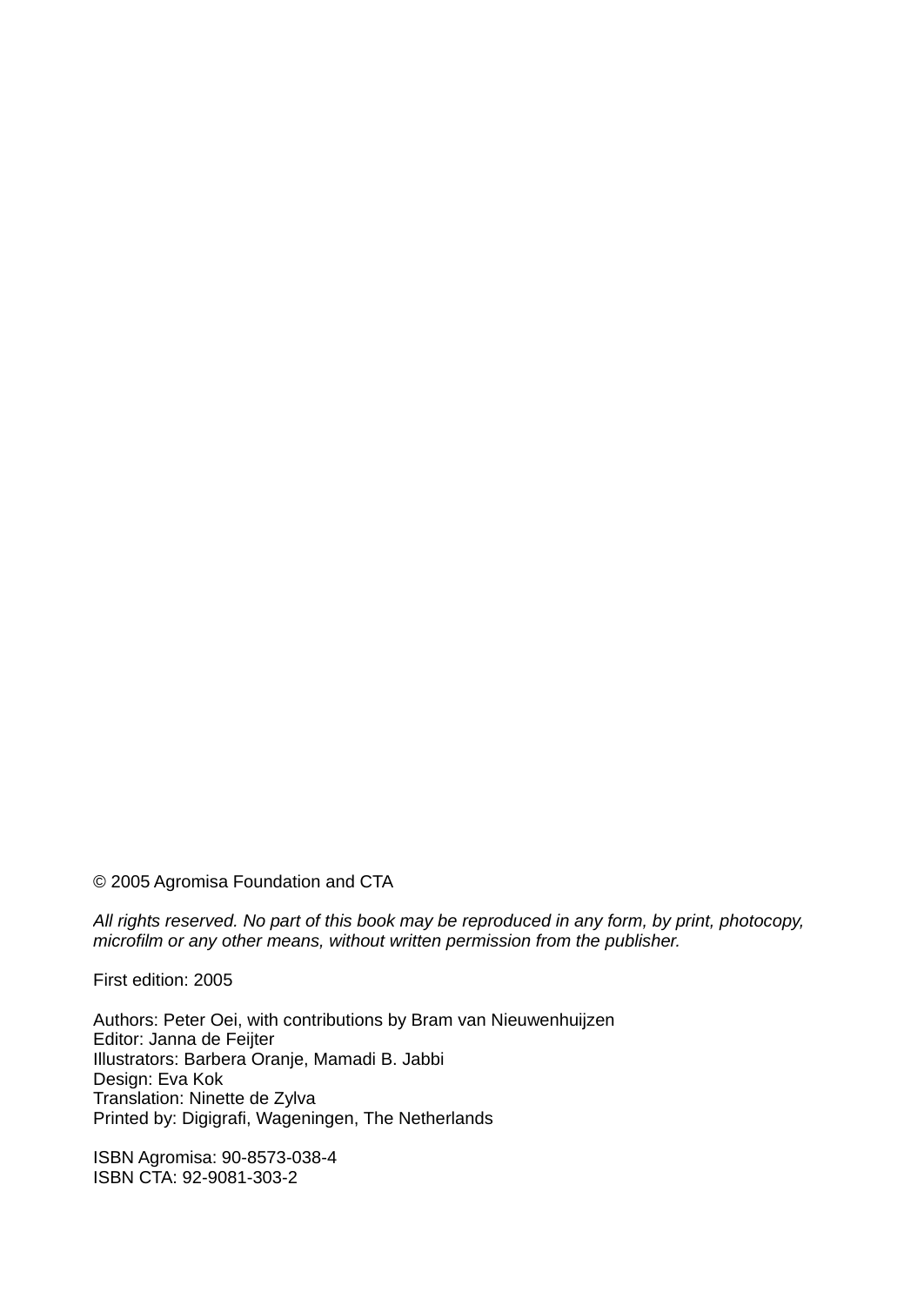# **Foreword**

Mushroom cultivation fits in very well with sustainable farming and has several advantages:

- $\triangleright$  It uses agricultural waste products
- $\triangleright$  A high production per surface area can be obtained
- $\triangleright$  After picking, the spent substrate is still a good soil conditioner

This Agrodok contains detailed information on how to grow three kinds of mushrooms: oyster, shiitake and wood ear mushrooms. These mushrooms are rather easy to grow on a small scale. Cultivation of the common white button mushroom and of the rice straw mushroom is very different and will therefore be dealt with in another Agrodok.

Much of the information presented here is from my book "Mushroom cultivation and appropriate technologies for commercial mushroom growers". By concentrating on three mushroom species only and on relatively simple technologies, I hope readers can obtain a sustainable profit from mushroom growing.

Bram van Nieuwenhuijzen was the director of the Mushroom Growers' Training Centre (nowadays known as C Point) at Horst, The Netherlands, for a number of years. He is currently involved in mushroom cultivation projects in several countries as an adviser through PUM Netherlands Senior Experts in The Hague.

Peter Oei Chairman ECO Consult Foundation and Visiting Professor Fujian Agricultural University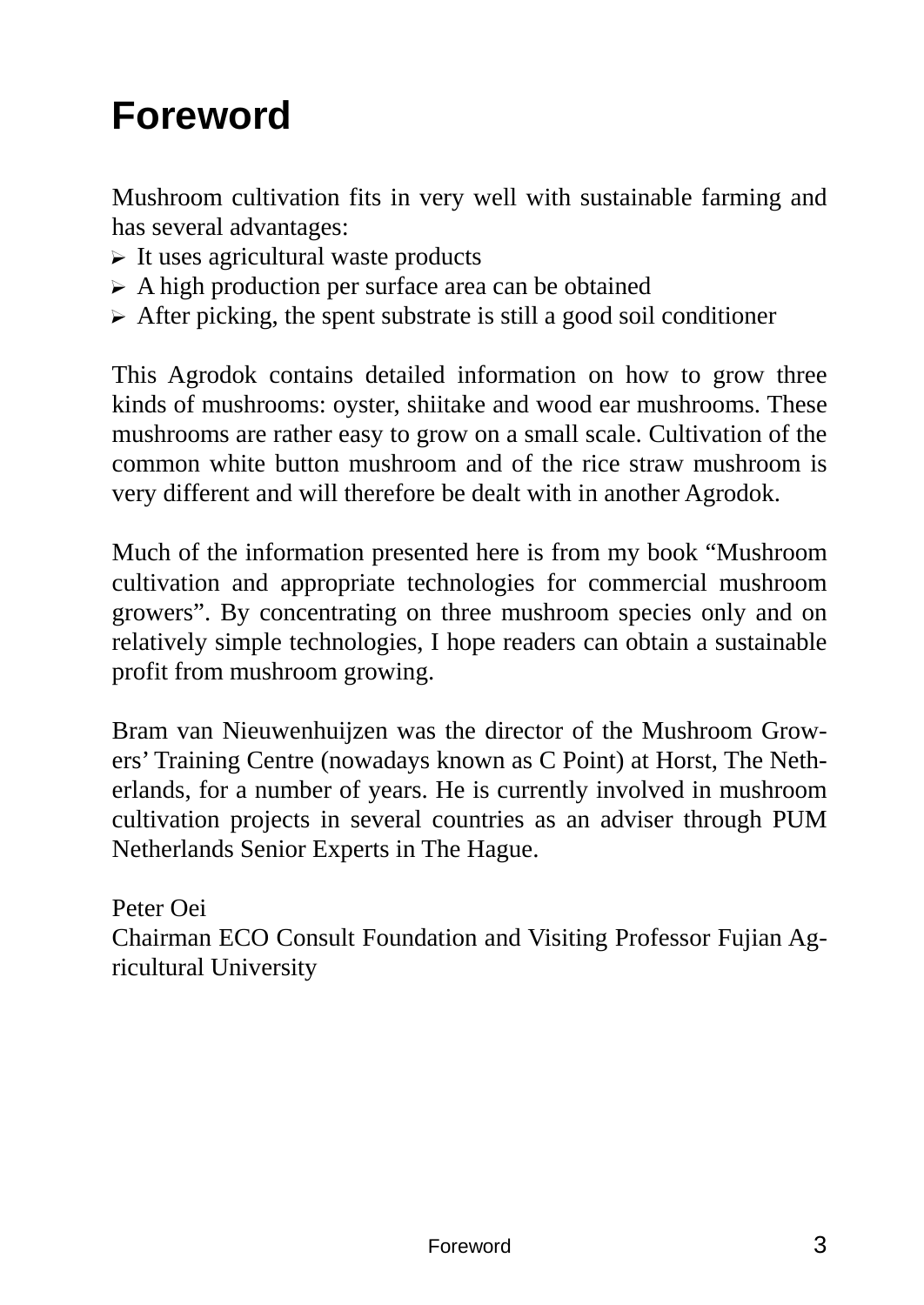# **Contents**

| 1           | <b>Introduction</b>                        | 6  |
|-------------|--------------------------------------------|----|
| $\mathbf 2$ | <b>Biology of mushrooms</b>                | 8  |
| 2.1         | Fungi                                      | 8  |
| 2.2         | Fungus ecology                             | 8  |
| 2.3         | Life cycle of fungi                        | 9  |
| 2.4         | Temperature ranges of cultivated mushrooms | 12 |
| 3           | <b>Mushroom farms</b>                      | 14 |
| 3.1         | Farm layout                                | 14 |
| 3.2         | Farm hygiene                               | 17 |
| 4           | <b>Spawn production</b>                    | 18 |
| 4.1         | The starter culture                        | 20 |
| 4.2         | The sterilisation process                  | 20 |
| 4.3         | <b>Clean environments</b>                  | 22 |
| 4.4         | Cultures                                   | 24 |
| 4.5         | Preparation of media                       | 27 |
| 4.6         | Preparation of slants                      | 28 |
| 4.7         | Mother spawn                               | 32 |
| 4.8         | Preparation of the final spawn             | 34 |
| 5           | Growing oyster mushrooms on pasteurised or |    |
|             | 'sterilised' substrates                    | 37 |
| 5.1         | Preparation of the substrate               | 37 |
| 5.2         | <b>Heat treatments</b>                     | 40 |
| 5.3         | Spawning pasteurized substrate             | 44 |
| 5.4         | Spawning sterilised bags                   | 44 |
| 5.5         | Spawn run                                  | 47 |
| 5.6         | Fruiting/cropping                          | 48 |
| 5.7         | Harvesting                                 | 50 |
| 5.8         | Case description: Ahmedabad, India         | 51 |
| 5.9         | Case description: Bogor, Indonesia         | 54 |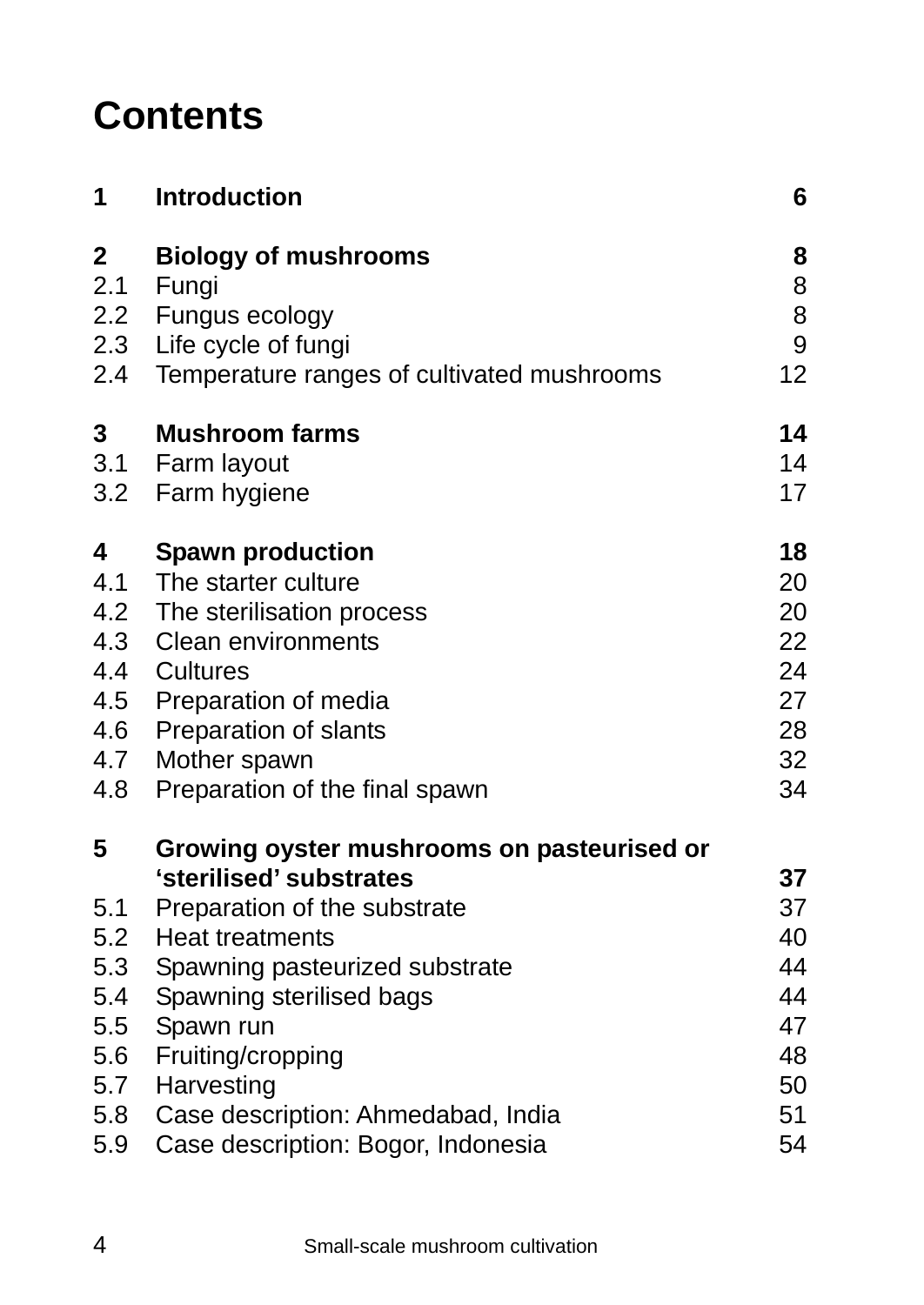|                                                   | 5.10 Juncao Technology turns grass into mushrooms                                                                                                                                                     | 56                                           |
|---------------------------------------------------|-------------------------------------------------------------------------------------------------------------------------------------------------------------------------------------------------------|----------------------------------------------|
| 6<br>6.1<br>6.2<br>6.3<br>6.4<br>6.5              | Shiitake cultivation on plastic bags<br>Substrate preparation<br>Filling and heat treatment<br>Spawning<br>Spawn run and mycelial development<br>Fruiting<br>6.6 Harvesting<br>6.7 Pests and diseases | 58<br>58<br>59<br>59<br>60<br>61<br>63<br>63 |
| $\overline{7}$<br>7.1<br>7.5                      | Wood ear mushrooms on 'sterilised' substrate<br>Substrate preparation<br>7.2 Heat treatment<br>7.3 Spawning and spawn run<br>7.4 Fruiting<br>Case description: the Philippines                        | 65<br>65<br>65<br>65<br>66<br>66             |
| 8<br>8.1<br>8.2                                   | <b>Post harvest handling</b><br><b>Fresh Market</b><br>Drying                                                                                                                                         | 69<br>70<br>71                               |
|                                                   | <b>Appendix 1: Formulas</b>                                                                                                                                                                           | 76                                           |
|                                                   | <b>Appendix 2: Substrate preparation</b>                                                                                                                                                              | 77                                           |
| <b>Further reading</b><br><b>Useful addresses</b> |                                                                                                                                                                                                       |                                              |
|                                                   |                                                                                                                                                                                                       |                                              |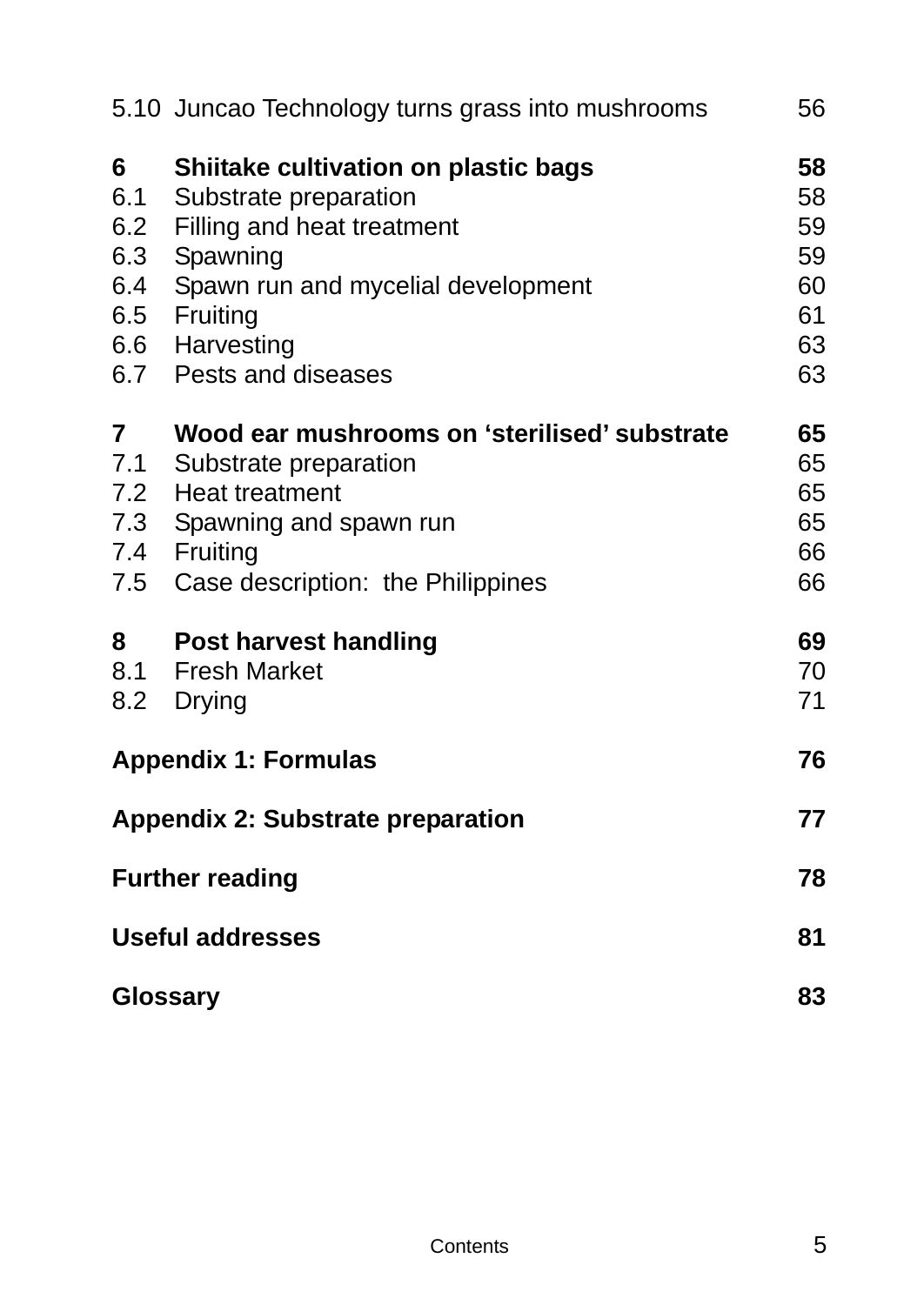# **1 Introduction**

Do you want to grow mushrooms? There are plenty of reasons to do so. Mushrooms are a good cash crop; they are rather easy to grow and are brimming with protein, B vitamins and minerals. They even have medicinal properties. Time between spawning and harvesting can be as short as three weeks. Furthermore, after the cultivation, you can still use the substrate as a good soil conditioner.

This Agrodok gives you detailed information on the cultivation of oyster, shiitake and wood ear mushrooms. Although many other types of mushrooms can be grown, we have chosen the ones that can easily be cultivated in developing countries using appropriate technology.

When choosing your method to grow mushrooms, you have to find an answer to the following questions:

- 1 Which of the mushrooms do you want to grow? Check the market and the temperature ranges for fruiting (see paragraph 2.4).
- 2 Can you obtain mushroom spawn (the "seed") of the species you want to grow? Chapter 4 shows you how to produce your own spawn. If you cannot obtain or produce spawn it will not be possible to grow mushrooms.
- 3 What kind of substrate would you need to be able to grow the desired mushrooms? See Chapter 5.
- 4 How should you treat the substrate? This affects the investments you have to make. Details can be found in the chapters on the specific mushroom species.

To understand mushroom growing and the properties of mushrooms, some biological knowledge of the crop is necessary. So, we will start with the biology of mushrooms.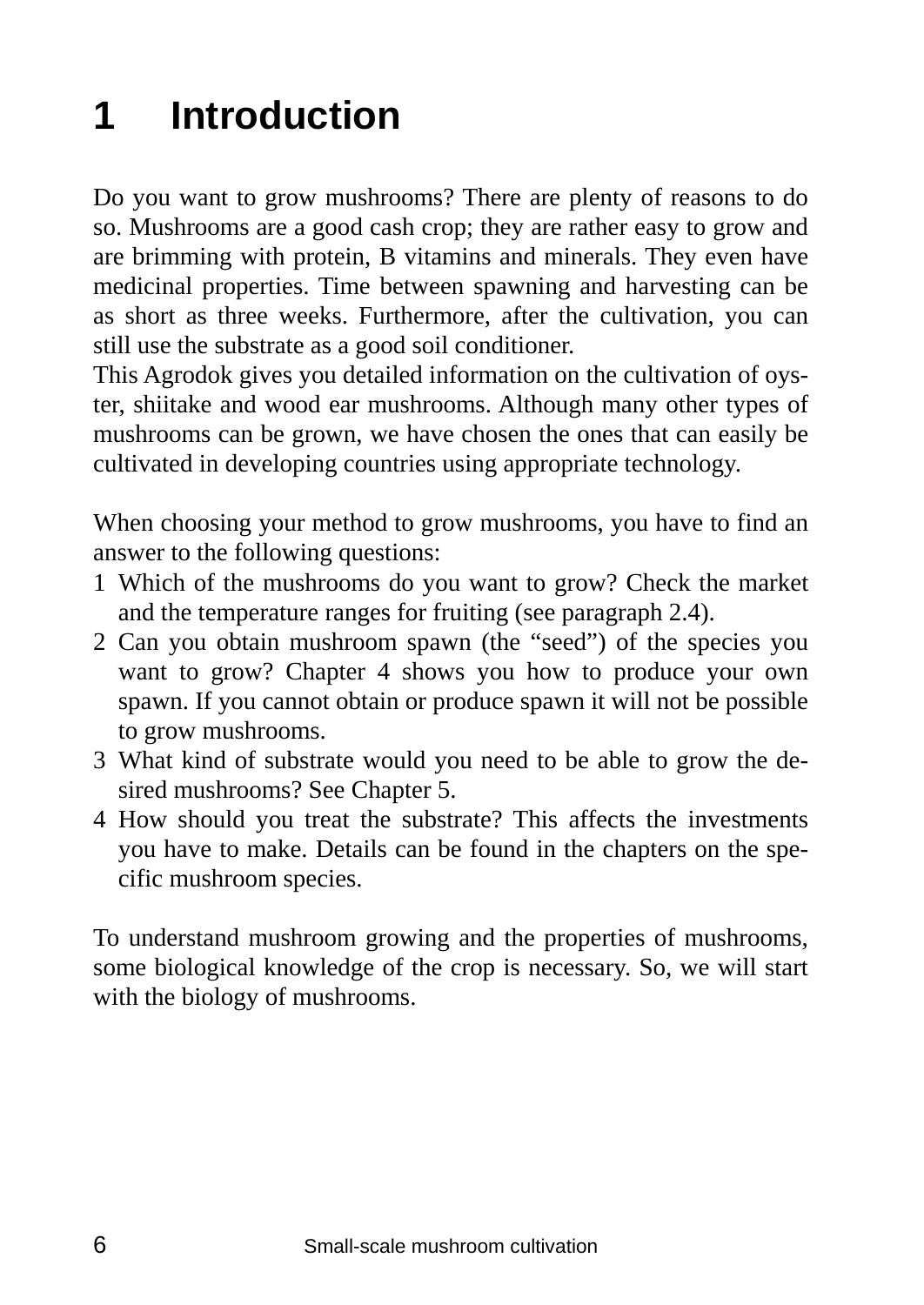

*Figure 1: The three mushroom species dealt with in this Agrodok*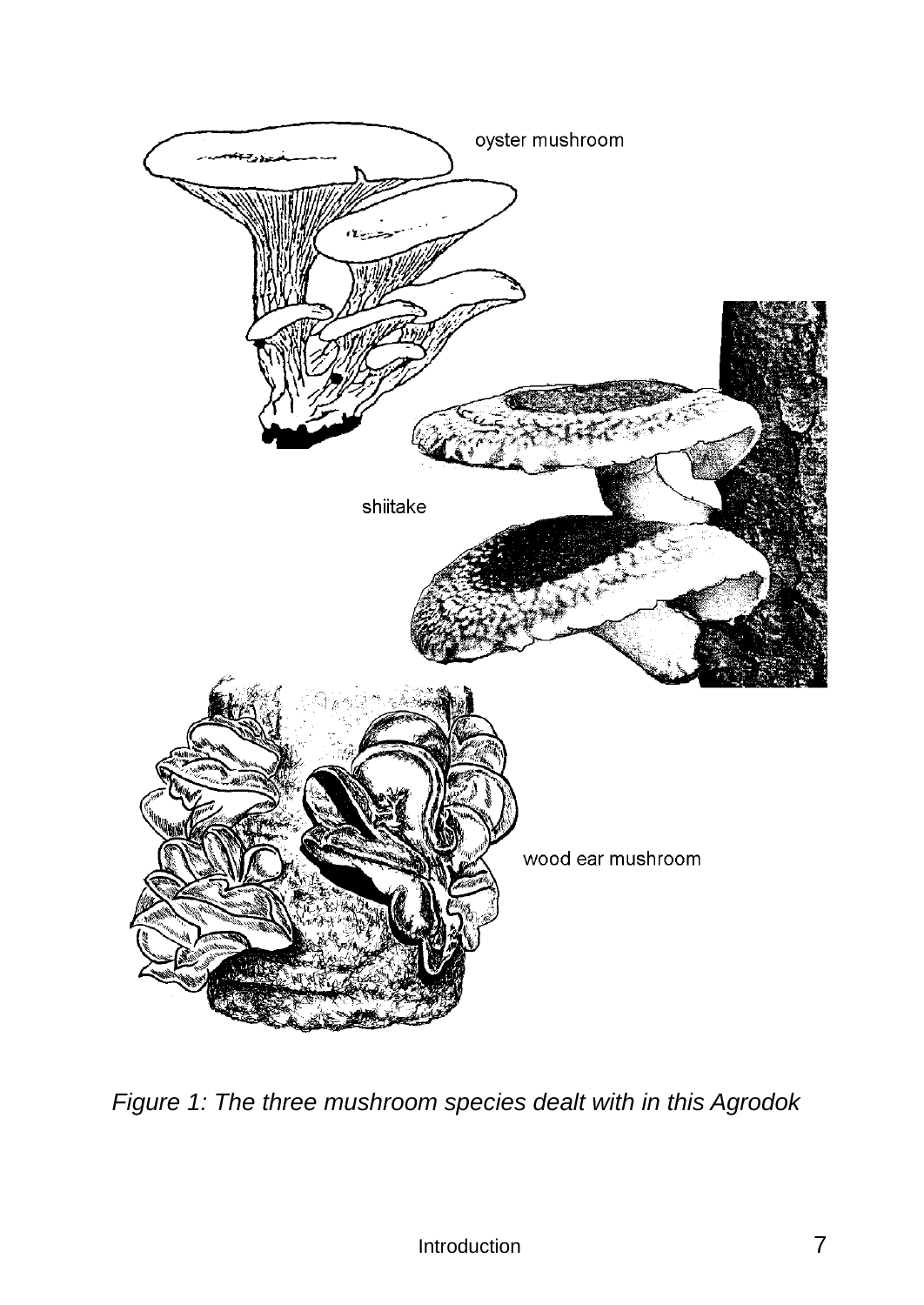# **2 Biology of mushrooms**

## **2.1 Fungi**

Mushrooms belong to the kingdom of Fungi, a group very distinct from plants, animals and bacteria. Fungi lack the most important feature of plants: the ability to use energy from the sun directly through chlorophyll. Thus, fungi depend on other organisms for food, absorbing nutrients from the organic material in which they live. The living body of the fungus is mycelium made out of a tiny web of threads (or filaments) called hyphae. Under specific conditions, sexually compatible hyphae will fuse and start to form spores. The larger sporeproducing structures (bigger than about 1 mm) are called mushrooms. In nature this is the most striking part of the organism, but in fact it is just the fruiting body and the major part of the living organism is found under the ground or inside the wood.

#### **Scientific and colloquial names of mushrooms**

The scientific names of mushrooms are often used in this Agrodok, as they give rise to less confusion than colloquial names. For example, the name oyster mushroom applies to more than 20 different species of mushroom, each with its own cultivation characteristics such as optimal temperature range, colour and growth rate.

For mushroom growers, the most practical approach to the subject of taxonomy is to rely on taxonomists. It is best to order strains from renowned spawn producers or culture collections.

## **2.2 Fungus ecology**

Fungi depend on other organisms for their food. Three modes of living can be recognised:

- $\triangleright$  Saprophytes: degrading already dead material
- $\triangleright$  Symbionts: living together with other organisms (especially trees) in a close, mutually beneficial relationship
- $\triangleright$  Parasites: living at the expense of other organisms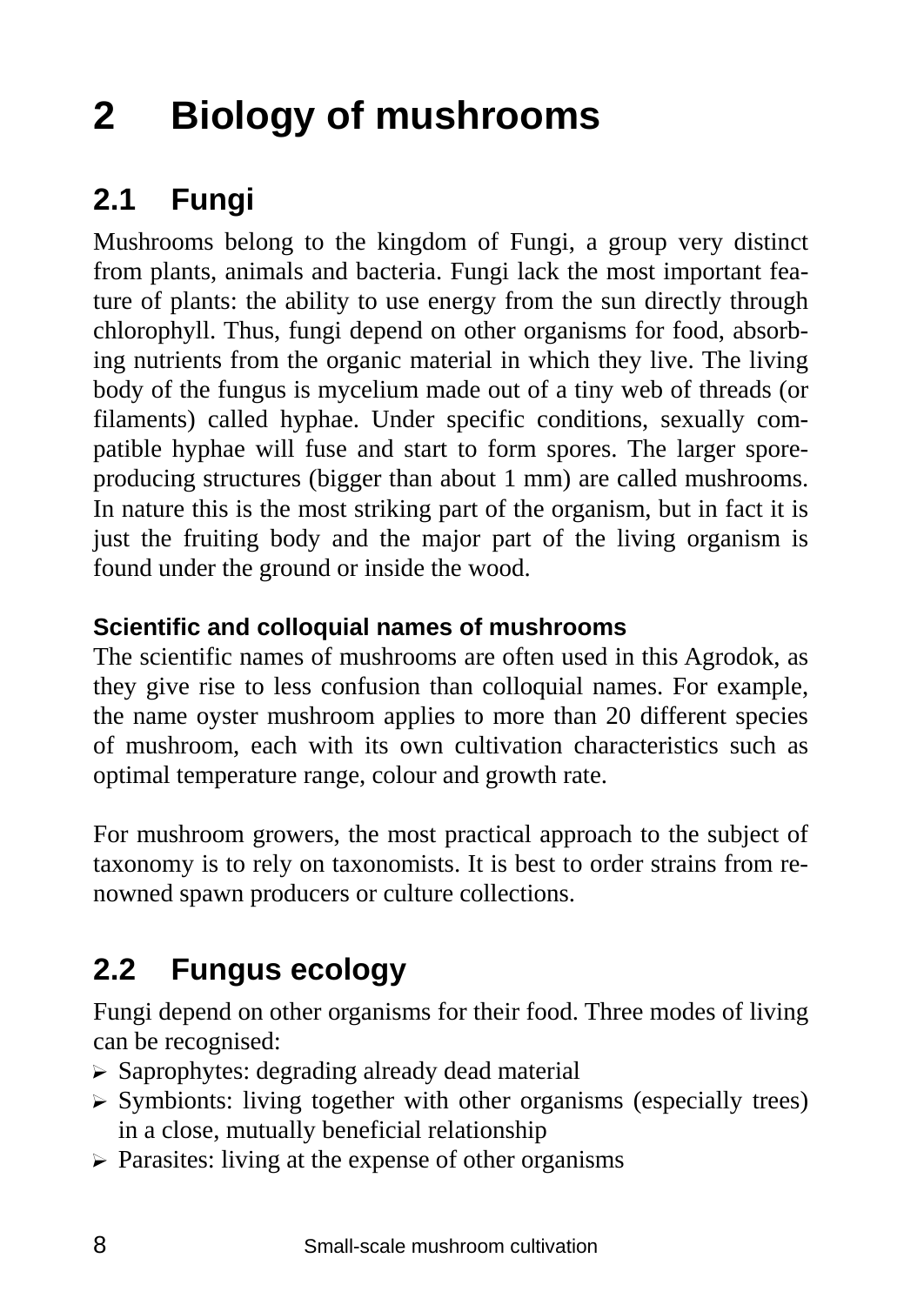The mode of living has nothing to do with edibility: both edible and poisonous mushrooms can be found in all three groups. This Agrodok only deals with saprophytes.

#### **Saprophytes**

Saprophytic fungi need organic matter to decompose. In nature they will grow on fallen leaves, animal droppings, or stumps of dead wood. Some are specialised in breaking down the hairs of mammals, while others may decompose birds' feathers. Saprophytes decompose the complex organic structures left behind by plants and animals. And in the natural run of things, plants or animals regain access to minerals and other nutrients present in the substrate. Oyster mushrooms degrade dead wood in nature. They can be cultivated on a wide range of ligno-cellulose waste materials.

## **2.3 Life cycle of fungi**

Fungi multiply by producing millions and millions of spores. When a spore settles in a suitable environment, it can germinate and branch to form a mycelium. When two sexually compatible mycelia meet, they may fuse to form a so-called secondary mycelium, which is capable of forming fruiting bodies.

#### **Mycelial growth and spawn**

In the practice of edible mushroom cultivation no use is made of spores. Their small size makes them difficult to handle and their genetic characteristics may differ from those of their parent. Moreover, it takes some time for mushroom spores to germinate, whereas other fungi such as green moulds germinate and spread much faster.

The desired mushroom must be able to colonise the substrate before other fungi or bacteria do so. To achieve this, pre-grown mycelium (free of any contaminants) of the mushroom is inoculated on a sterile substrate. This material is referred to as spawn. Using spawn will give the cultivated mushroom an advantage in growth over other fungi.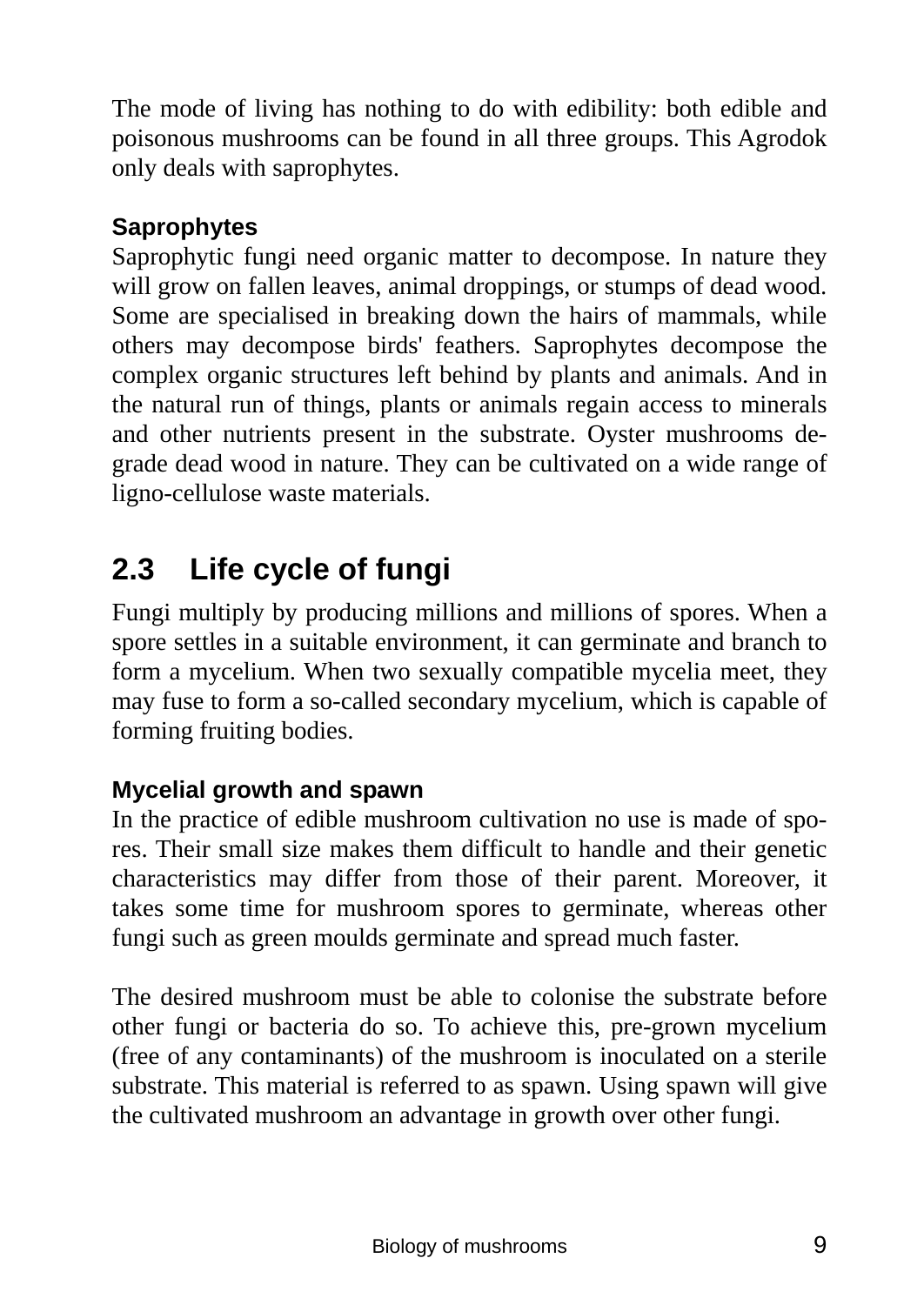#### **Spawn run**

The mycelium will colonise the substrate and use the available nutrients. This is commonly referred to as the spawn run. When some nutrients run out, or when the weather changes, the mycelium will reach a different phase: the reproductive stage. A temperature of about 25 °C is optimal for the spawn run of most species. The environment can also enhance the growth of the desired mycelium: a high  $CO<sub>2</sub>$  concentration is favourable for mycelial growth (but not for cropping).



*Figure 2: Life cycle of mushrooms in nature*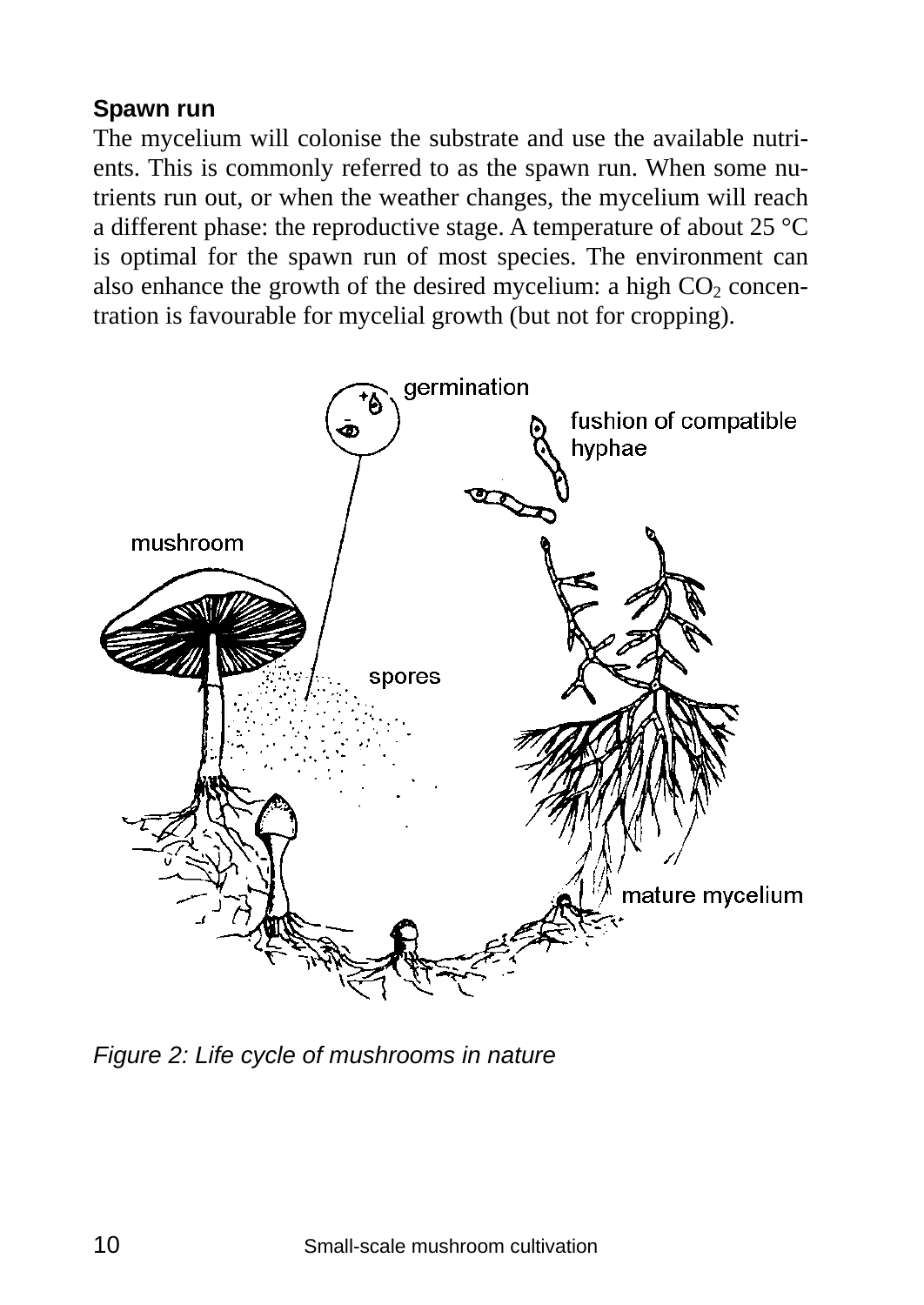

*Figure 3: Life cycle from mushrooms to spawn. Tissue cultures are isolated from a mushroom and propagated on a suitable substrate. This full-grown substrate is then used in mushroom growing.* 

After having colonised the substrate, the mycelium is capable of producing fruiting bodies. The number and quality of the fruiting bodies will depend on the environment.

Key factors to induce fruiting bodies are:

- $\triangleright$  changing temperature
- $\triangleright$  high humidity
- $\triangleright$  deficiency of a nutrient
- $\geq$  CO<sub>2</sub> concentration in the air
- $\triangleright$  light
- $\triangleright$  physical shock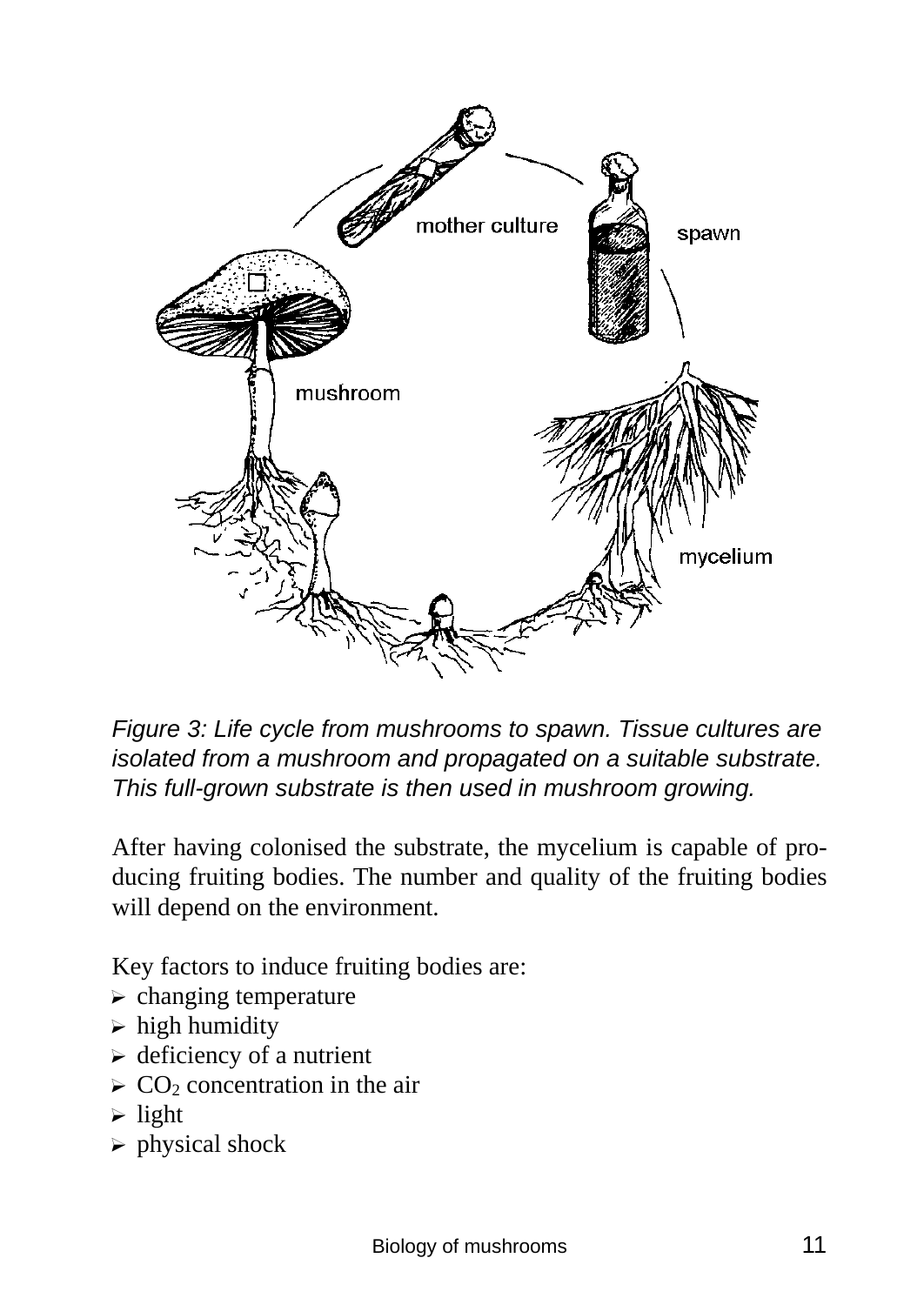These factors differ from mushroom to mushroom. Most of the changes that stimulate fruiting have a negative effect on the vegetative growth of the mycelium. Changes should therefore only be made when the mycelium has completely grown through the substrate. It is actually the less favourable condition for vegetative growth that will stimulate the mycelium to fruit.

Two examples to induce fruiting in different mushrooms:

- ? Some oyster mushrooms (for example *Pleurotus ostreatus* strains) will fruit reliably when, after mycelial growth, they experience a cold shock (a difference of 5  $\degree$ C to 10  $\degree$ C). The CO<sub>2</sub> concentration has to be lowered as well. Mycelial growth can take place in the dark, but light is essential for fruiting.
- ? Fully-grown shiitake (*Lentinula edodes*) mycelium in substrate bags are soaked in water for one or two days and receive a physical shock to stimulate fruiting. The shock will remove captured  $CO<sub>2</sub>$ .

Small primordia (initial fruiting bodies) will be formed at the beginning of the reproductive phase. Under the right conditions, these primordia will develop into fruiting bodies. Nutrients are transported from the mycelium to the fruiting bodies by a steady moisture flow. Water has to evaporate on the surface of the mushrooms in order to allow the flow to continue. This explains why spraying water on maturing mushrooms or a too high relative humidity of the air can spoil the crop.

### **2.4 Temperature ranges of cultivated mushrooms**

Choose a species that fruits at temperatures near your outdoor temperatures. This limits investments in climate control and reduces energy costs. As the table shows there are actually few species suited to really tropical conditions. The only mushrooms currently being cultivated at temperatures around or just below 30 °C are: oyster mushrooms (*Pleurotus cystidiosus* / *abalones / ostreatus* var. florida) and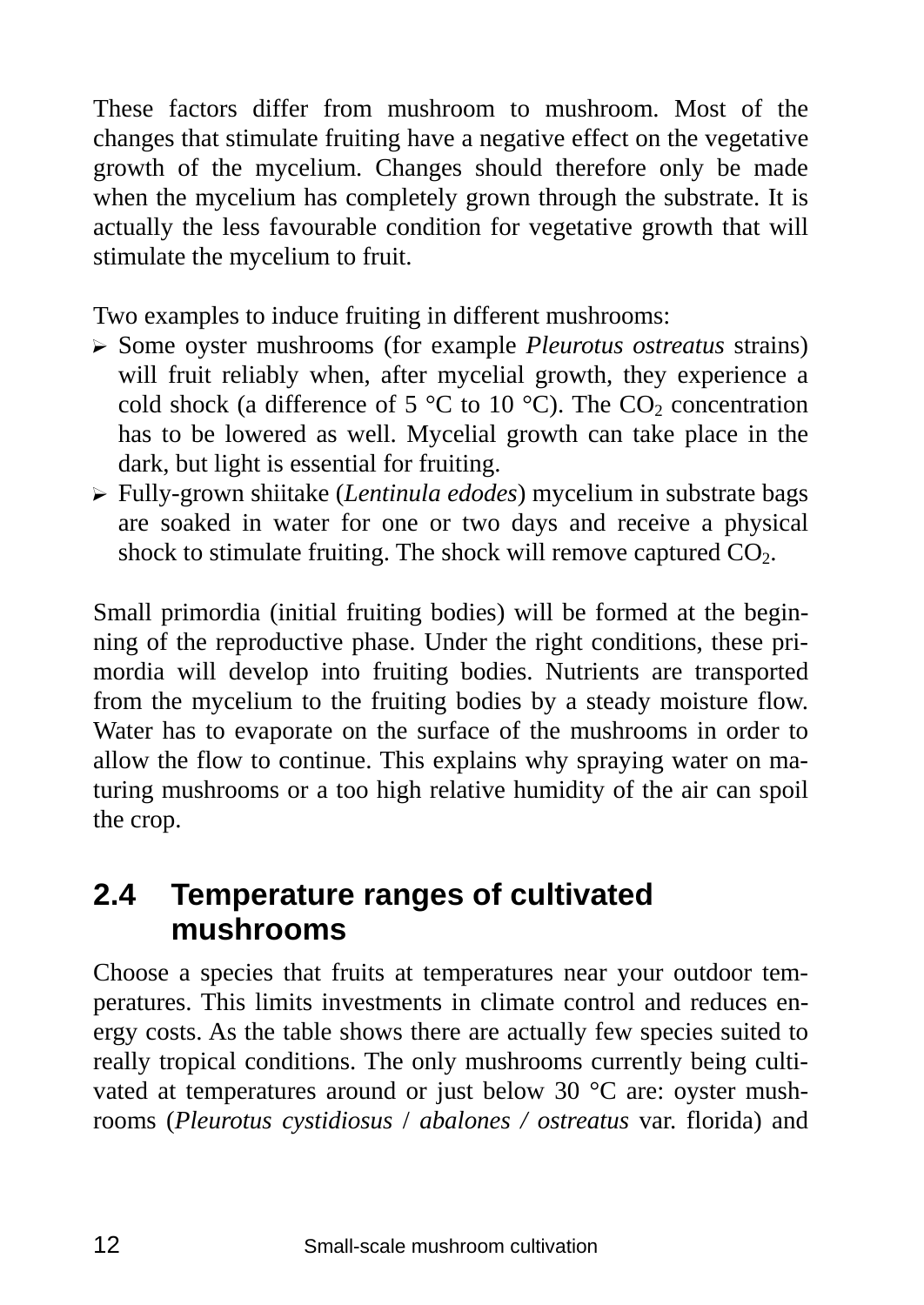*Volvariella volvacea, Agaricus bitorquis, Stropharia rugoso-annulata*  and wood ear mushrooms (*Auricularia politricha*).

*Table 1: Temperature ranges and techniques for mycelial growth, optimal growth and fruiting for specific mushroom species.* 

| <b>Mushroom species/ Common name</b>                           | $T_{mg}$  | T <sub>optimal mg</sub> | <b>T</b> fruiting | <b>Techniques</b> |
|----------------------------------------------------------------|-----------|-------------------------|-------------------|-------------------|
| Lentinula edodes /Shiitake                                     | $5 - 35$  | 20-30                   | $8 - 25^*$        | 1, 2, 3,          |
| Pleurotus abalonus / Abalone oyster<br>mushroom                | $15 - 35$ | $20 - 30$               | $25 - 30$         | 2, 3              |
| Pleurotus cystidiosus / Oyster mushroom                        | $10 - 35$ | $25 - 28$               | $25 - 30$         | 2, 3              |
| Pleurotus ostreatus / Winter oyster mush-<br>room              | $5 - 35$  | $20 - 25$               | $5 - 25$          | 2, 3              |
| Pleurotus pulmonarius / Oyster mush-<br>room                   | $5 - 35$  | $20 - 25$               | $13 - 20$         | 2, 3              |
| Pleurotus cornucopiae# / Branched or<br>yellow Oyster mushroom | $15 - 35$ | $20 - 28$               | $15 - 25$         | 2, 3              |
| Pleurotus diamor ^ /Pink oyster mush-<br>room                  | $15 - 35$ | 24-30                   | $20 - 30$         | 2, 3              |
| Pleurotus eryngii /King oyster mushroom                        | $10 - 35$ | $20 - 25$               | $15 - 22$         | 2, 3              |
| Auricularia polytricha / Wood ear mush-<br>room                | $20 - 35$ | 35-30                   | $23 - 28$         | $\overline{2}$    |

#: Including *Pleurotus citrinopileatus*

^: Including probable synonyms: *P. ostreatus, P. salmoneo-stramineus, P. flabellatus* 

 $T_{\text{ma}}$ : The range at which the mycelium stays viable; the growth speed declines at both high and low ends of this range.

T<sub>optimal mg</sub>: The optimal temperature range required for fruiting; the most important temperature.

Substrate preparation techniques:

- 1 Wood logs (not treated in this Agrodok)
- 2 Pasteurised or pre-heated substrate<br>3 Sterilised substrate
- Sterilised substrate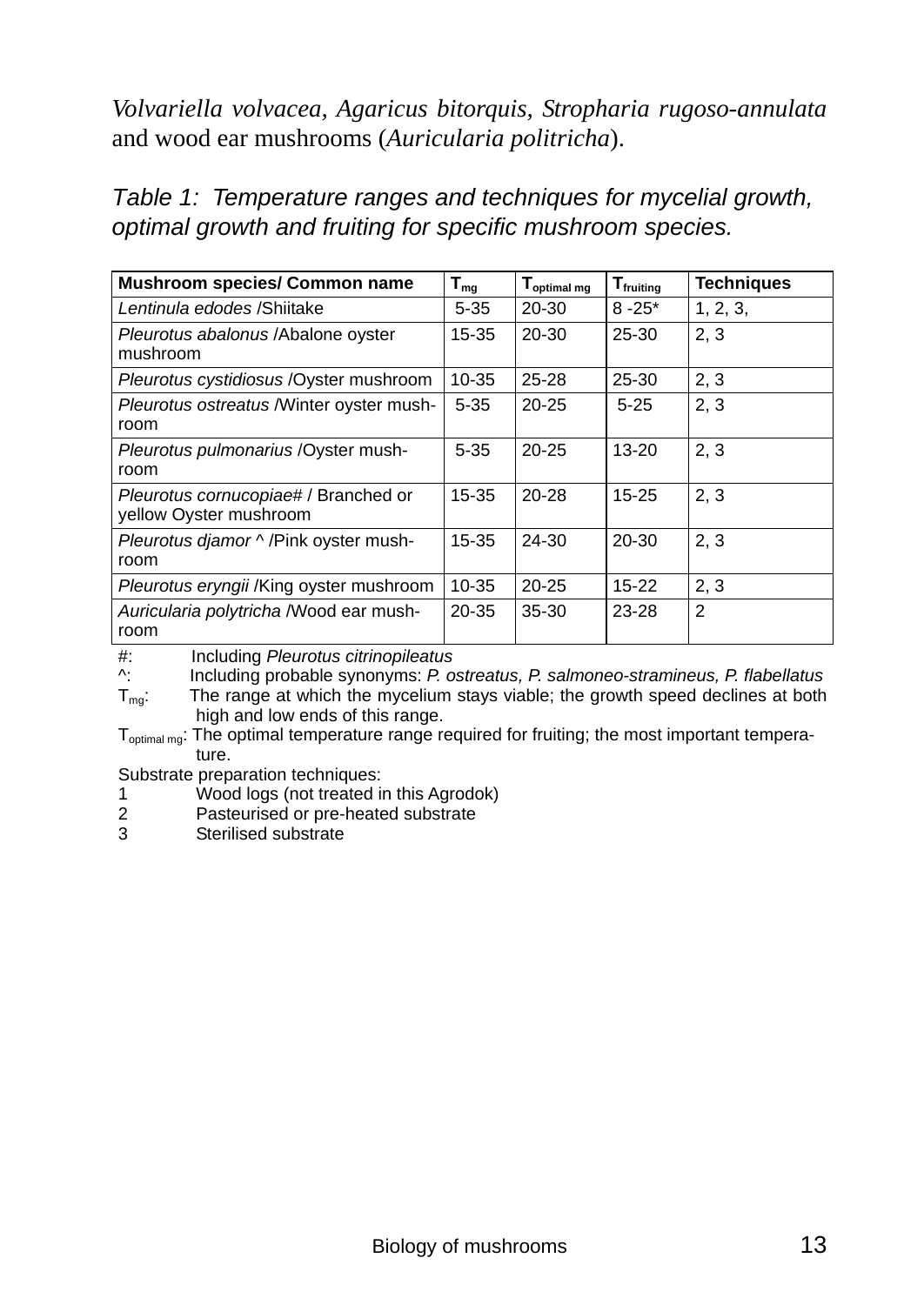# **3 Mushroom farms**

Certain factors should be kept in mind when selecting a site for a mushroom farm:

- $\triangleright$  distance to the market
- $\triangleright$  availability of good quality substrate material
- $\triangleright$  transportation of both product and substrate material
- $\triangleright$  ready availability of clean water



*Figure 4: Cropping house* 

## **3.1 Farm layout**

Before one can start to plan the layout, the processes to be performed at the mushroom farm will have to be listed. For example, whether or not an inoculation room is required depends on whether growers prepare their own substrate or buy inoculated substrate.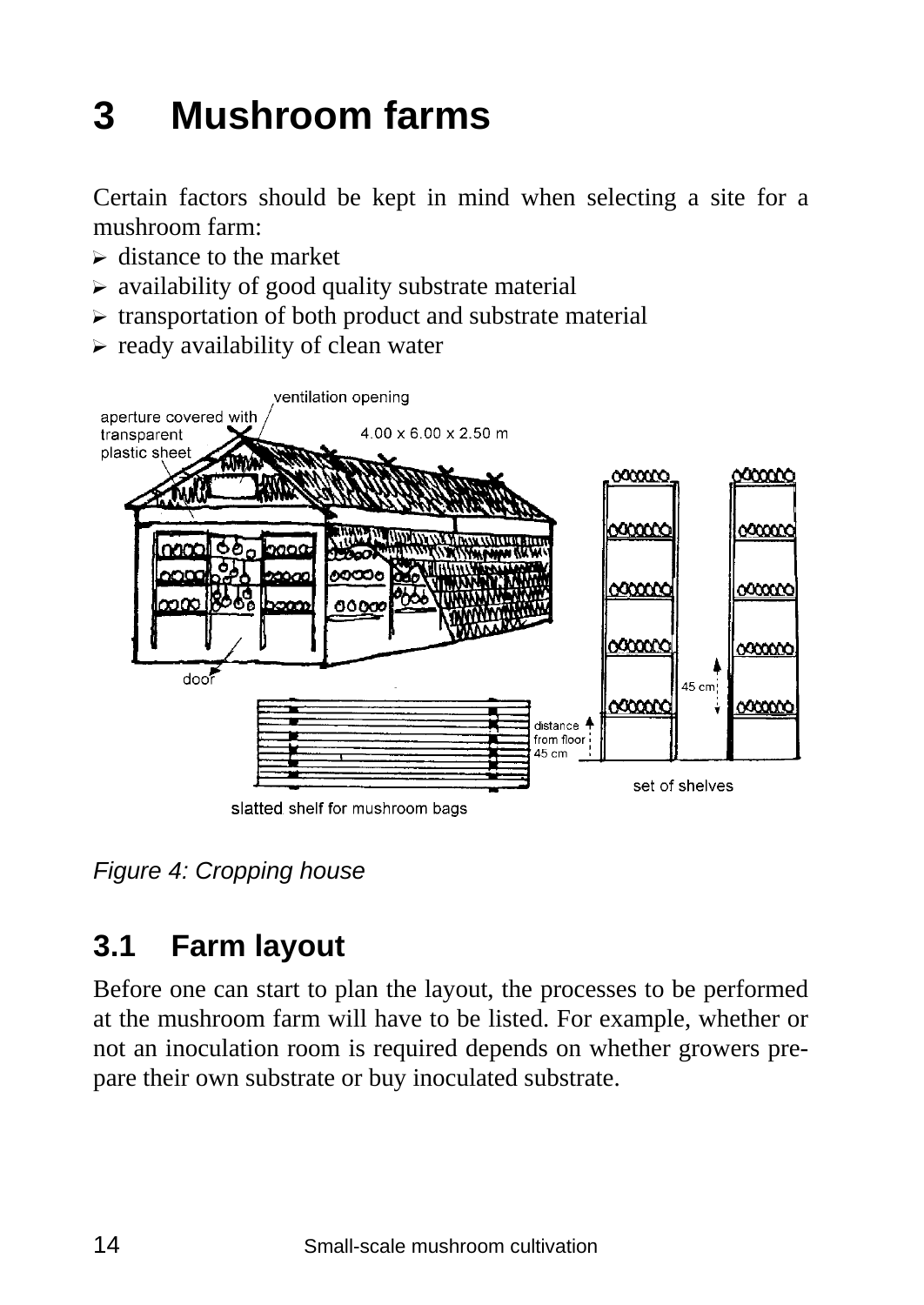The farm layout should also include:

- $\triangleright$  An efficient flow of substrate materials
- $\triangleright$  Measures to prevent contamination on the farm
- $\triangleright$  Efficient use of space

The mushroom farm should provide suitable climatic conditions. It is possible to adapt existing structures such as defence tunnels, bunkers, caves, chicken houses, old milk factories and slaughterhouses. Some successful mushroom cultivation operations take place in old defence or railway tunnels.

#### **Floors**

On a low investment level, mushroom houses are just built on arable land. On a higher investment level, cemented floors are used. Slightly inclined cemented floors provide a smooth surface that can easily be cleaned and allow excess water to drain.

A screened basket could be used to collect the coarse debris from the drained water. The drainage system of the different rooms should not be connected to prevent a disease in one growing room from easily spreading to other rooms. The floors should also be smooth to facilitate handling and transport of materials*.* 

#### **Doors, windows and other openings**

Doors and walls should close properly to prevent insects from entering the growing rooms. A double door, with a wire mesh for the second entrance, can help to keep insects out. The same rules apply for windows. The openings through which air is either blown in or out of the rooms should have at least a simple filter or cloth as barrier.

The smell of mushroom mycelium is very attractive to mushroom flies.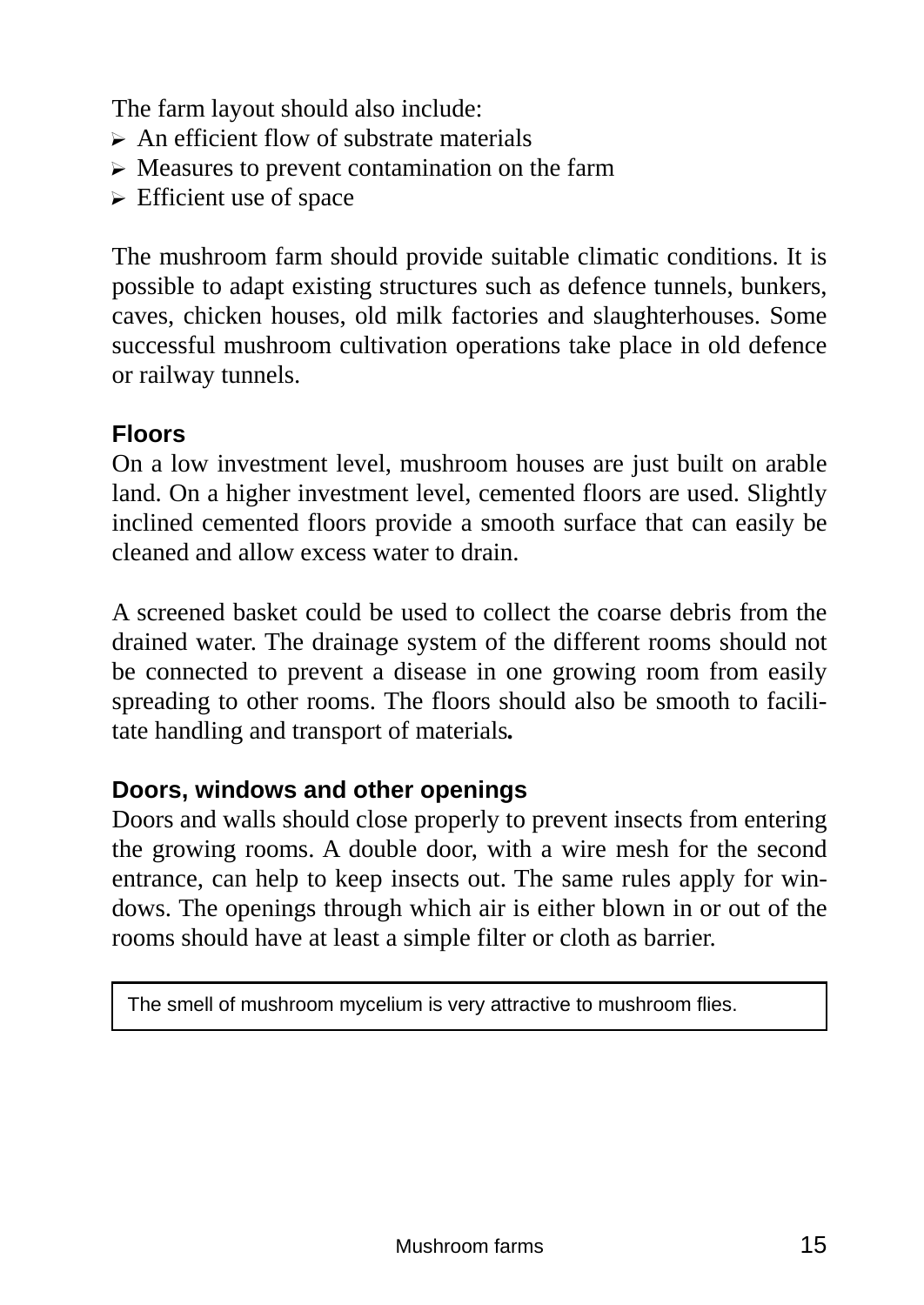

*Figure 5: Double door at the entrance of the incubation unit*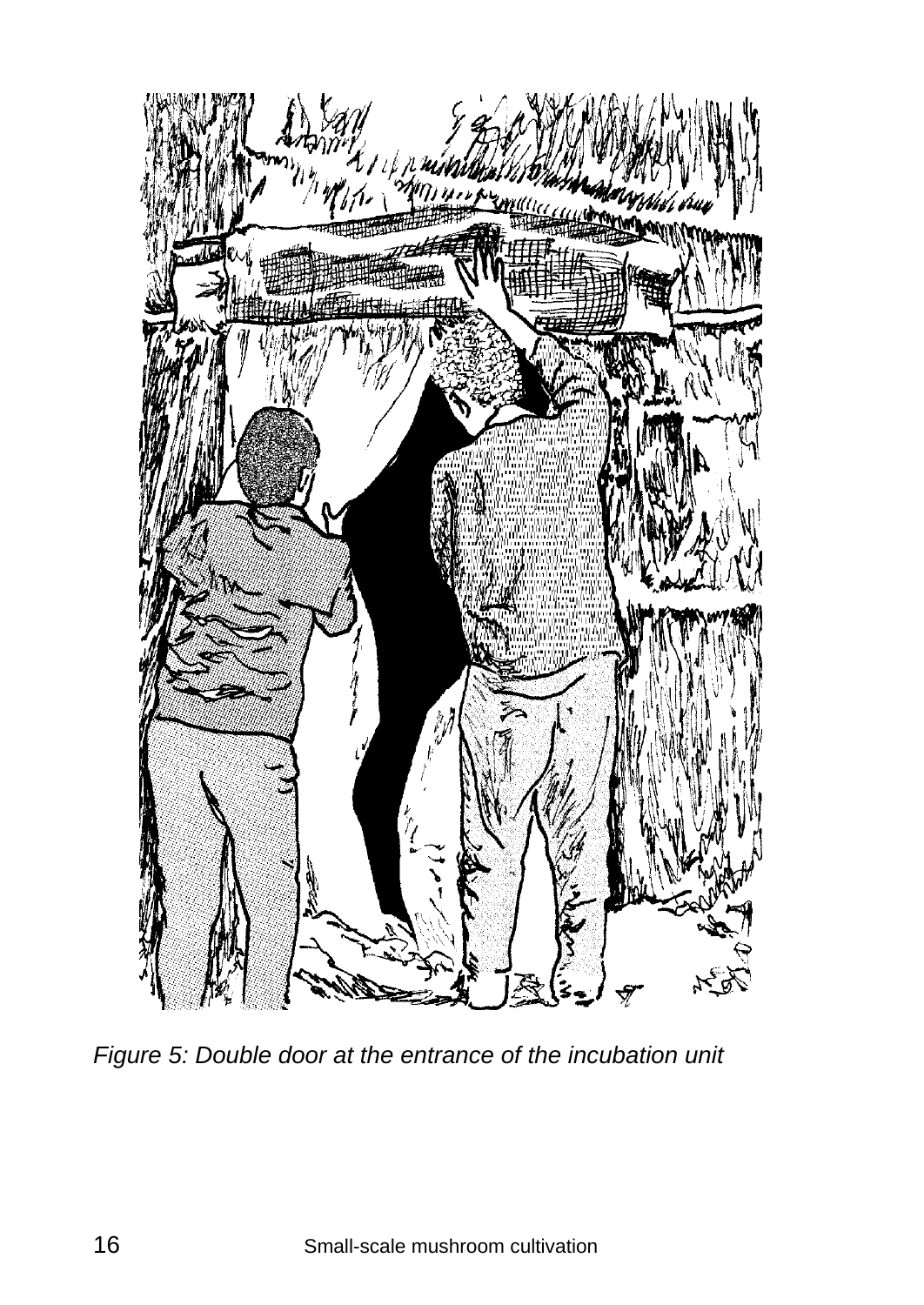## **3.2 Farm hygiene**

Hygiene is vital on a mushroom farm. Since chemical control of pests and diseases is not possible in small-scale mushroom cultivation, the only preventive measure is hygiene, and to some extent disinfection. This goes for a spawn production unit, the site for substrate production, the incubation rooms and production units.

Therefore checking a suitable site for a mushroom farm is very important. The surroundings of a farm should be clean and free from possible contamination from insects, moulds etc. This means that building a new farm close to other mushroom farms should be avoided. Insects and diseases from these farms could easily spread to the new farm.

If possible separate the various units of the new farm.

The spawn laboratory should be separate from the growing site. The growing rooms ought to be separated by (plastic) walls to keep the different stages of cultivation apart. As a matter of fact no incubation or spawn running should take place in the same room where the mushrooms are harvested.

Debris, contaminated bags and spent substrate must be removed immediately from the rooms and from the farm itself, preferably to a place far away.

All these measures are necessary to avoid pests such as flies and other insects as well as diseases spreading from these waste dumps. If the spent substrate is to be used for gardening soil, it should be used as soon as possible.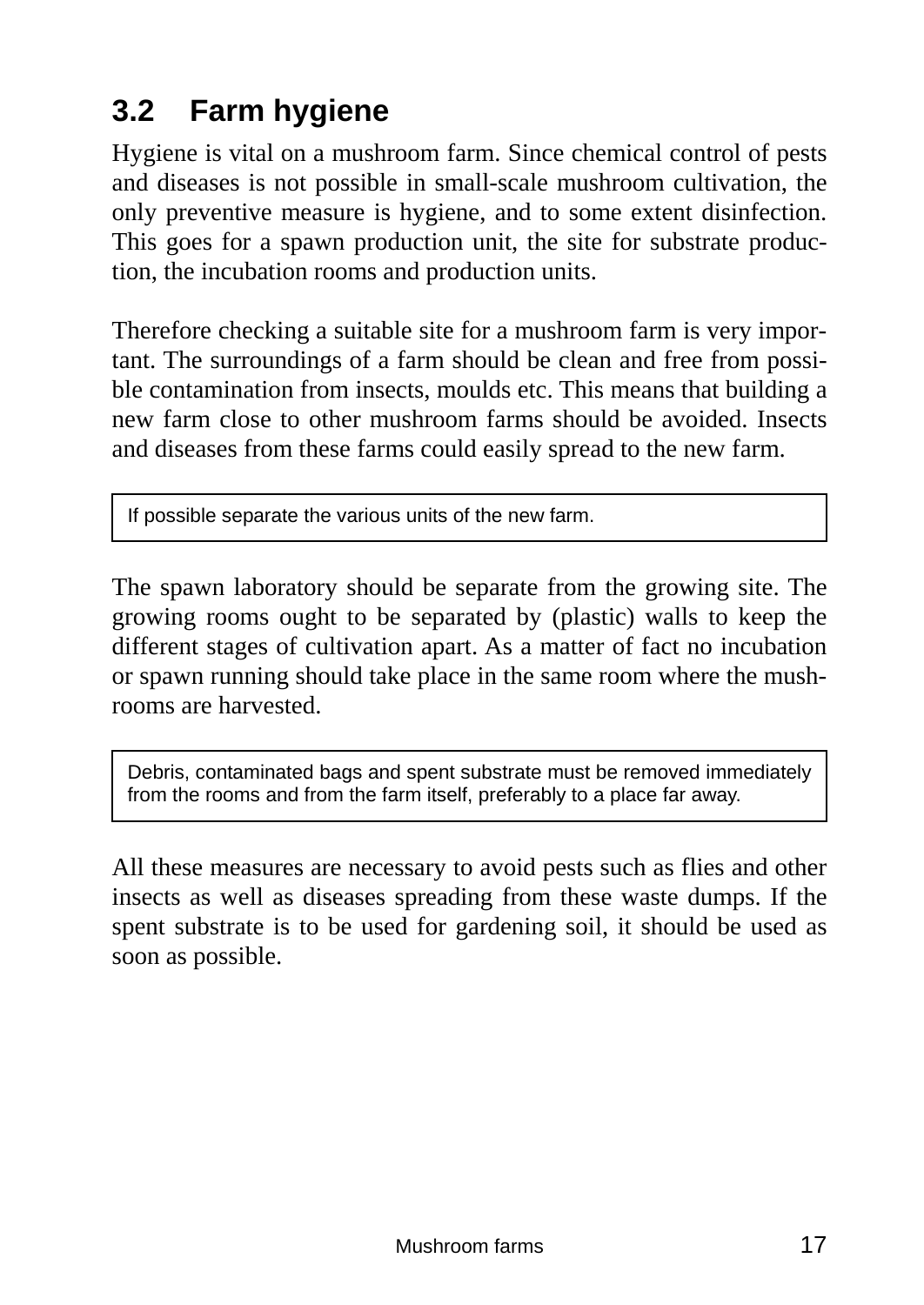# **4 Spawn production**

The mushroom "seed" (*propagation material*) is generally referred to as spawn.

#### **Availability of spawn culture**

The availability of good quality spawn is the limiting factor for mushroom cultivation in many developing countries. Customs' bureaucracy, high shipping costs and the difficulty to keep the spawn cooled during transport, often hinders imports. It might therefore be necessary for the mushroom grower to produce his own spawn.

If good quality spawn of the desired mushroom species can be obtained at a reasonable price, it would be wiser to concentrate on the mushroom growing process. If not, spawn will have to be produced or multiplied by the mushroom grower.

The complete procedure of spawn production involves preparation of the medium, filling the test tubes or Petri dishes and sterilising them, and the process of inoculating larger containers with this culture.

Spawn production requires a clean laboratory and specialised knowledge.

*Basically, spawn production is nothing more than putting mycelium of the desired mushroom in suitable sterilised substrates under aseptic conditions*.

In practice, however, producing spawn is not that simple. Suitable strains from the required mushroom species have to be maintained under strict conditions to avoid degeneration. If this is not possible tissue culture from a fresh and healthy mushroom should be used for spawn production. In addition, the spawn production room has to be kept meticulously clean to avoid any contamination.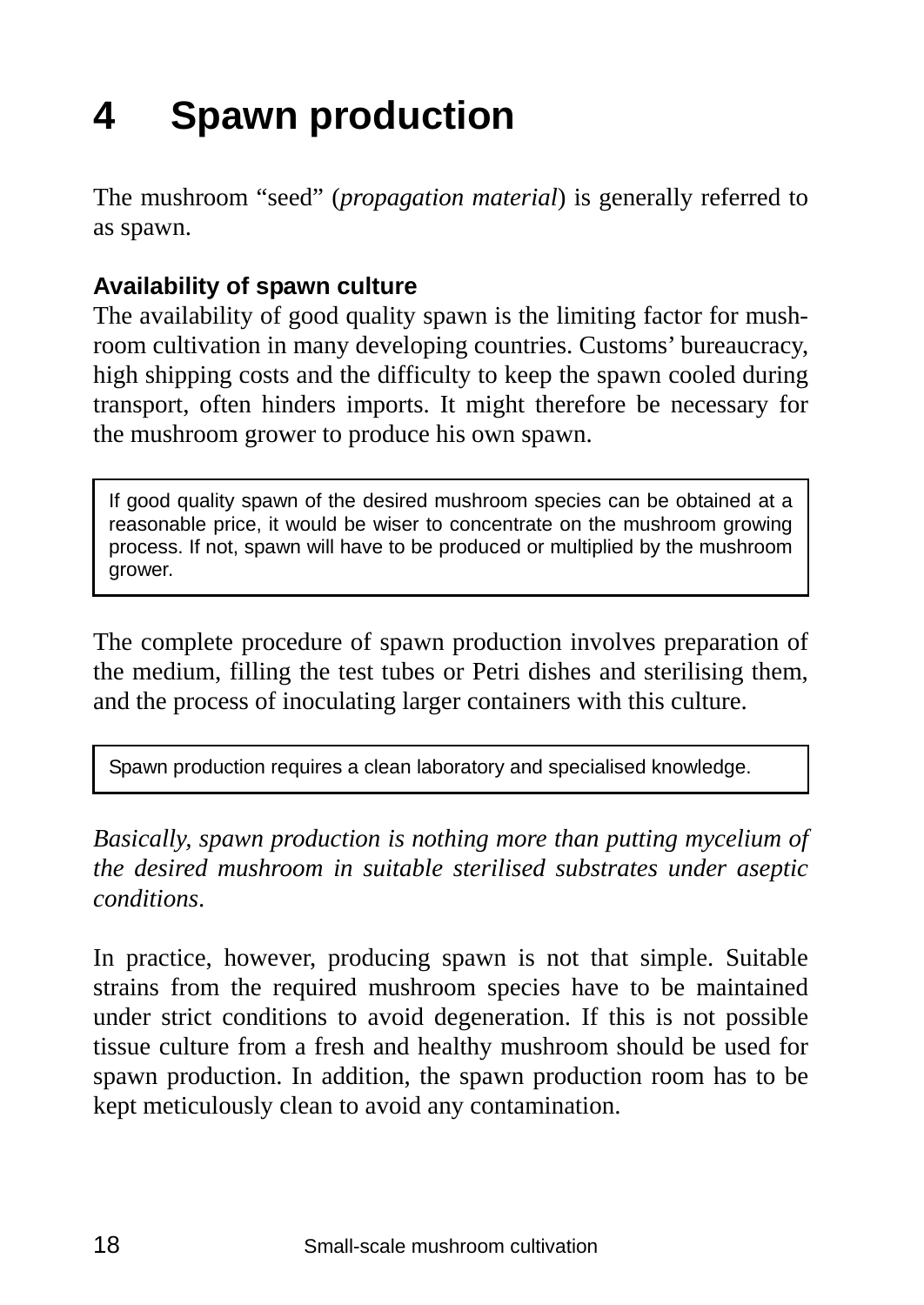

*Figure 6: Multiplication of spawn*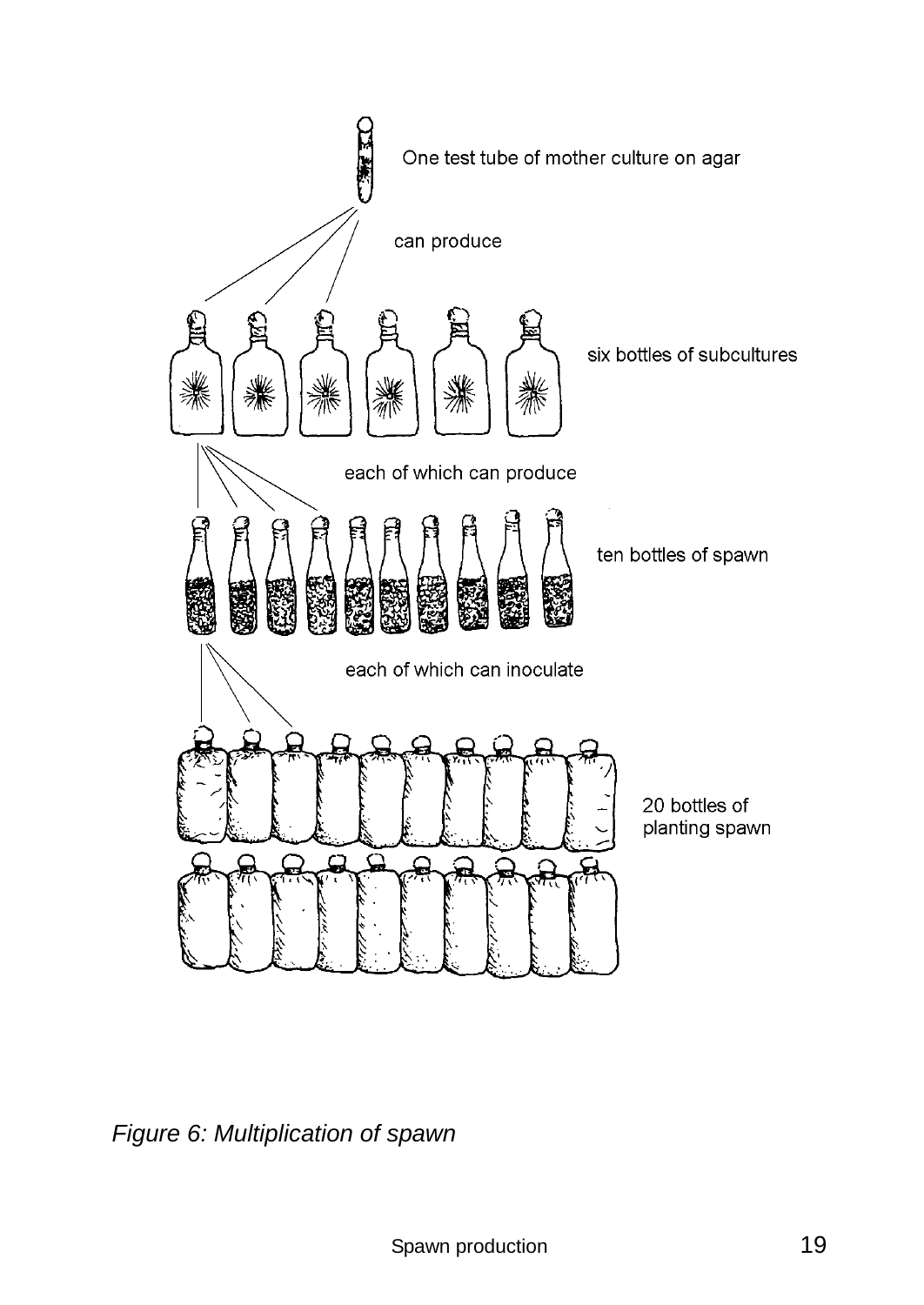## **4.1 The starter culture**

The starter culture (or mother culture) can be made from a fresh and healthy fruiting body or obtained from a spawn producer or laboratory. More agar cultures are then made from this starter culture. These serve to inoculate larger containers (like bottles) with mother spawn, which can be used to inoculate the final spawn substrate.

The minimal requirements for a spawn production unit are:

- $\triangleright$  a sterilisation unit (pressure cooker, autoclave)
- $\triangleright$  sterile environment: inoculation box or laminar airflow cabin
- $\triangleright$  laboratory equipment like Petri dishes, test tubes, scales, alcohol, flame
- $\triangleright$  incubation room

The above equipment is commonly available in hospitals, research stations and universities.

The raw materials include:

- ? ingredients for media preparation
- $\triangleright$  substrate material (grain, wooden sticks (skewers), sawdust, or even oil palm fruit fibre)
- $\triangleright$  pure culture or fresh mushroom of the desired mushroom species strain
- $\triangleright$  spawn containers (such as bottles or plastic bags)

In countries lacking mushroom production, spawn may be obtained from a spawn producer, a university or a research station at the start of a project.

For addresses of spawn producers see Useful Addresses.

### **4.2 The sterilisation process**

Grain, sawdust and compost contain large numbers of contaminants. A single grain kernel may contain thousands of bacteria, fungi and actinomycetes.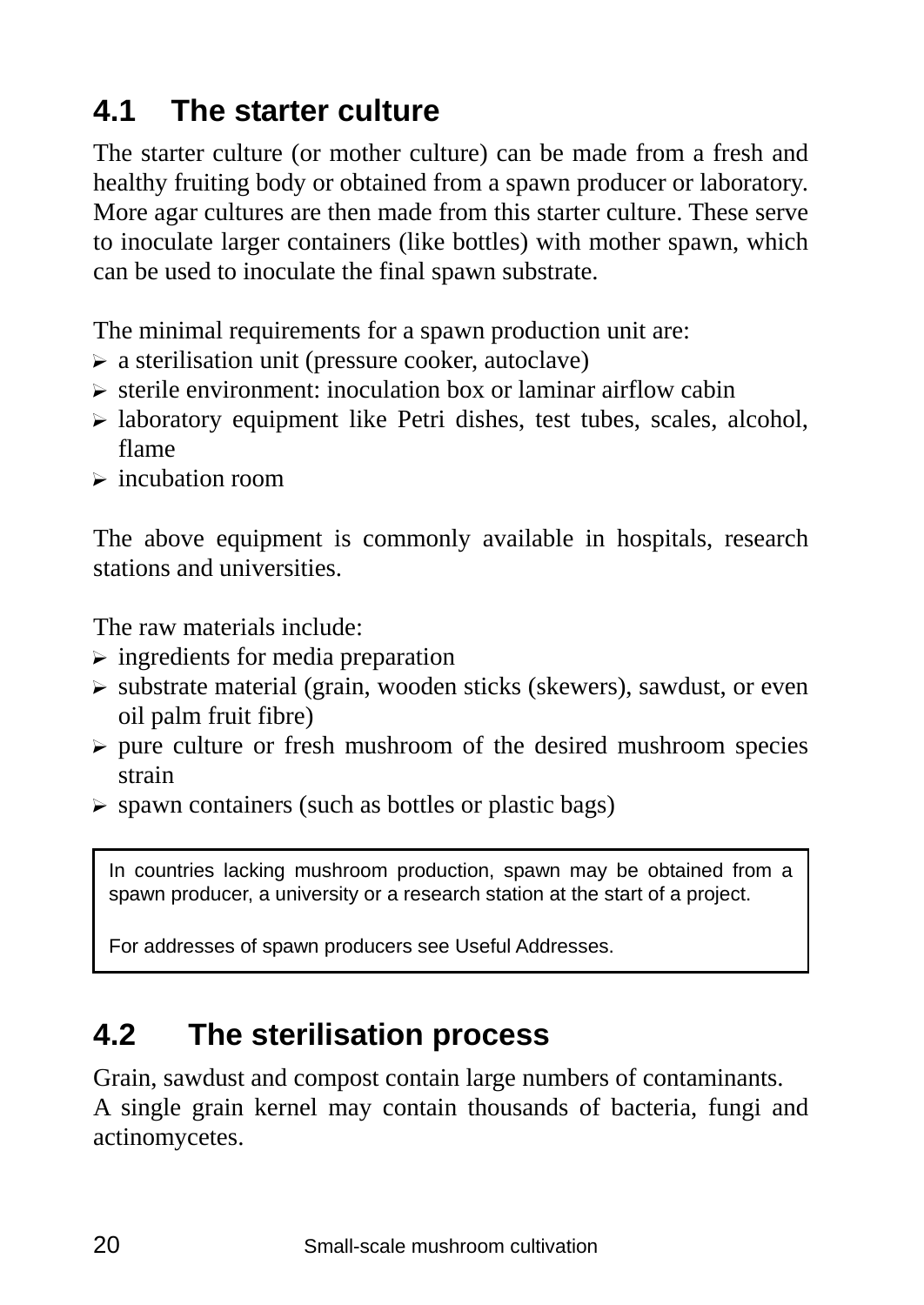Every one of these undesired agents, which are called contaminants, is capable of spoiling substrates that have not been properly sterilised or inoculated under unhygienic conditions.

A heat treatment of 15 minutes at 121 °C is usually sufficient to kill all organisms. It takes quite some time for the steam to heat the inner core of substrates to this temperature, depending on the way the sterilisation/pasteurisation unit is filled and on the capacity of the burner.

Steaming in an oil drum for at least 6 hours is usually necessary to ensure proper heating of the inner core of the substrate bags. Sterilise 4-liter bags filled with 2kg spawnsubstrate for at least 2 hours at 121°C.

#### **Pressure cookers**

The cheapest option is to obtain one or more large pressure cookers. Select pressure cookers that maintain the pressure when the final temperature has been reached.

The simplest pressure cookers blow out steam when the pressure is too high. The pressure inside will then often drop below 1 atmosphere overpressure, causing the media to boil.



*Figure 7: Pressure cooker for use on a burner and an electric pressure cooker*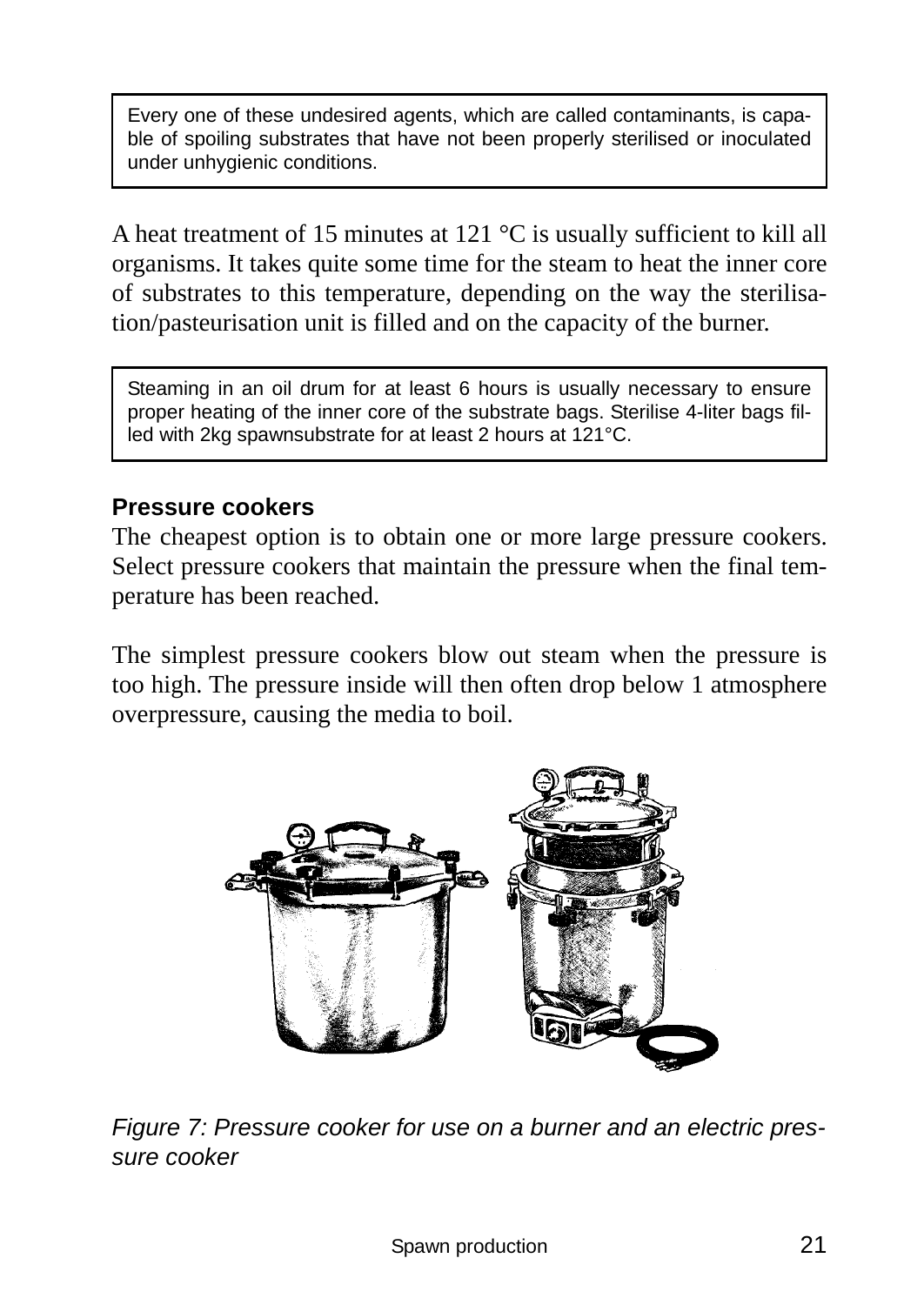This should be avoided. Petri dishes or bottles with agar media may become messy if this type of pressure cooker is used. The pressure cookers should have an inside rack, which will effectively ensure a more even temperature distribution inside the pressure cooker. The heat source is either external (gas burners, coal, wood) or built-in (electric). The advantage of pressure cookers with thermostatically controlled electric heating elements is that they allow for precise temperature regulation.

### **4.3 Clean environments**

A clean environment is absolutely essential to spawn production. In particular, whenever the containers with sterilised media need to be opened it must be done under aseptic conditions. The air carries numerous contaminants, which easily infect the sterilised media. It is therefore necessary to use special cabinets and inoculation rooms for performing the handling and the preparation of the (tissue) cultures.

#### **Inoculation rooms**

The interior of the inoculation room should consist of nonbiodegradable materials. All the surfaces should be smooth and easy to clean. Shelves should be designed in such a way that the floor beneath can be cleaned easily. Shelves are typically made of galvanised iron or Formica.

#### **Inoculation cabinets**

These simple inoculation cabinets are widely used all over the world. They can be constructed cheaply from locally available materials. The front glass pane can be opened to fill the cabinet with the sterilised media. The inside is disinfected by cleaning with a *10 % Clorox solution,* a *2% Formalin solution* or *70% ethyl alcohol.* 

Take care when using these chemicals. Some of them are poisonous and/or irritating to nose and eyes. Cautiously follow the instructions to ensure safe use.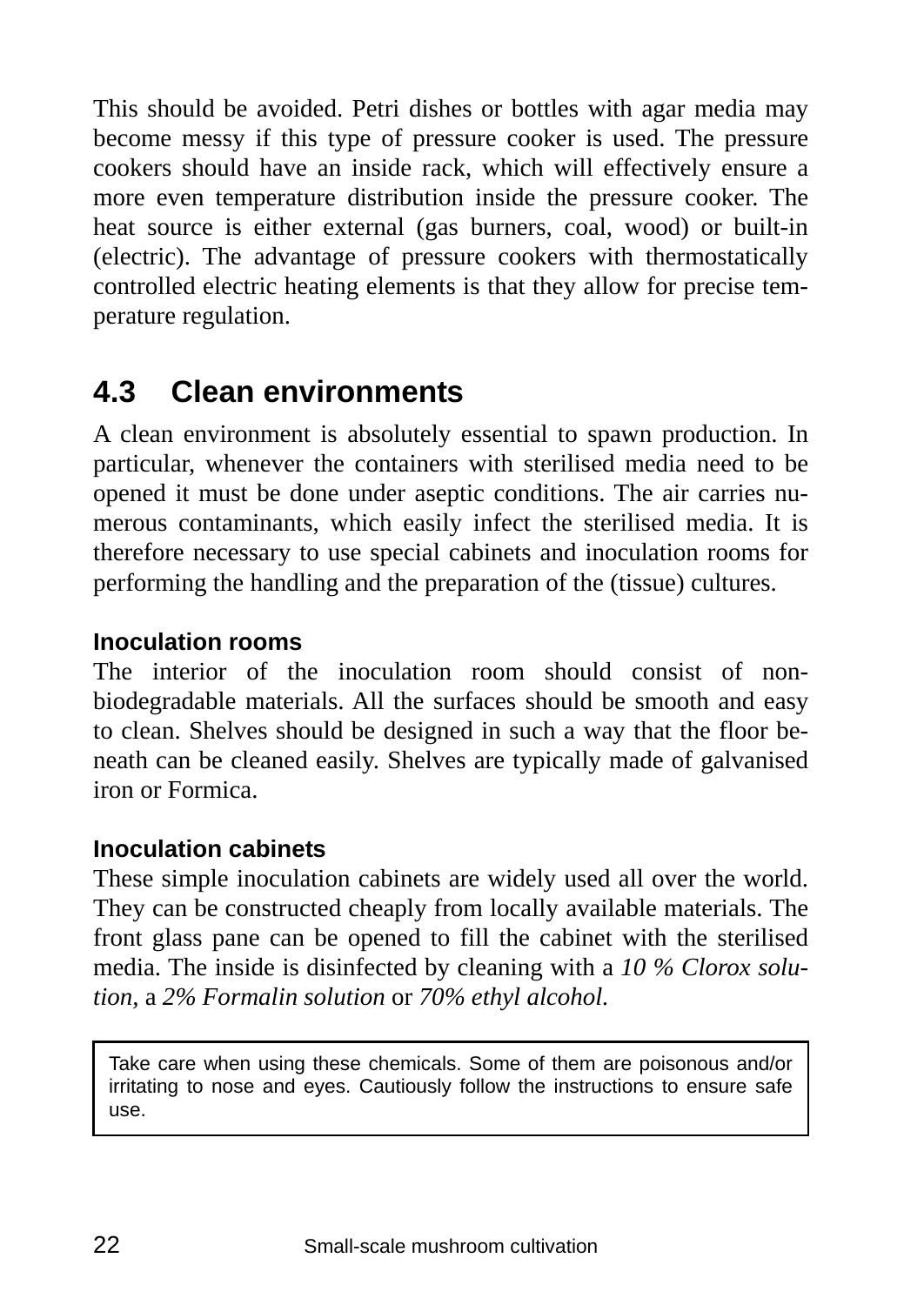

*Figure 8: Simple homemade inoculation cabinet showing front glass pane on hinges and holes (with cloth sleeves attached) for hands.* 

#### **Laminar airflow cabinets**

A laminar airflow system (LAF) consists of a fan, a duct, a HEPA (*High Efficiency Particle Air*) filter and a hood.

In laminar airflow contaminants can spread in only one direction. In turbulent airflow it is possible that spores move in different directions, causing more contamination.

The ventilators are rated by the producers according to the volume of air they can blow through materials of specified resistance. About 0.45 m/s air velocity is considered best for good laminar airflow. The fan



*Figure 9: A ready made laminar airflow cabinet*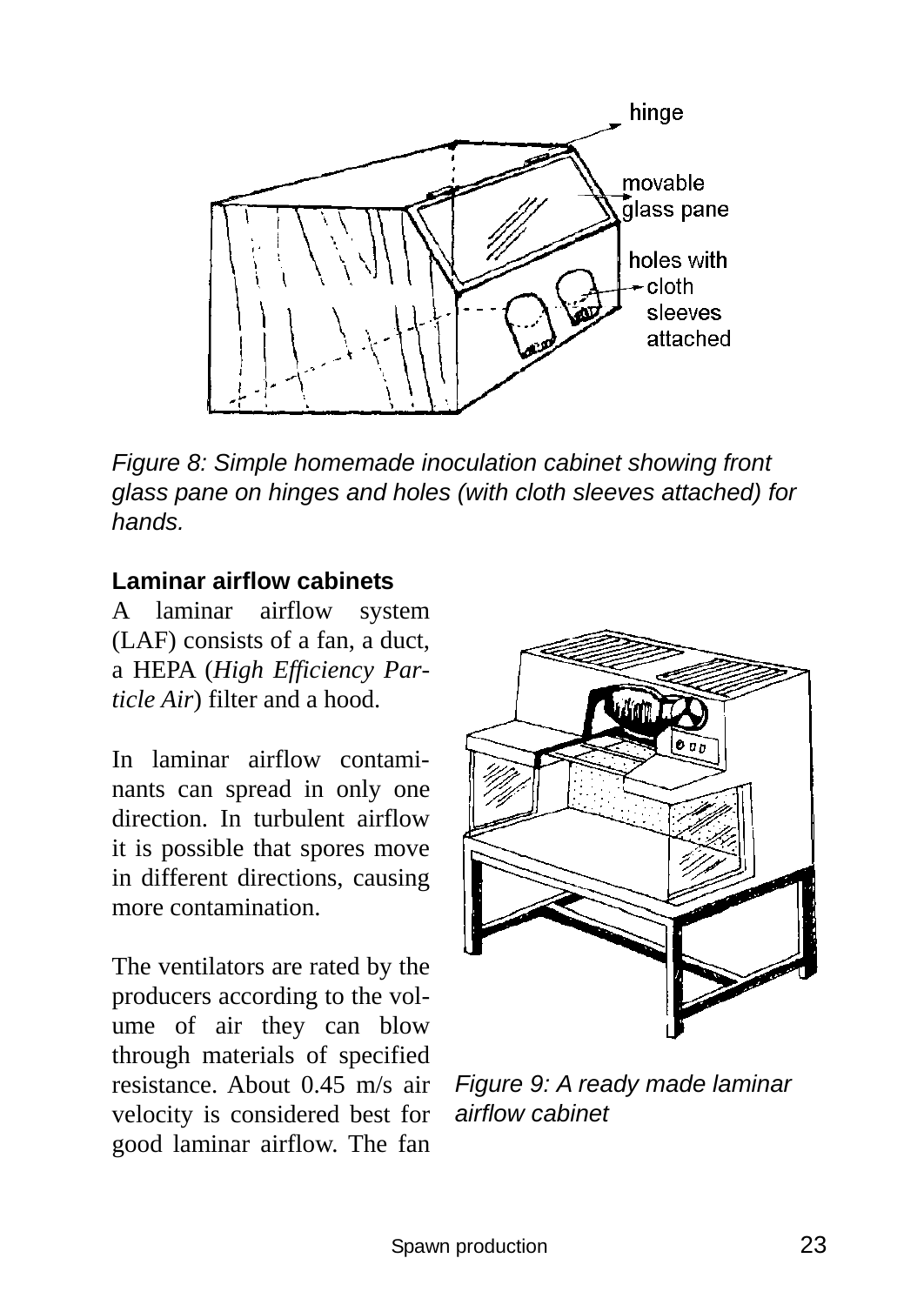should be regulated stepwise and have the capacity to push double the amount of required air through the filter to reach the required air velocity, to account for pressure losses when the filter gets loaded with particles.

In many countries both HEPA filters and these specific ventilators are not available and have to be imported.

The filters and ventilators are the heart of any laminar airflow system, but other factors have to be considered too: the operating persons, their skills and their hygiene; the construction of the ducts and filters to ensure that no contaminated air can be sucked in.

## **4.4 Cultures**

The first steps in spawn production are performed on artificial media. These should contain sufficient nutrients for the mushrooms to grow, like saccharides and a solidifying agent (agar or gelatine). The mycelium grows on the surface of the medium and will later be used to inoculate larger amounts of substrates like sawdust or grain. Test tubes or Petri dishes (or flat whiskey bottles) can be used as culture containers.

Instead of working with cultures, one could also try to purchase small amounts of good quality mother spawn to prepare the final spawn.

#### **Tissue cultures**

Young and vigorous mycelium can be obtained from a young fruiting body using a scalpel, alcohol, sterilised agar slants, Petri dishes or bottles with agar, flame (non-smoking), and a clean table to work on, or preferably a laminar airflow cabinet or inoculation box.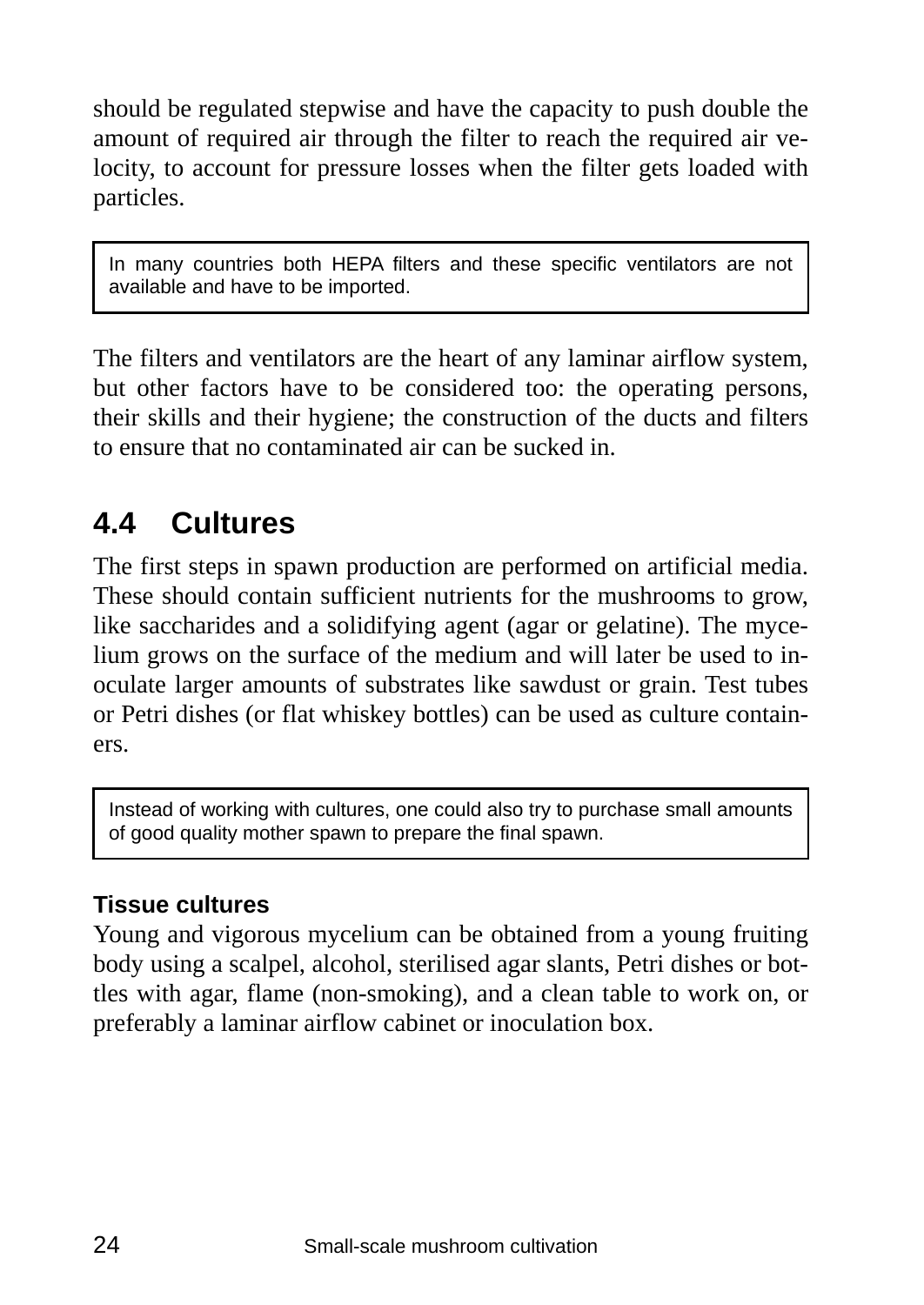- $\triangleright$  Wash the mushroom thoroughly.
- $\triangleright$  Dip the scalpel in alcohol, and then flame it until red-hot.
- $\triangleright$  Let it cool down for 10 seconds.
- $\triangleright$  Now break or tear the mushroom lengthwise (do not cut it with a knife, since contaminants from the surface can stick to the blade). Do not touch the inner surface with your hands.



*Figure 10: Which part to use in shiitake (left) and oyster mushroom (right)* 

 $\triangleright$  Use the heated scalpel to remove a small piece  $(2x2 \text{ mm}^2 \text{ is sufficient})$ 

of the inner tissue. Take care that no outside surface tissue is included.

- $\triangleright$  Open the test tube/Petri dish.
- $\triangleright$  (When using test tubes: heat the mouth of the tube in the flame to kill unwanted spores). Then, gently replace the tissue on the scalpel in the middle of the agar.
- $\triangleright$  Immediately replace the plug.
- $\triangleright$  Inoculate at least three cultures, but preferably more.

Incubate the newly inoculated agar slants or Petri dishes at 25 °C for about ten days. Within three to four days mycelium will cover the tissue and branch out on the agar.

If no growth occurs on the agar, check the following:

- $\triangleright$  Possibly the mushroom was too old. Try a fresher specimen.
- $\triangleright$  Possibly the scalpel did not cool down before taking the tissue sample, thereby overheating the mycelium.

The mycelium should be white and grow out from the tissue. If yellow, blue, green or grey mycelia form on other places on the surface, then these are fungal contaminants. A creamy, shiny growth often indicates bacterial contamination.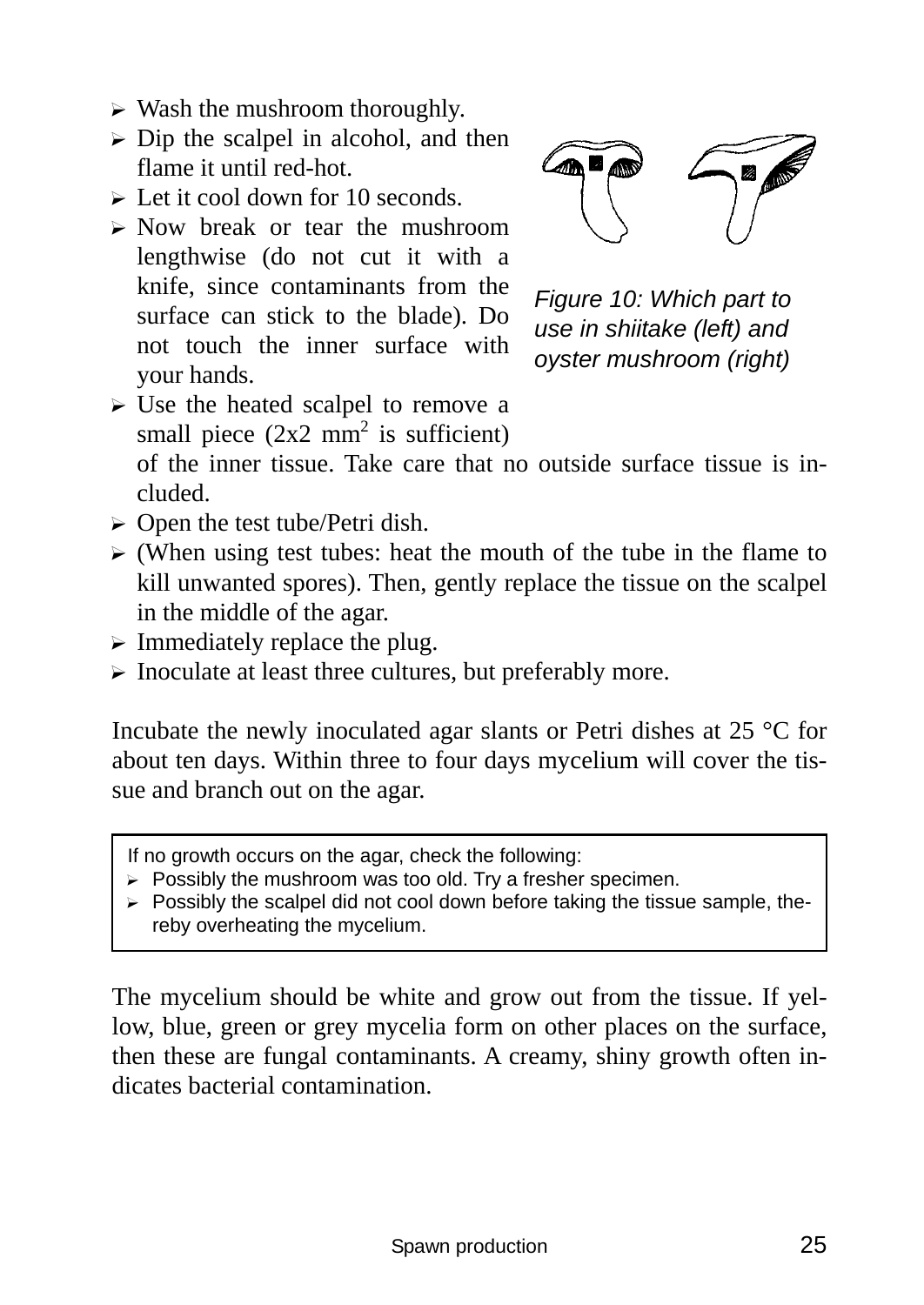

*Figure 11: Preparation of the spawn*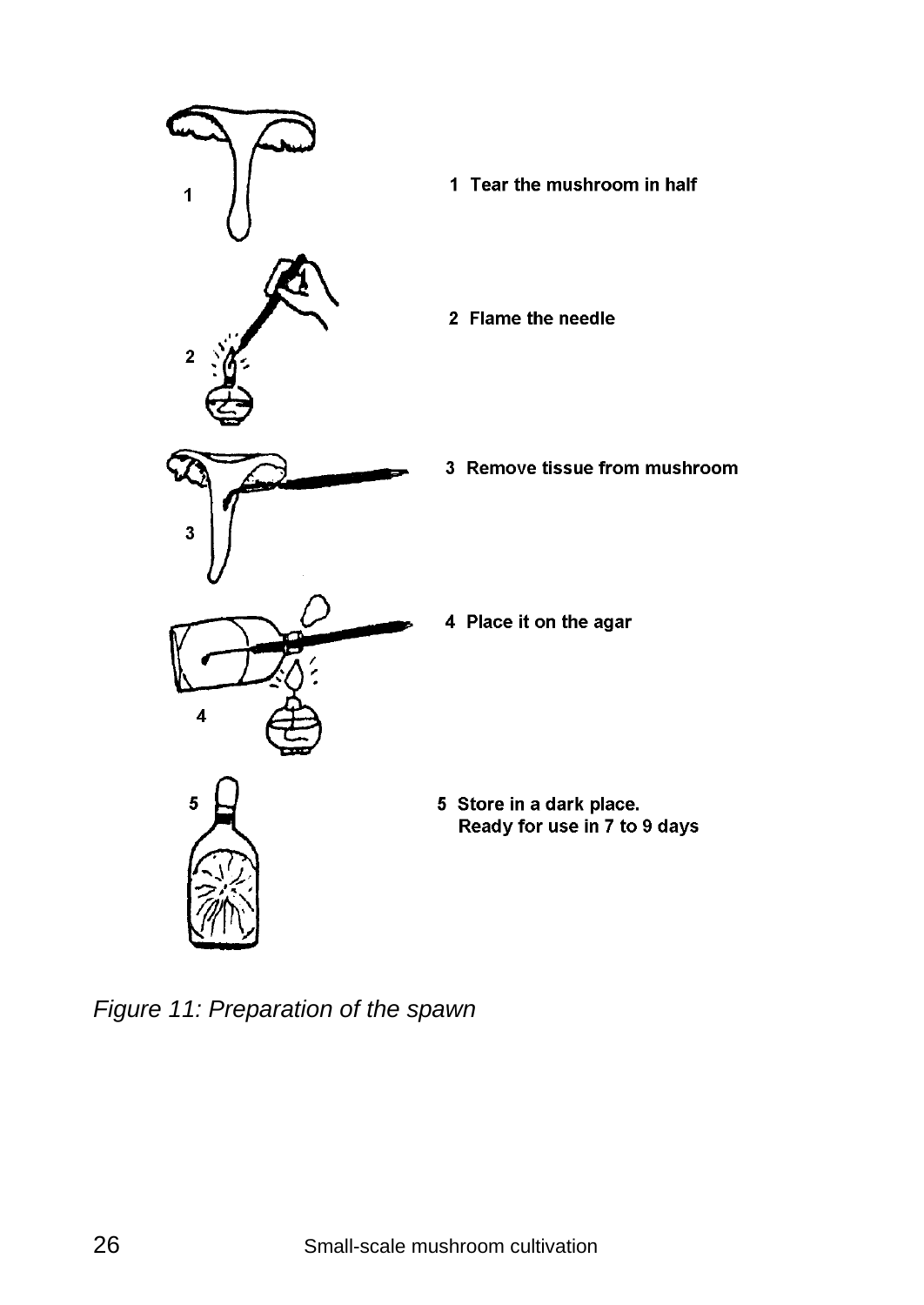## **4.5 Preparation of media**

Most species grow on the following media:

#### **Potato Dextrose Agar (PDA) extract medium**

Ingredients: *200g diced potato, 20 g agar powder, 20g dextrose or ordinary white sugar, 1 litre water*.

- 1 Wash and weigh the potatoes and cut them into small pieces.
- 2 Boil for about 15 to 20 minutes until they are soft.
- 3 Remove the potatoes.
- 4 Add water to the broth to make exactly 1 litre.
- 5 Add the dextrose and the agar. Be sure to add the right amount of sugar and agar, otherwise the medium will become either too soft or too hard.
- 6 Stir occasionally and heat gently until the agar has melted. The agar should be hot when poured into the test tubes or bottles otherwise it will become lumpy.
- 7 Fill about one fourth of the test tubes.
- 8 Then, seal the tubes or bottles with cotton plugs.

#### **Rice bran broth medium**

The above recipe for PDA is commonly used for culture preservation, but for multiplying cultures, the following recipe is cheaper and easier to prepare. It is in use in the Philippines for oyster mushroom (*Pleurotus***)** and wood ear mushroom (*Auricularia)*.

Ingredients: *200 g rice bran, 1 litre water, 20 g gelatine*. Boil the rice bran for about 10 minutes in the water. Filter, save the broth and melt the gelatine and pour into bottles and sterilise.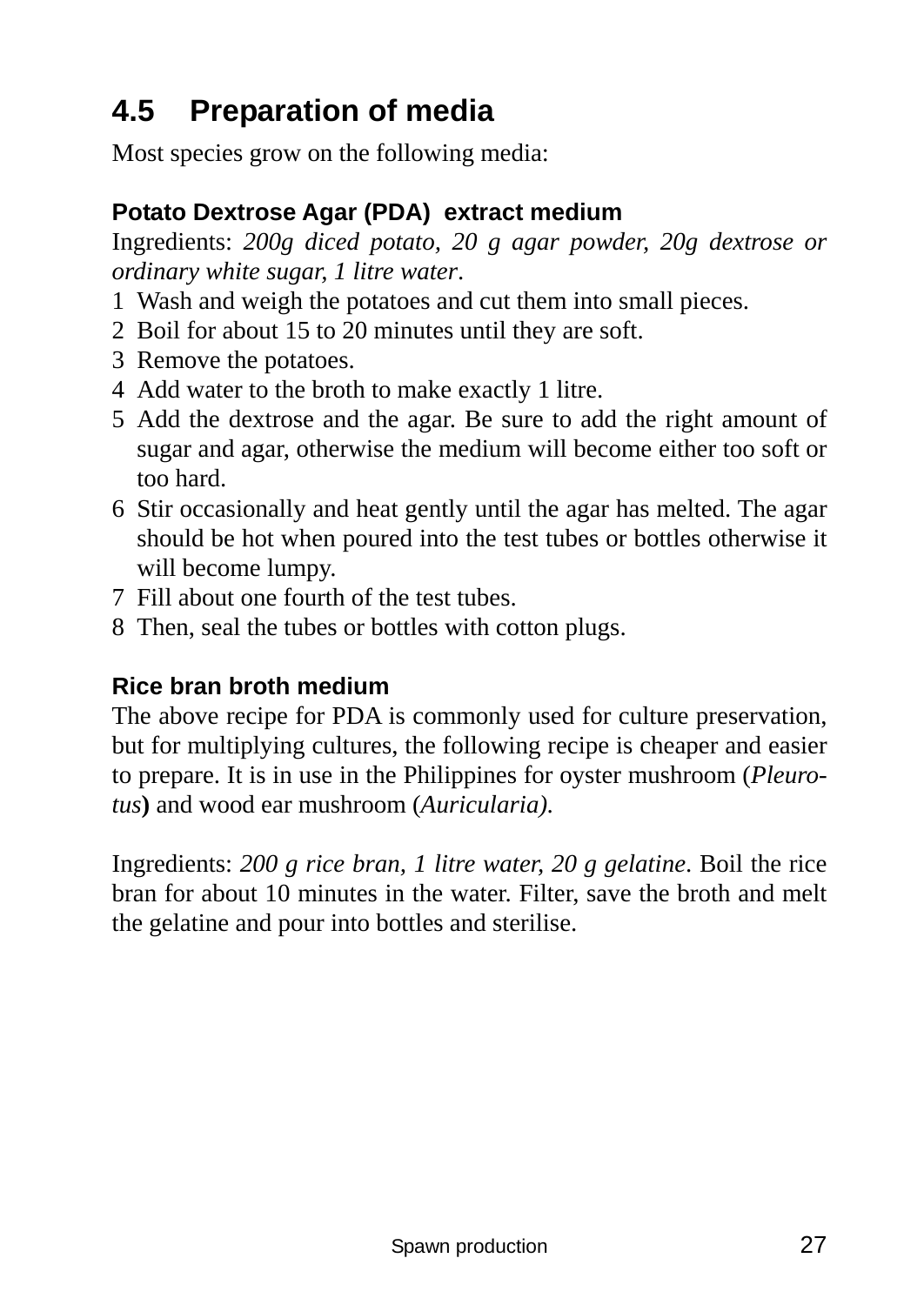## **4.6 Preparation of slants**

After filling the test tubes or bottles with the medium, they must be sterilised before they can be used. The most commonly used sterilisation units in small-scale laboratories are pressure cookers, but autoclaves can be used as well.

#### *Procedure*

- $\triangleright$  Pour water into the pressure cooker to the level of the rack.
- $\triangleright$  Place the bottles/test tubes in the racks with a plastic covering to prevent water from wetting the cotton plugs.
- $\triangleright$  Then close the lid firmly.
- $\triangleright$  The air vent should be open at the beginning to allow the air to escape. This will take some minutes from the moment of boiling and steam escape.
- $\triangleright$  Close the air vent. A pressure gauge shows the pressure rise.
- $\triangleright$  Sterilise under pressure for 20-30 minutes.

To increase the surface area, the test tubes or bottles are placed in an inclined position when the agar is still fluid.

Take care that the agar does not touch the cotton plug otherwise it might become contaminated.

Do not move or handle the test tubes until the agar has solidified, otherwise a small portion of the agar may solidify at the other side of the slant or too close to the plug.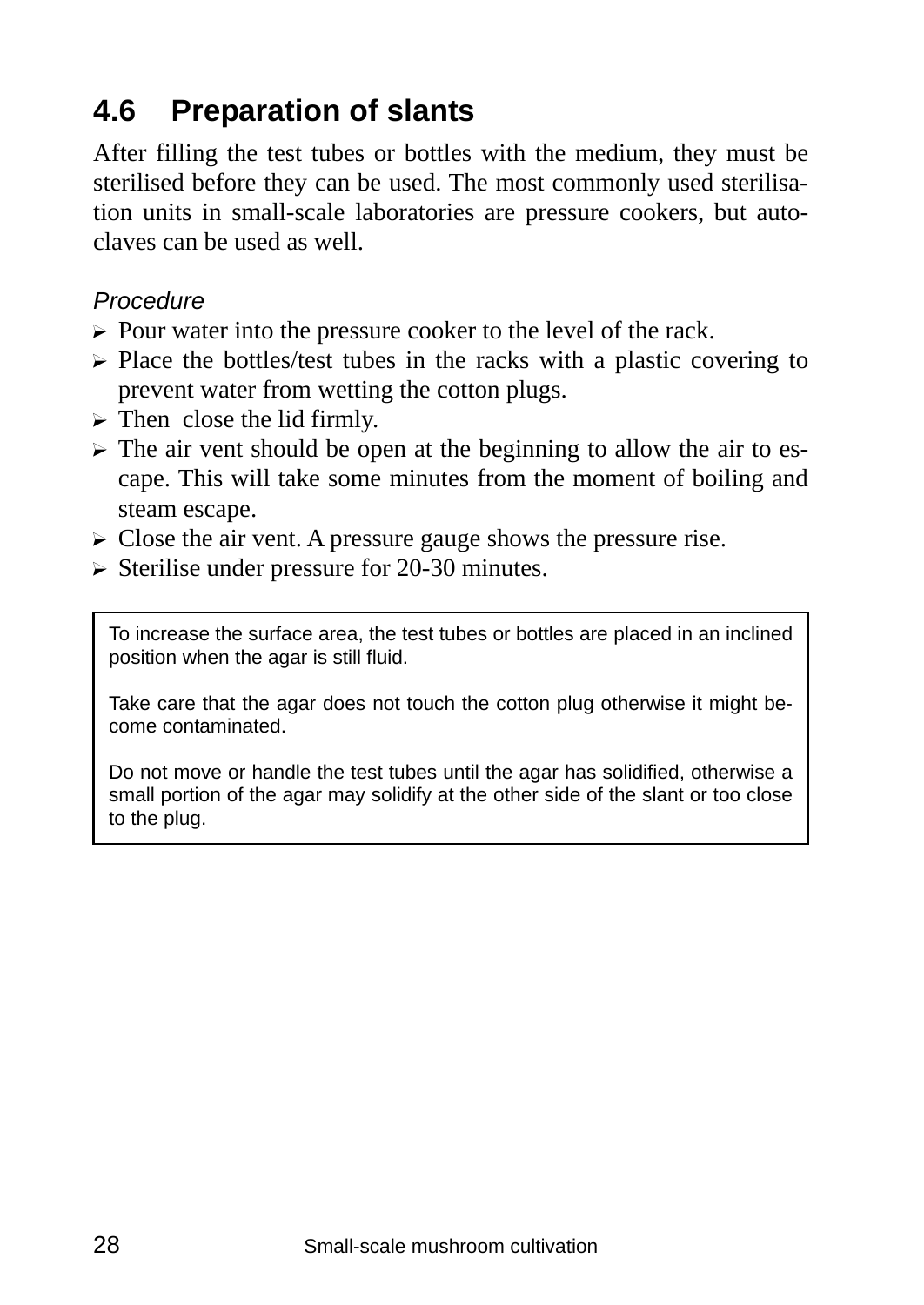

Boil diced potato until soft



Poor into slants or flat bottles, plug with cotton.



Remove potato and add dextrose and agar to its broth, make up to 1 liter.



Sterilize for 15 minutes in pressure cooker.



Place bottles in a slanting position, for the agar to stand and completely cover one side of bottle.



Store in cool place until ready to be inoculated.

*Figure 12: Preparation of the Potato Dextrose Agar (PDA) medium (1,2,3) and preparation of bottles (4,5,6)*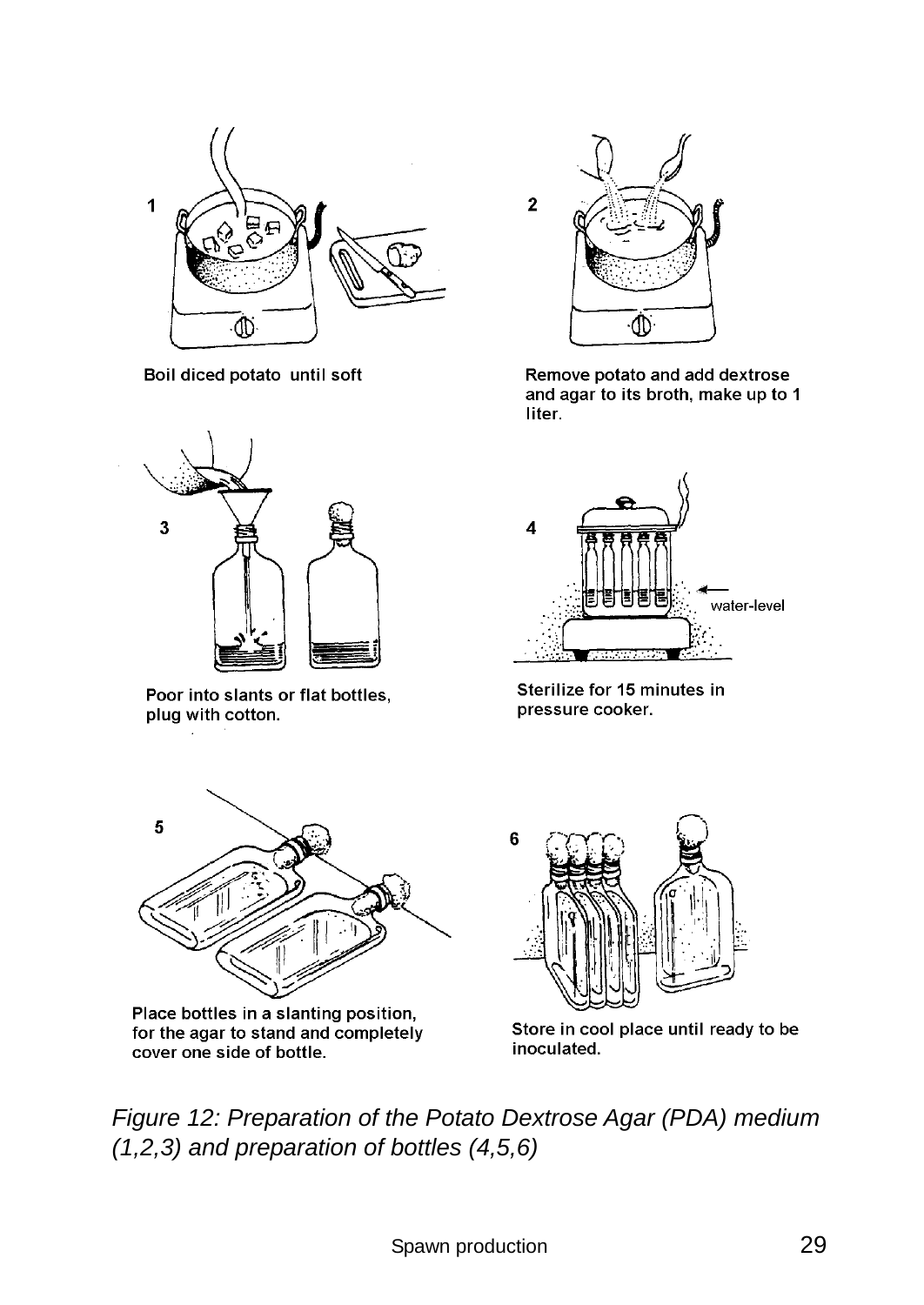#### **Sub-culturing**

Inoculate more test tubes using the methods discussed above.



*Figure 13: Sub-culturing (part 1)*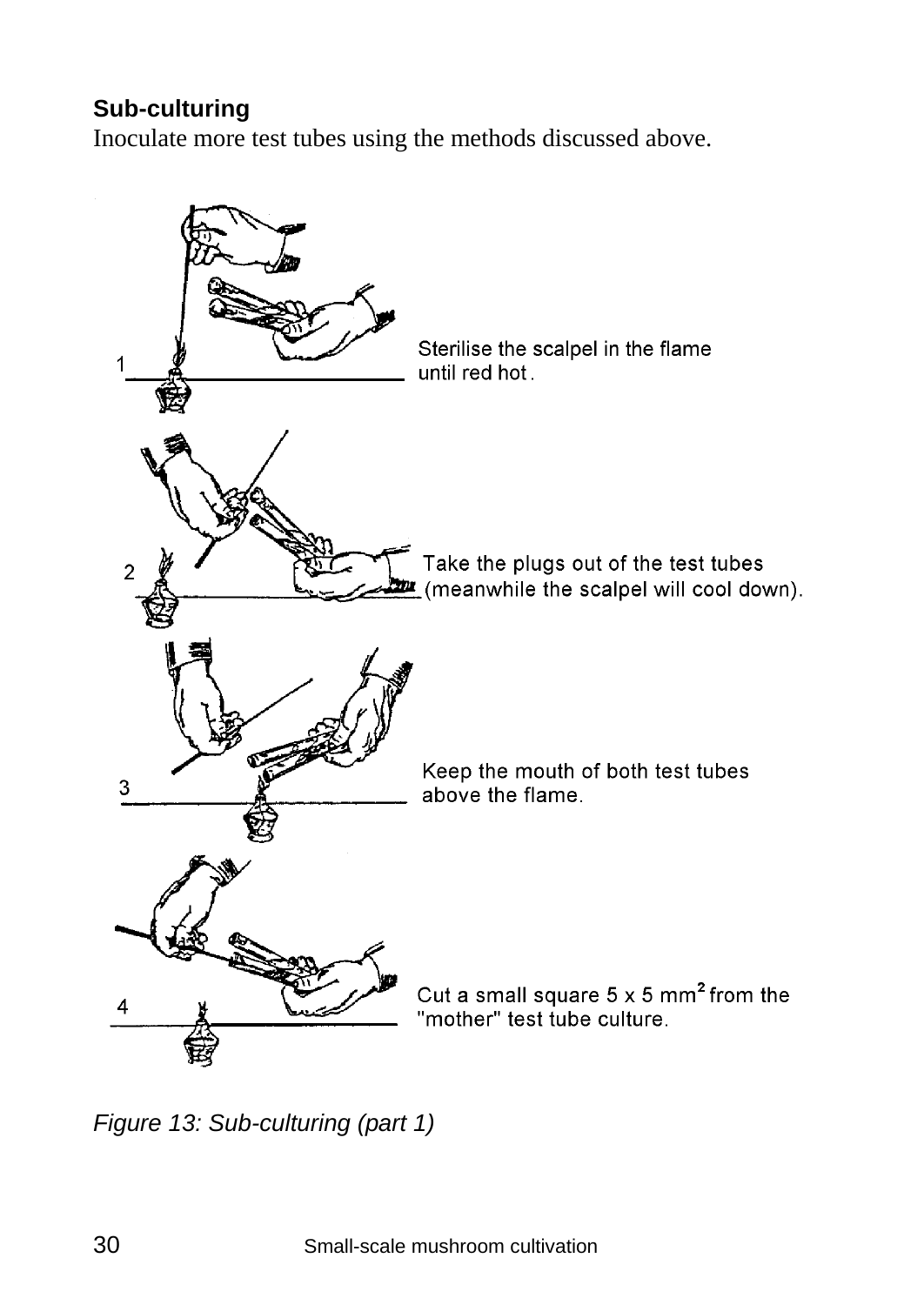

*Figure 14: Sub-culturing (part 2)* 

For reasons of degeneration it is advisable not to transfer from one mother culture more than eight times or to use mother cultures on agar for more than two years.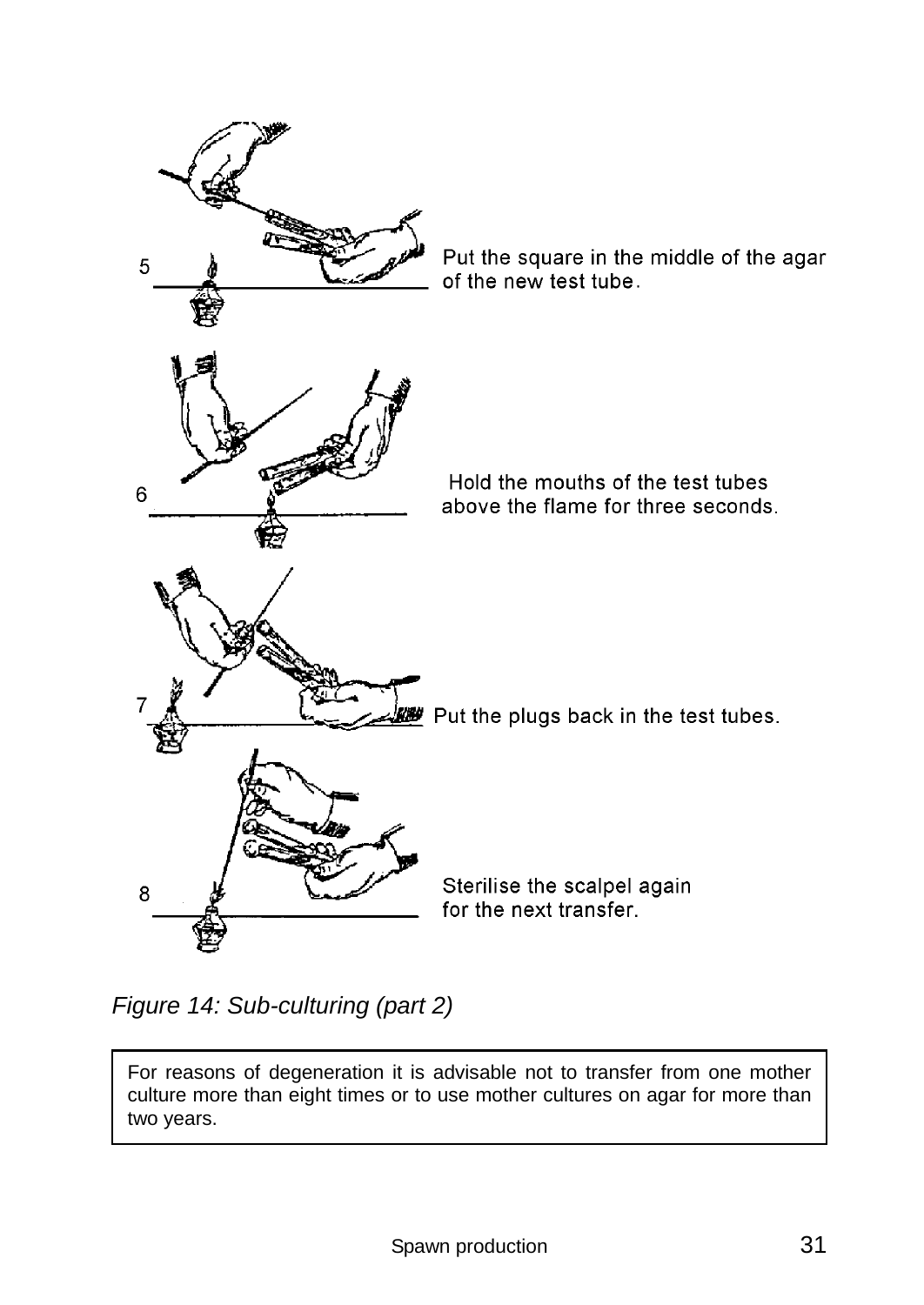The mycelium will degenerate after a certain number of transfers, so it is not possible to keep on transferring the cultures on agar forever.

#### **Spawn containers**

Spawn containers should be made out of heat resistant material: mostly glass and polypropylene (PP). The spawn containers have to be tested to see if they can withstand the temperature inside the sterilisation unit. If the pressure is greater than 1 atmosphere overpressure, the temperature will be higher than 121° C. PP bags sometimes crack easily after having been subjected to the sterilisation process. Avoid bags with seams: these tend to split after the heat treatment.

Glass or heat-resistant plastic bottles are often used for the mother spawn. Wide-mouthed jars, milk bottles and dextrose bottles can also be used. Dextrose bottles are ideal, because they can be obtained for free from hospitals and they have air outlets that can easily be plugged

with cotton wool. They can be used for final spawn too, but if the mycelium from the spawn material has grown into one big clump, the bottles have to be broken to get it out. Polypropylene bags with cotton plugs (or filters) to allow aeration are much in use for the final spawn (both sawdust and grain). Their size varies between 2.5 and 15 litres for grain spawn. The exchange of metabolic gases like  $CO<sub>2</sub>$  with ambient air has to be ensured; unwanted spores, however, must be prevented from entering the container..



*Figure 15: Bags sealed with a cotton plug.* 

## **4.7 Mother spawn**

Mother spawn can be used to inoculate either grain spawn or a second generation of mother spawn. In simple laboratories, grain mother spawn should not be used to inoculate another generation of grain mother spawn because the risk of contamination and degeneration will be too high.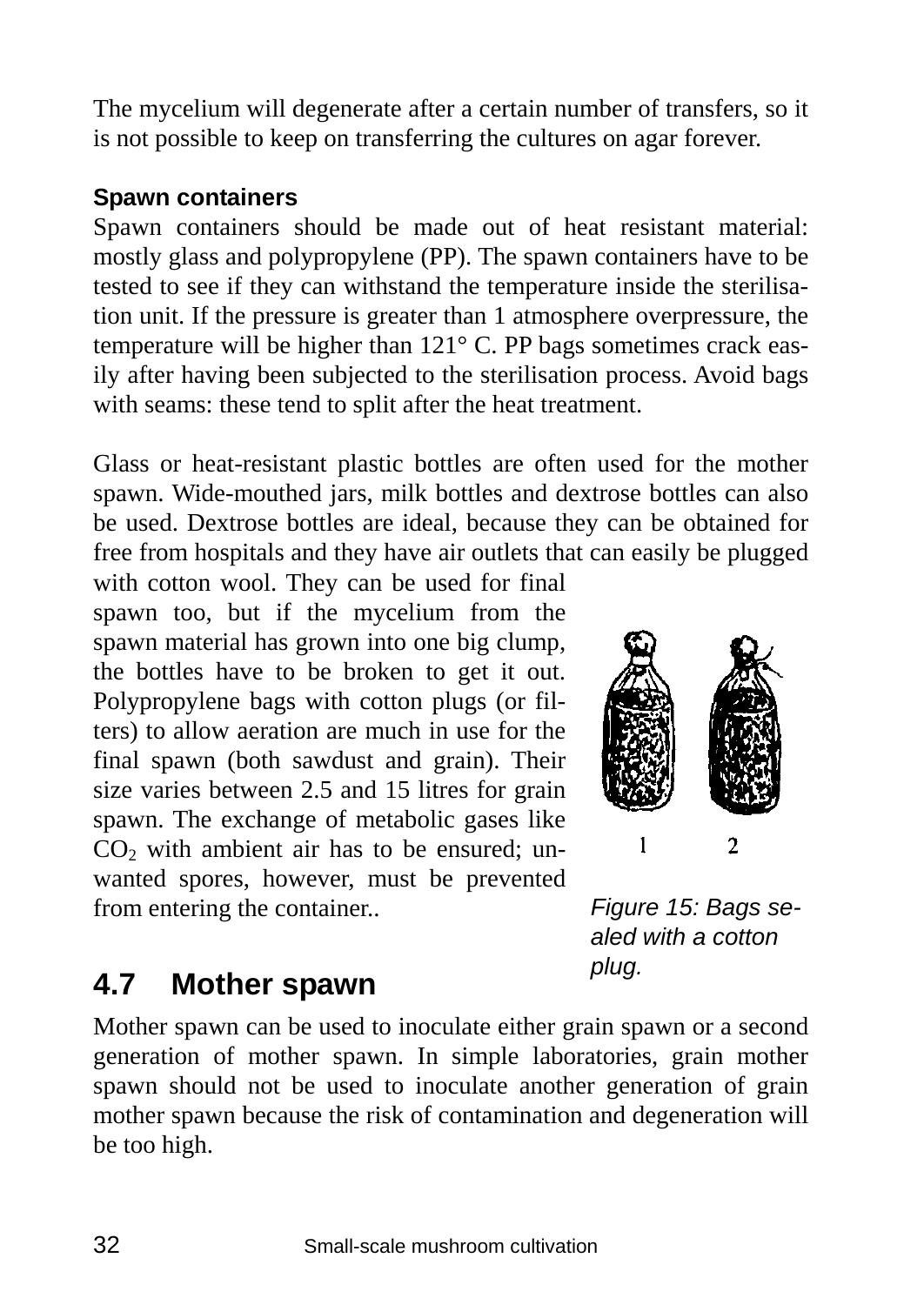#### **Preparation of grain spawn**

The main advantage of grain is that it is very nutritious for fungi and forms kernels easily. The kernels can easily be dispersed in the substrate. The main disadvantage is that it provides an optimal substrate for other organisms too. The chances of contamination are therefore much higher compared to sawdust spawn.

#### *Kinds of grains*

Different grains can be used such as *wheat, rye, millet, rice or sorghum*. Boil grain first, drain, then fill in containers and sterilise.

The moisture content of the grain, after boiling, should be around 50%. If it is higher, mycelial growth may be faster, but the danger of wet spot bacteria is also greater. If it is drier than 35% mycelial growth will be rather slow.

#### *Grain spawn formula*

Grain in small containers can be moistened to a higher degree than grain in 15 litre bags. For 2 litre containers, use the following recipe: *480 g rye, sorghum or wheat, 400 ml water, 2 g gypsum (45% moisture).* (See Appendix 1)

#### **Preparation of sawdust spawn**

Sawdust spawn substrate: Sawdust 10 kg, CaCo3 147.5 g, Rice bran 1.25, Gypsum 0.1475g, Urea 0.5 g, Water 1.5 litres. (See Appendix 1)

#### *Sterilisation*

Sterilise the spawn containers in an autoclave. The length of time depends on the autoclave, the way the spawn containers are packed (dense or loose) and the size of the containers. For instance, two hours for 500 g containers; three to four hours for 3 kg bags.

Shake the bottles when taking them out of the autoclave or the pressure cooker.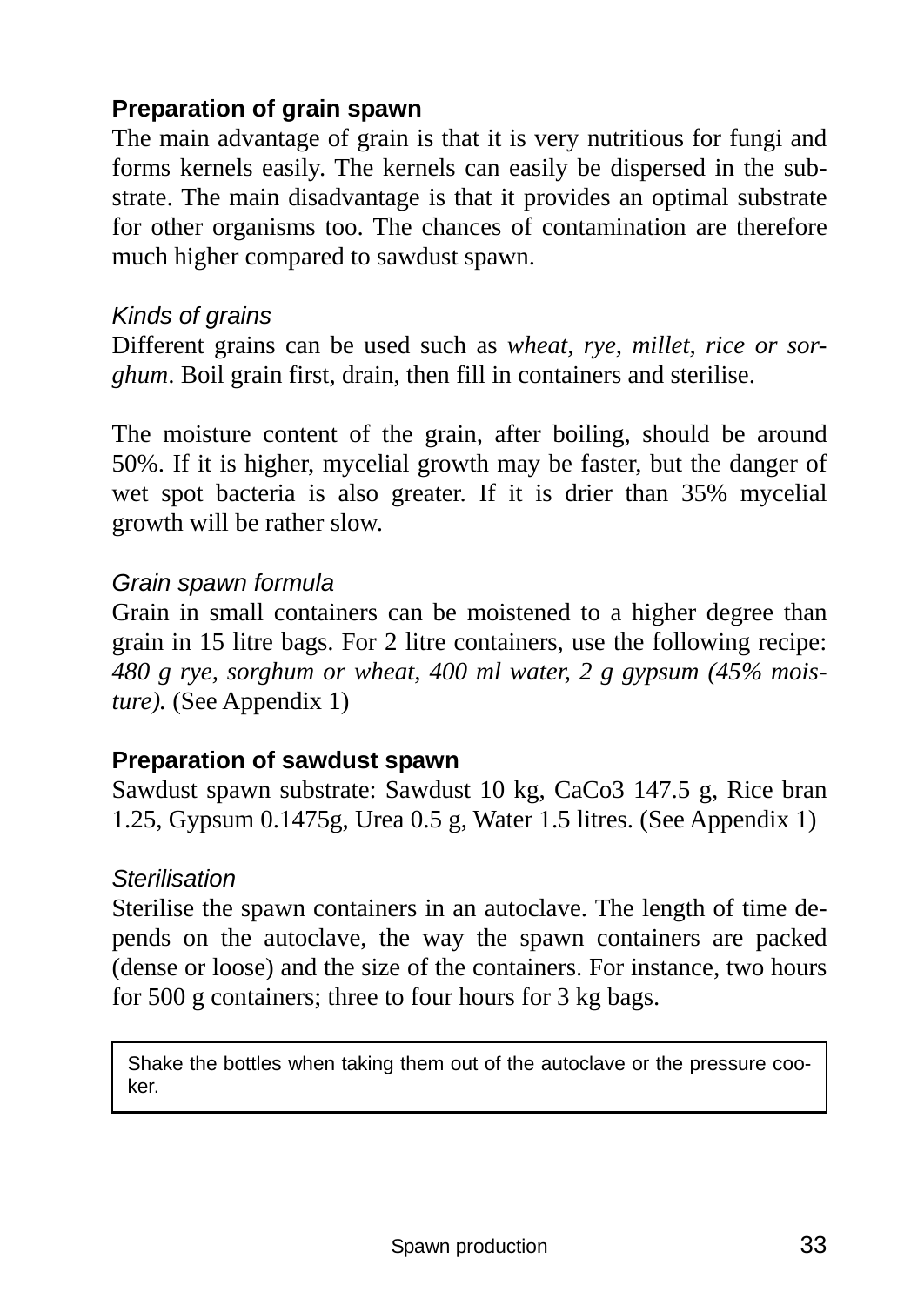#### *Inoculation*

Once the temperature in the centre of the container has dropped to below the maximum mycelial growth temperature, the spawn containers can be inoculated. Use at least one (for 250 ml bottles) or two (for bigger bottles) squares of  $10 \times 10$  mm<sup>2</sup> from the full-grown agar of the mother culture for each bottle.

#### *Incubation*

Incubate the bottles until the mycelium has grown all over the substrate. The temperature should be close to the optimal temperature for mycelial growth (consult Table 1 in Chapter 2).

Shake once (after eight days) or twice during the incubation period (or every three or four days) to distribute the mycelium evenly and to prevent kernels from sticking together.

#### *Storage*

Keep the spawn in the refrigerator (except for certain strains of *Pleurotus djamor* spawn, which are cold sensitive and should be stored above 12 °C) and only take it out when needed.

Grain spawn can spoil in one night at temperatures above 25 °C.

### **4.8 Preparation of the final spawn**

The choice of a specific spawn substrate depends on the chosen species and the cultivation method. The following table shows which spawn substrates are most frequently used.

| <b>Species</b>                                                  | <b>Cultivation method</b>    | Final spawn substrate                  |
|-----------------------------------------------------------------|------------------------------|----------------------------------------|
| Shiitake /Lentinula edodes                                      | Sterilised sawdust in bags   | Grain, sawdust                         |
| Oyster mushroom / Pleurotus   Pasteurised or sterilised<br>spp. | substrates                   | Grain, sawdust or straw<br>based spawn |
| Wood ear mushroom /Auri-<br>cularia spp.                        | Sterilised substrate in bags | Sawdust                                |

*Table 2: Use of spawn substrates.*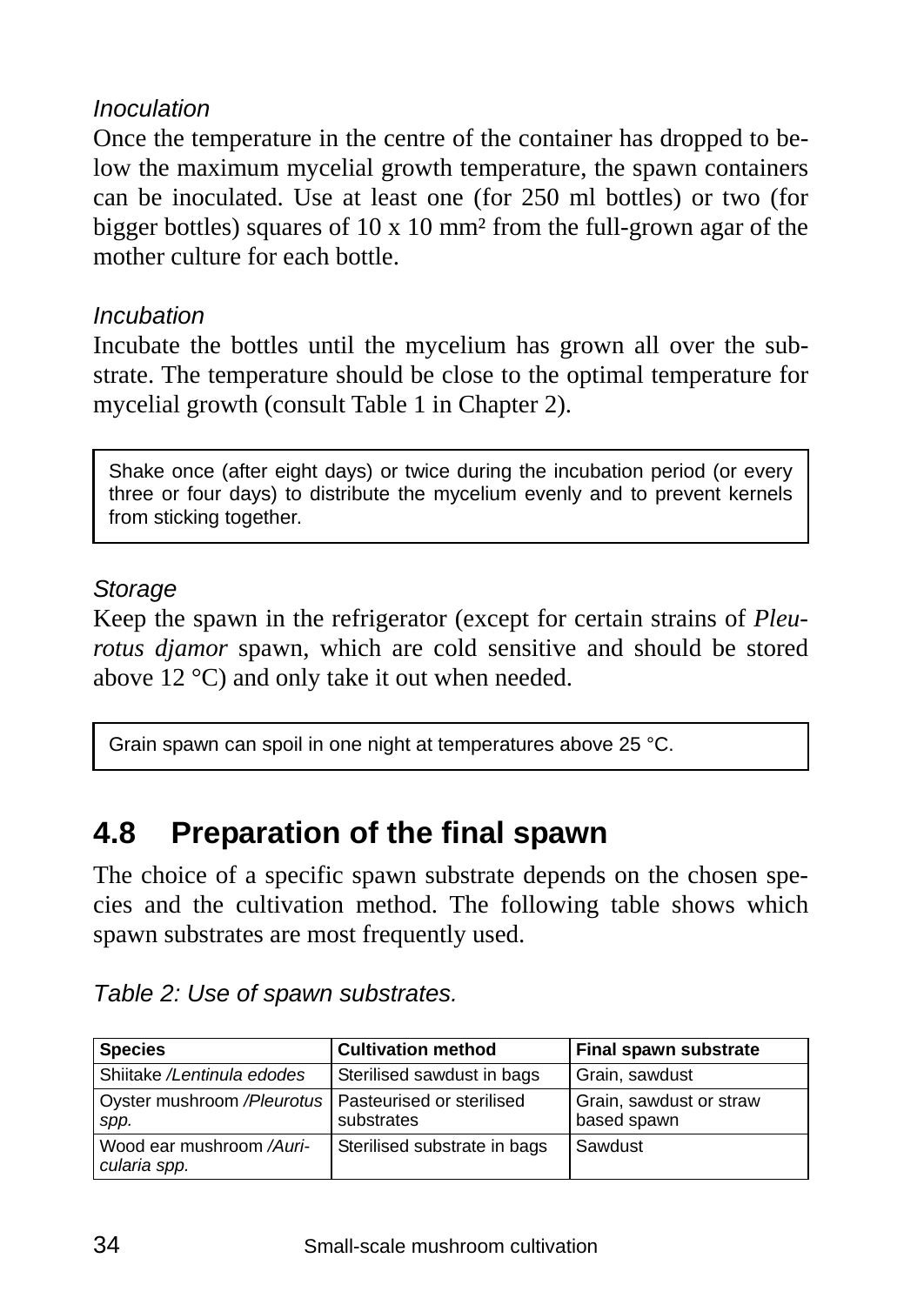#### *Sawdust or grain spawn?*

The advantage of sawdust spawn is that it can be kept at a higher temperature much longer before it spoils. The substrate material is also cheaper than grain. Sawdust based spawn is made in the same way as described in the chapter "sterilised" substrates, except that it needs to be sterilised at 121°C under pressure.



*Figure 16: Preparation of sawdust spawn in glass bottles. The mouth of the bottle is cleaned to prevent spores from germinating.* 

An advantage of grain spawn is its vigour. A disadvantage is that it spoils rapidly and is very nutrient-rich and thus more susceptible to contamination. Grain spawn is unsuitable for outside use, as rodents will eat it. Grain spawn causes a faster temperature rise in the inoculated substrate than sawdust spawn, which may or may not be desirable. Grain is treated the same way as discussed above for the mother spawn. It may be inoculated by grain spawn or wooden sticks.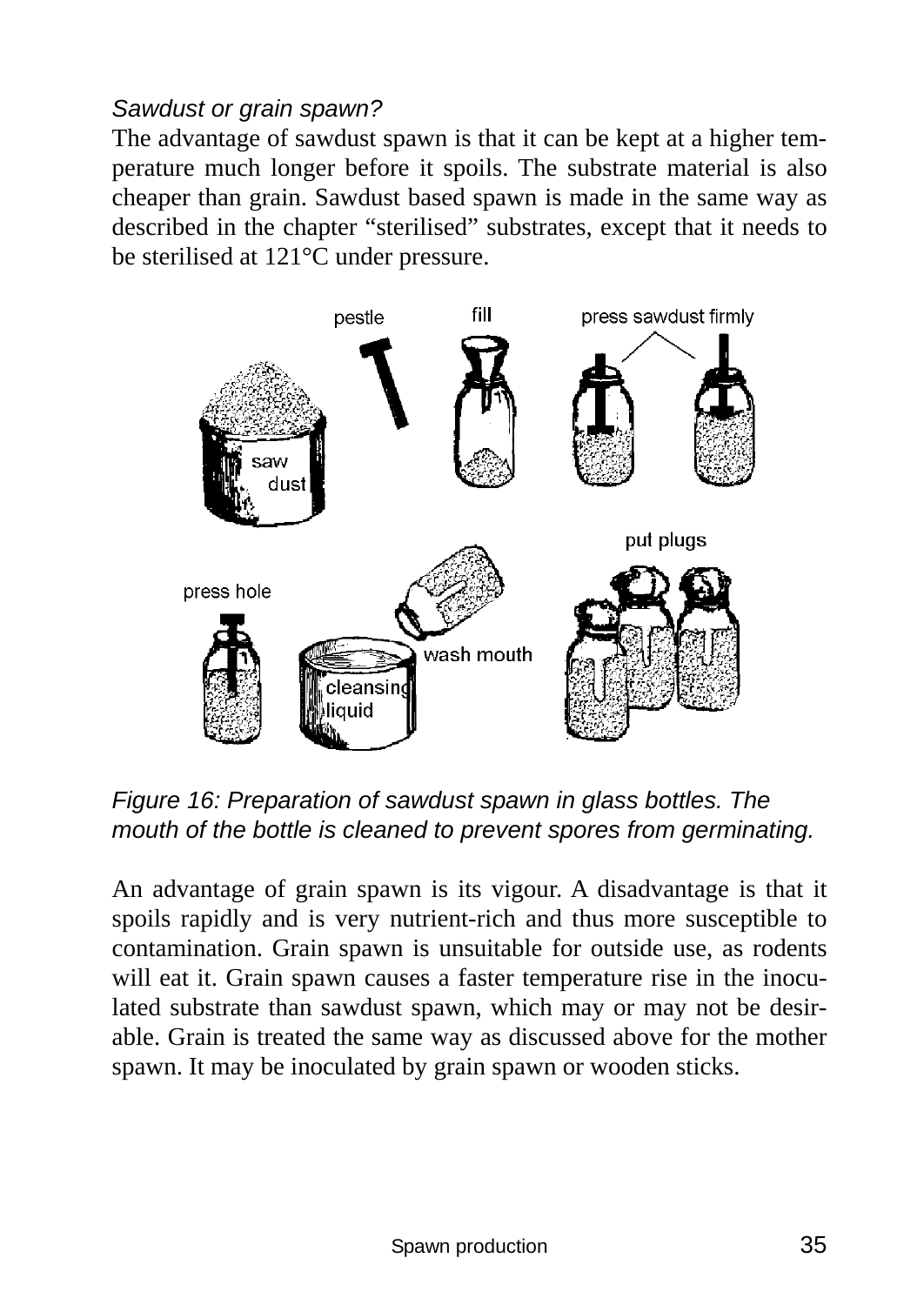#### *Storage and purity*

Good spawn shows vigorous mycelial growth and contains no other organisms. If it has been stored too long it will become less vigorous. Spawn from oyster mushrooms, for instance, will become very compact after prolonged storage. As a consequence it will be difficult to apply evenly during spawning.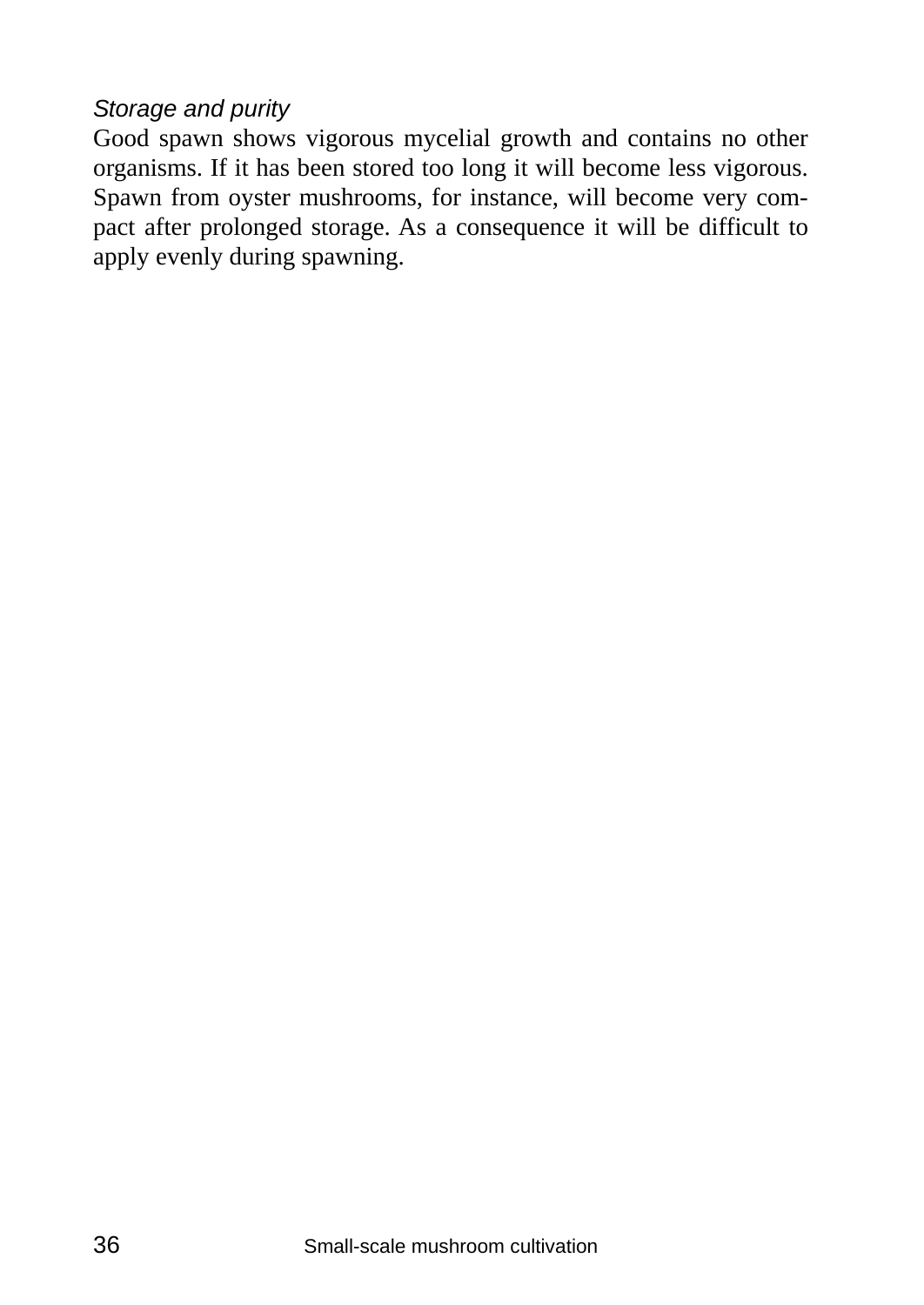# **5 Growing oyster mushrooms on pasteurised or 'sterilised' substrates**

#### **Substrate**

The material on which the mycelium of the mushrooms grows is called substrate. Agricultural waste like wood chips/sawdust, sugar cane bagasse, and different types of straw can be used as the main ingredients in the substrate for oyster mushrooms.

The properties of a substrate determine which mushrooms and microbes can grow in it. The more selective it is, the better the substrate meets the demands of a specific mushroom and the less suitable it is for others.

After mixing and adding certain supplements, the substrate undergoes a heat treatment to give the desired mushroom mycelium an environment with few competitors.

### **5.1 Preparation of the substrate**

Oil drums and plastic bags are all you need to prepare the substrate. A cemented floor is the preferred underground for mixing and moistening the sawdust (or straw) and a fork for mixing the ingredients.

Substrate preparation equipment:

- $\triangleright$  substrate mixer (optional); the mixing of the substrate ingredients can be performed just as well manually
- $\triangleright$  a steam source or heating equipment like an oil drum

For the substrate:

- $\triangleright$  raw substrate materials, like sawdust, rice bran, wheat straw, dried banana leaves, dried elephant grass, dried grass pieces etc.
- $\triangleright$  substrate containers (plastic bags or bottles)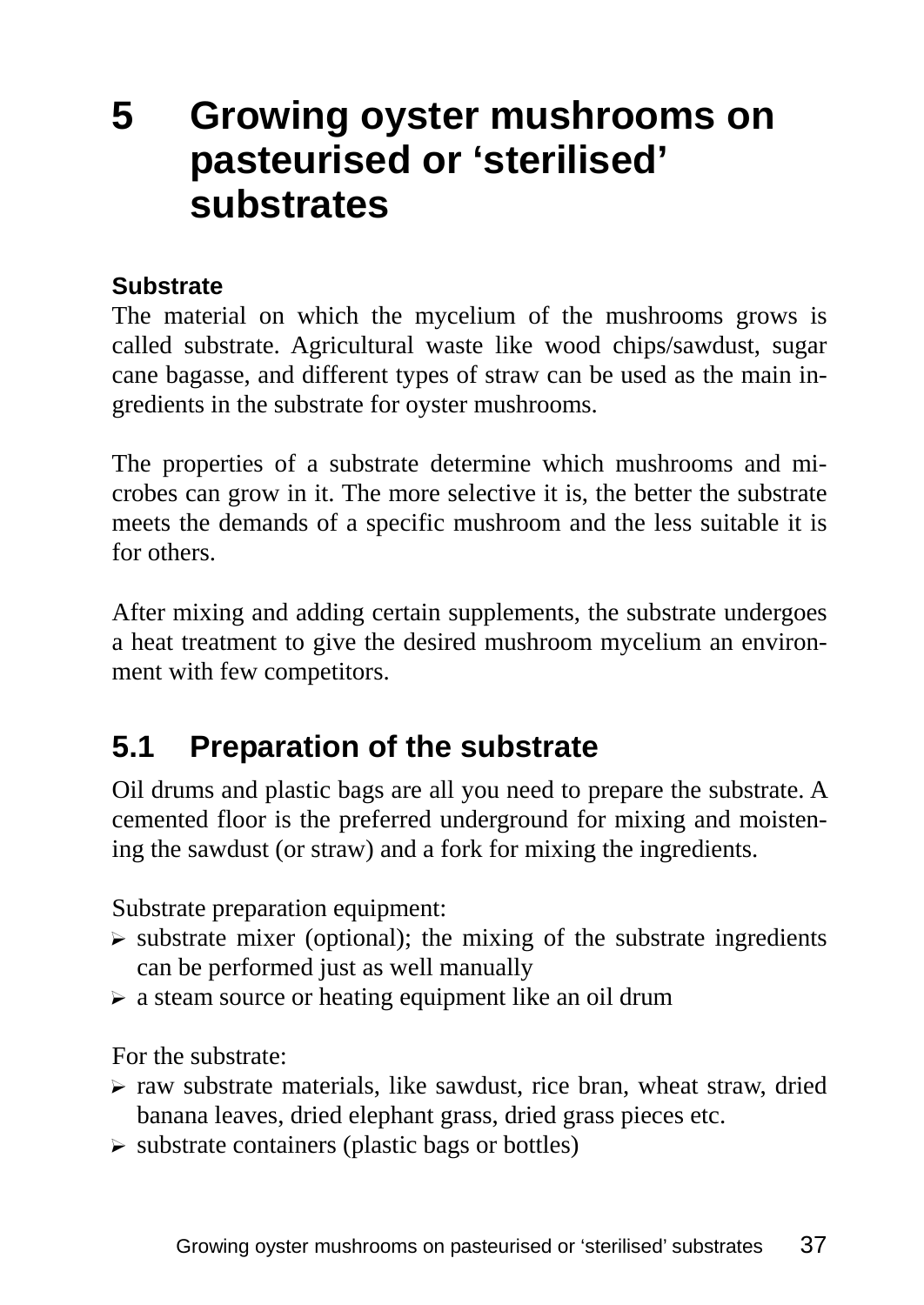$\triangleright$  depending on the type of bags/bottles: additional plugs and plastic rings and/or rubber bands

#### **Mixing the substrate**

The aim of mixing is to distribute the different ingredients, including water, as evenly as possible. If adding a small quantity of one component like chalk, then it is better to mix it first with some of the substrate and only then add it to the large heap. Otherwise its distribution will probably remain non-uniform. Moreover, lumps might occur and the very high concentration of nutrients at these spots will result in contamination.

Mixing is also very important for the moisture distribution. The correct amount of water should be available everywhere in the substrate. After mixing, the moisture content should be  $60 - 65\%$ .

Sometimes a better distribution can be achieved if the substrate ingredients are mixed in a dry state (e.g. in "sterilised" substrates containing sawdust and supplements); the water is then added later.

A batch of up to 2000 kg can be mixed by hand on a cemented floor, similar to cement making. Two people are capable of manually mixing 2 tons of substrate per day. More people, however, should do filling.

Sterilise the substrate as quickly as possible after mixing in the supplements. Storage of the mixed ingredients for a period longer than 6 hours should be avoided to prevent fermentation of the substrate.

#### *Sawdust substrate*

.

The sawdust (or other bulk substrate material) has to be stacked on a heap and moistened. By keeping the heap moist, the sawdust will soften. This will ease the absorption of water. Usually the sawdust is stacked for only one or two days.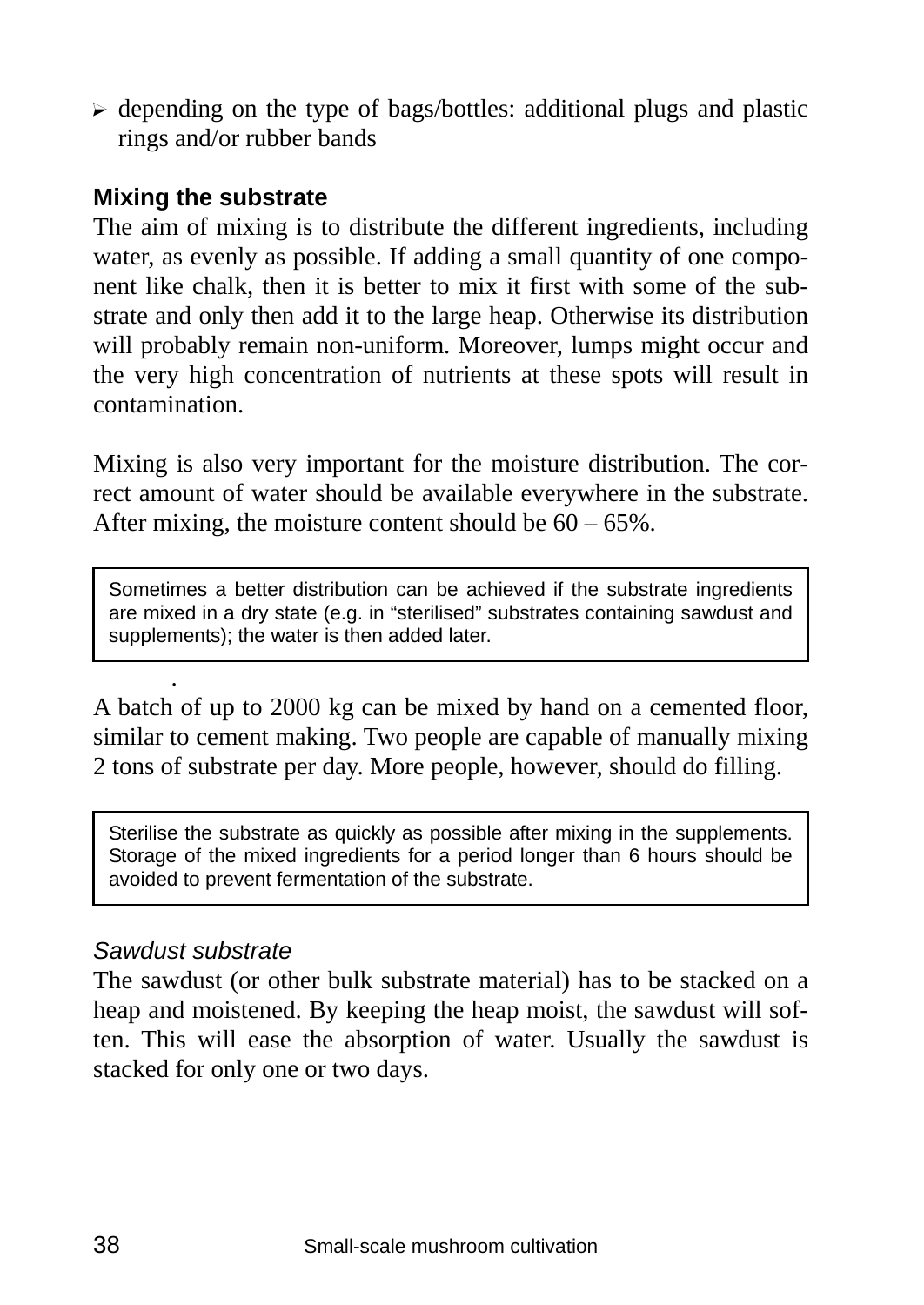If only fresh sawdust is available, like sawdust from recently felled trees, it should be stacked for a much longer period: up to several weeks.

The sawdust substrate should be free of splinters or bigger pieces of wood. These may damage the bags, offering contaminants easy access after sterilisation. On the other hand, several growers feel that a cobination of fine and coarser sawdust or wood chippings provides the best starting material. Very fine sawdust should be avoided as it clogs the airflow when moistened.

#### *Straw substrate*

Moisten the finely chopped substrate ingredients and apply the squeeze test to determine whether the substrate is moist enough.



just a few drops of water should be released with some pressure



if a lot of water leaks out of the straw, then it is just too wet

#### *Figure 17: Squeeze test*

#### *Filling the bags*

Fill small substrate containers (usually plastic bags) with the substrate before sterilising.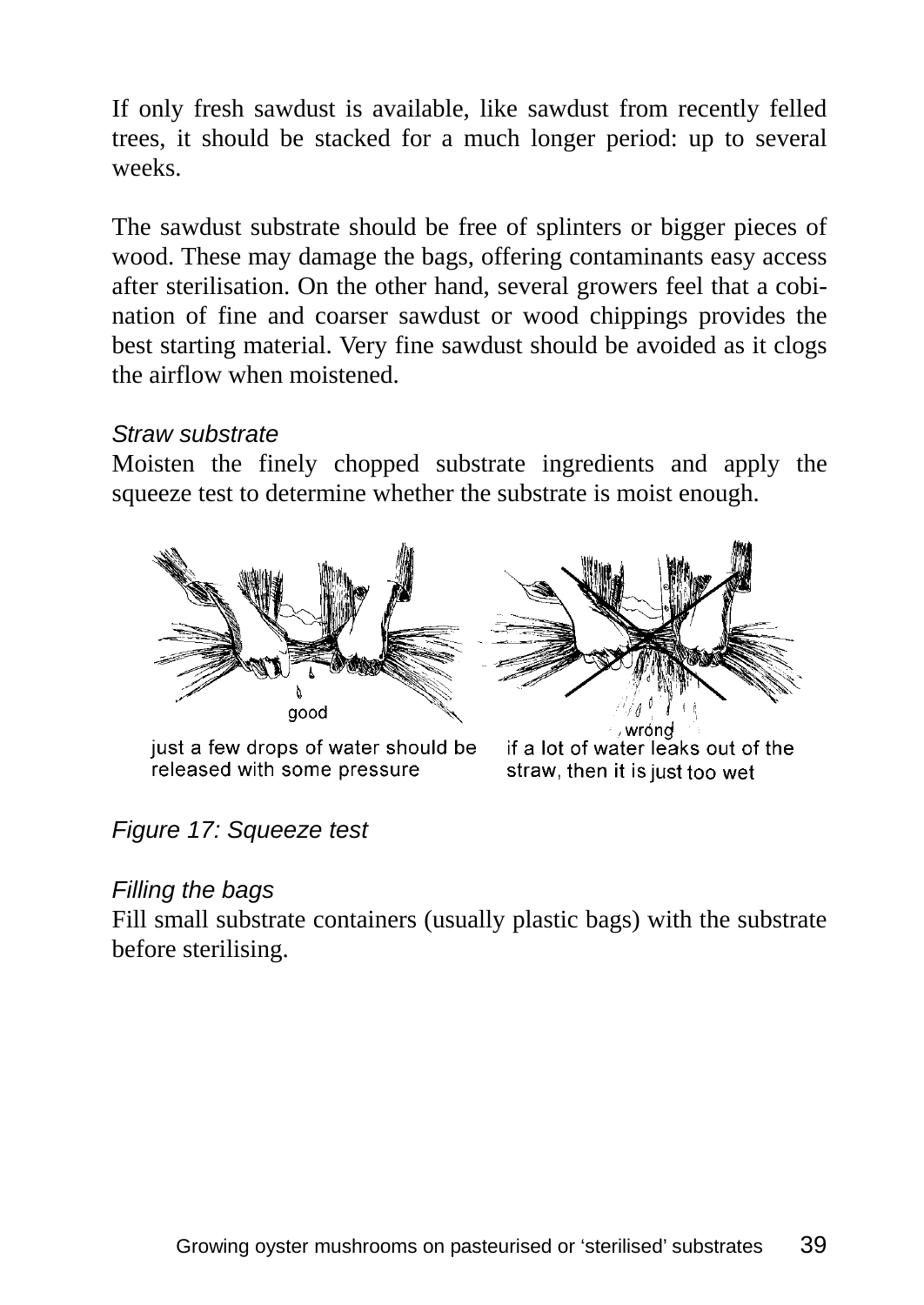

*Figure 18: Filling the bags* 

# **5.2 Heat treatments**

The aim of the heat treatment is to kill competing microorganisms and to get rid of soluble nutrients. Most substrates are given a heat treatment before spawning. It is an important measure to control pests and diseases.

In this Agrodok three methods are dealt with:

- $\triangleright$  pasteurisation by immersion in hot water
- $\triangleright$  pasteurisation by steam
- $\triangleright$  sterilisation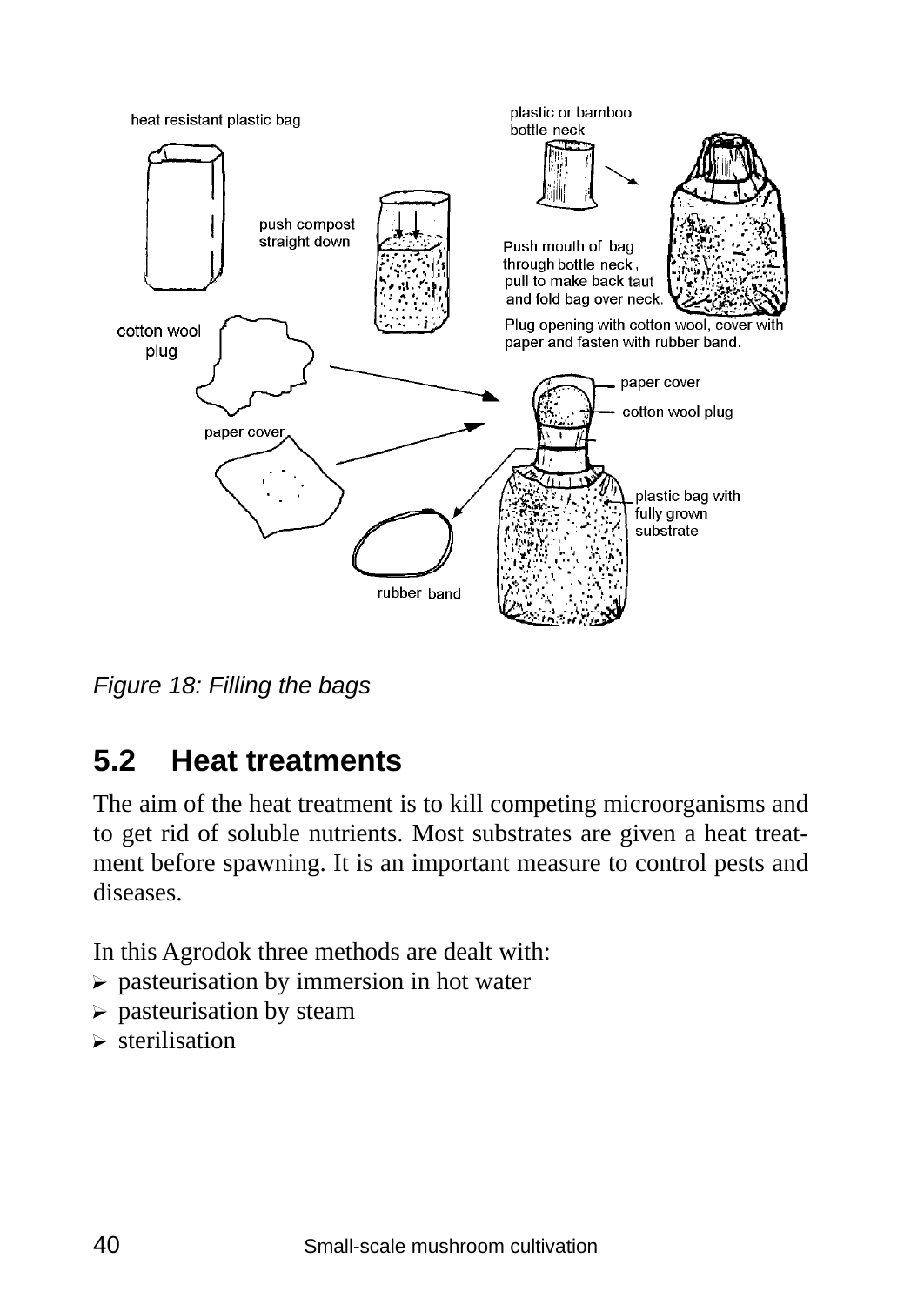#### *Table 3: Advantages and disadvantages of different heat treatments.*

| <b>Heat treatment</b>                                    | <b>Comments</b>                                                                                                                                                                                                                  | <b>Equipment</b>                                                               |
|----------------------------------------------------------|----------------------------------------------------------------------------------------------------------------------------------------------------------------------------------------------------------------------------------|--------------------------------------------------------------------------------|
| Fresh substrate pasteurised<br>by immersion in hot water | Simple method<br>Feasible for several agricul-<br>tural wastes, like coffee pulp<br>waste, straw, sawdust<br>Little chance of contamina-<br>tion because easily soluble<br>carbohydrates are removed<br>by the immersion process | Wood fire or solar energy<br>can easily be used                                |
| Fresh substrate pasteurised<br>by steam                  | Good method to handle<br>large amounts of substrate<br>Use of agricultural wastes<br>like straw, corncobs, cotton<br>seed hulls<br>More chance of contamina-<br>tion than with immersed or<br>sterilised substrate               | Steam boiler and pasteurisa-<br>tion room necessary<br>Oil drum on fuel burner |
| Fresh substrate "sterilised"                             | Good method for bags of<br>sawdust                                                                                                                                                                                               | Simple method: oil drums on<br>fuel burner<br>Expensive method: auto-<br>clave |

#### **Immersion in hot water**

This method is a form of pasteurisation. The hot water will kill contaminants. Different types of straw can be treated in this way for the cultivation of oyster mushroom (*Pleurotus*)

The method is very easy: only hot water, containers and the means to keep the water hot are required.

Materials and equipment required:

- $\triangleright$  substrate material (see formulas in appendices 1 and 2)
- $\triangleright$  substrate containers (e.g. plastic bags or trays)
- $\triangleright$  containers for hot water and means to keep the water hot (fuel, solar energy, steam, etc.)
- $\triangleright$  wire mesh to let the substrate drain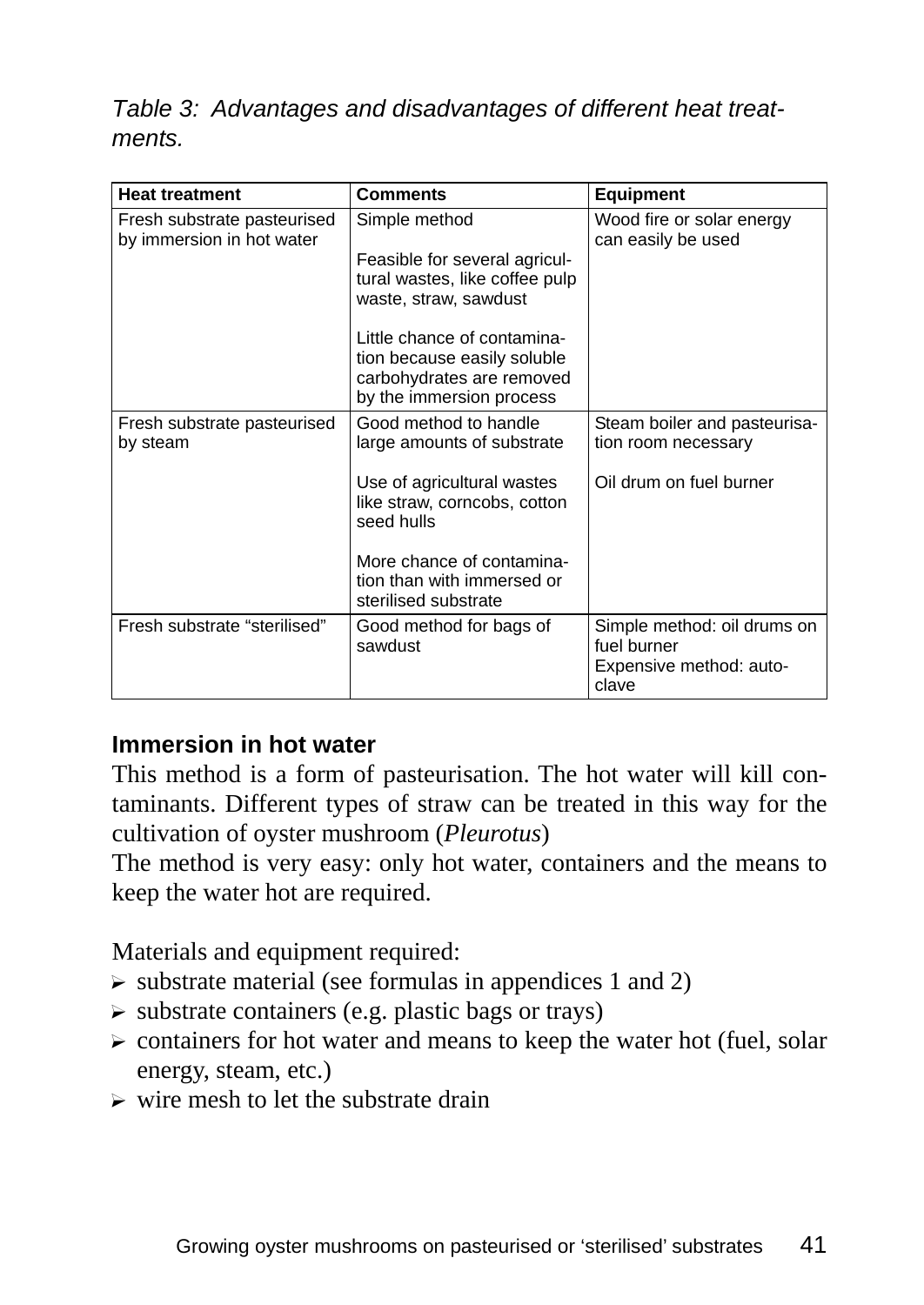

*Figure 19: Immersion and draining of straw* 

The substrate is put in wire mesh cylinders in hot water. The water has to be kept at 70 °C for at least 15 minutes, but 30-60 minutes is safer.

Immersion in water at lower temperatures and for periods shorter than 15 minutes is insufficient to kill all contaminants.

The size of the water containers depends on the scale of the operation. A 240-litre container can hold about 90 kg of wet straw substrate. The same container can be used 2-3 times a day, because the actual immersion time is only about 30 minutes to one hour.

The same batch of water should not be used for more than two or three batches of substrate.

#### *Draining and cooling*

Drain the heat-treated substrate and let it cool on a clean plastic sheet on a table or on the floor inside the farm. Then spawn as described in paragraph 5.3 (Spawning pasteurised substrates).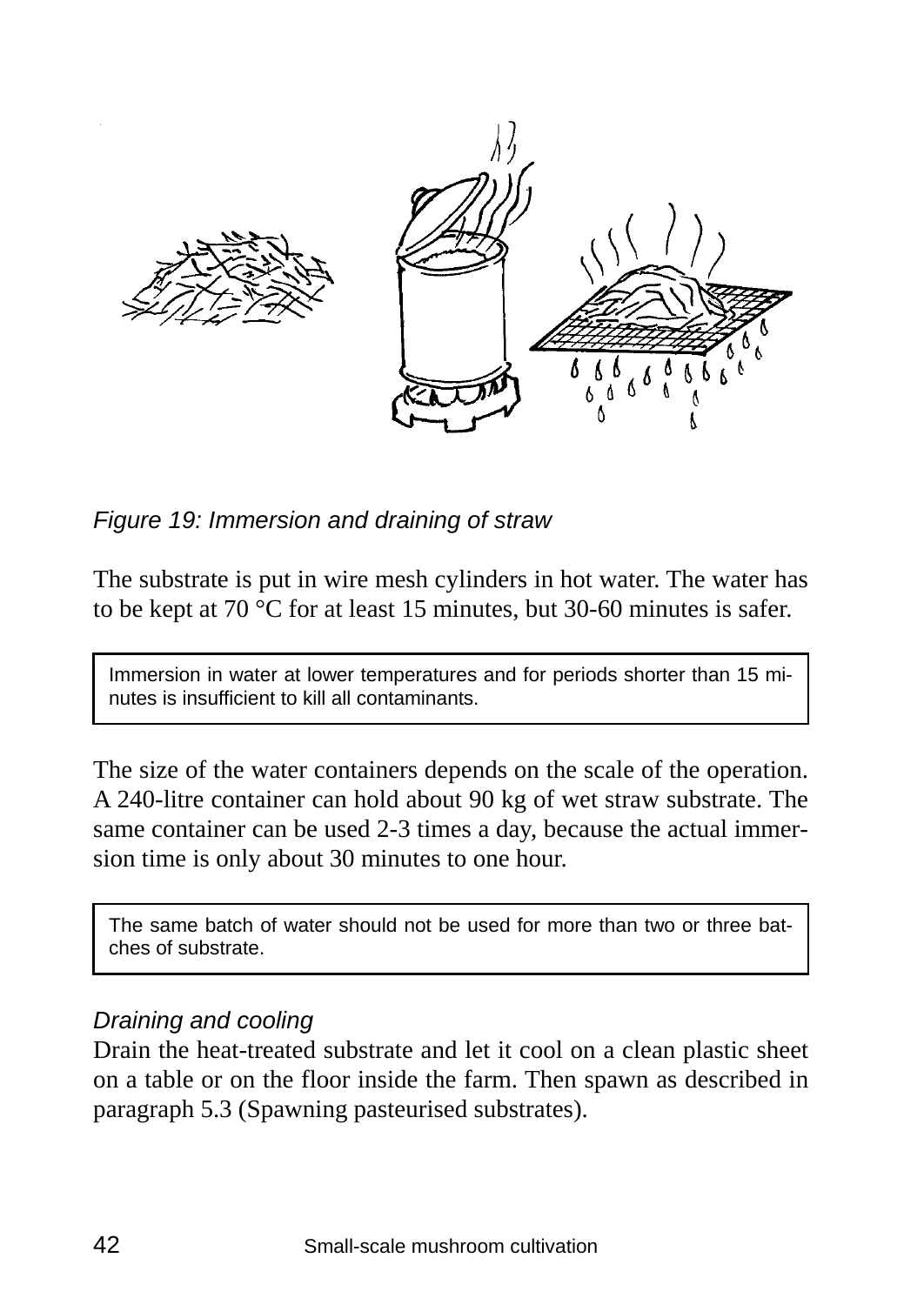#### **Bulk pasteurisation by steam**

This method kills the unwanted organisms but keeps the favourable ones alive. To achieve this, a temperature of 60 ºC to 70 ºC has to be sustained for at least 8 hours; after which most pests and diseases (contaminants) will be eliminated.

Materials and equipment required:

- $\triangleright$  substrate material (see formulas 4-6 in appendix 2)
- $\triangleright$  substrate containers (e.g. plastic bags)
- $\geq$  oil drum and burner

Put a rack in the oil drum, with a fine mesh wire to prevent straw from falling through. Fill water below the rack to a height of 20 cm. Then add the moistened straw on top. Steam the straw for at least 8 hours. Take care that the straw has cooled down to 30 C before spawning.

Allow the steam to escape through small openings to prevent explosion of the drum.

#### **Sterilisation**

This method too is used to kill unwanted organisms but here the temperature is much higher and there is overpressure in the container or oil drum.

When simple equipment is used the reached temperatures will not be higher than 90°C and the pressure in the container cannot build up very high. Good results, however, have been obtained by prolonged heating at this temperature when the substrate should be sterile.

To avoid an explosion, make sure that tightly closed drums or containers have a safety valve in the lid.

Materials and equipment required:

- $\triangleright$  substrate material (see formulas 1-3 in appendix 2)
- $\triangleright$  substrate containers (e.g. plastic bags)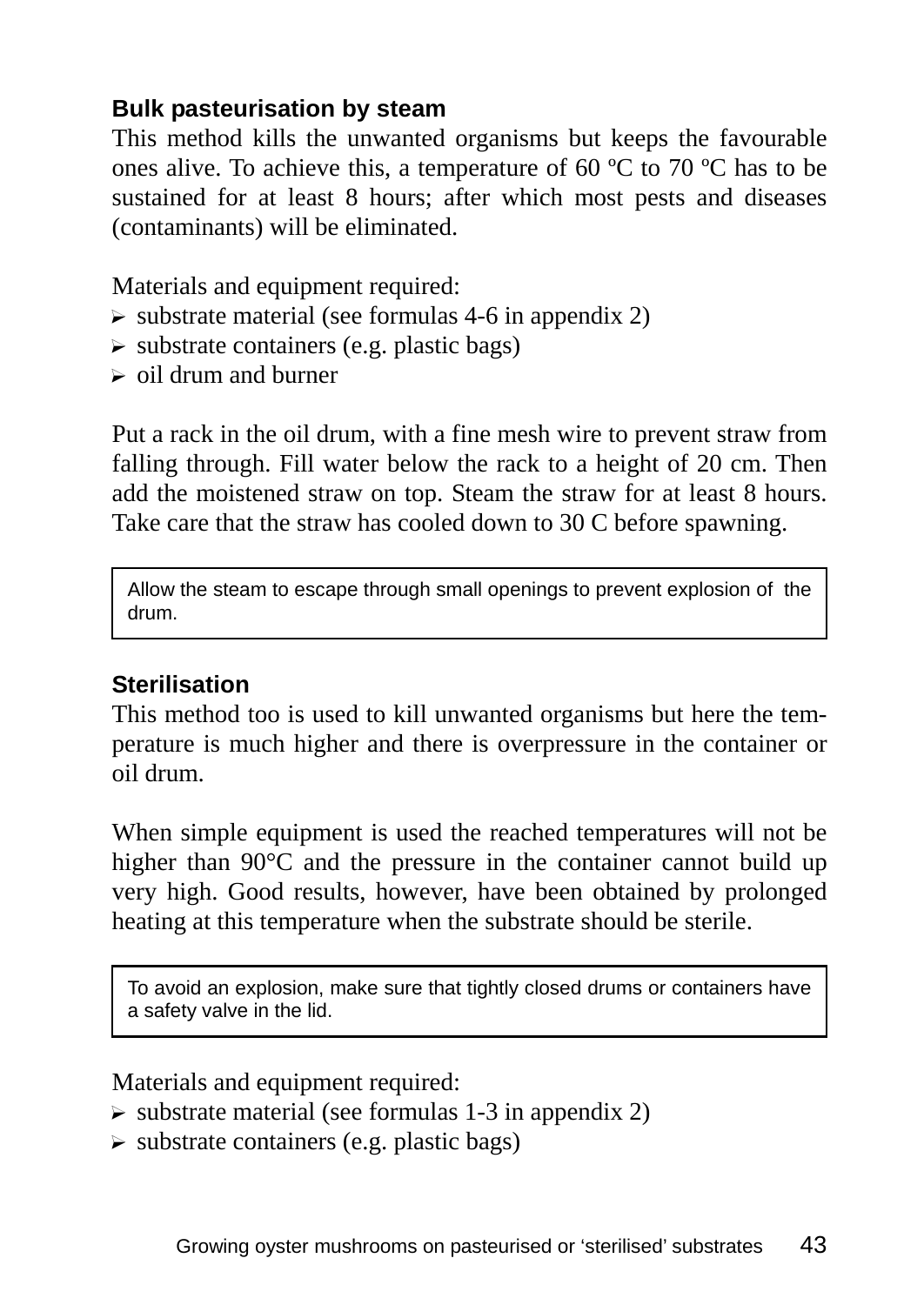$\triangleright$  oil drum (re-enforced), or metal container. Make sure that materials used are able to withstand the temperatures

At higher altitudes water will cook below 100°C. In that case also, the period of heating should be prolonged.

## **5.3 Spawning pasteurized substrate**

The substrate should have cooled down (whether pasteurised by steam or by immersion in hot water) to 30 C. The spawn (3% to 8% of the weight of the substrate) can be mixed in with when filling the bags. Or a layer of substrate can be topped with some spawn, layer by layer. See figure 27.

Different types of bags can be used to hold the substrate. Never fill to more than 20 kg per bag: spontaneous fermentation would raise the temperature inside the bags to more than 30 °C, the upper limit for mycelial growth of most oyster mushroom species. Make holes in the bags to ensure that enough oxygen can reach the substrate.

One type of bag used in China is made of cylindrical plastic, 20 cm in diameter, filled up to a height of 50cm, with a perforated pipe in the middle, right down to the bottom of the bag. The mouth of the bag is tied around the pipe, and aeration proceeds through the pipe. The aeration pipe will also allow heat to dissipate, even if it is formed in the core of the substrate. Spawn run: It will take the mycelium 20 days at 25 °C to colonise the substrate. The plastic and aeration channel can be removed entirely if a very humid environment can be created, for example in a shed. Alternatively, the plastic can remain around the substrate, in which case cuts have to be made in the plastic to enable the mushrooms to grow out.

# **5.4 Spawning sterilised bags**

The substrate should be spawned as soon as it has cooled below 30 °C. Relatively large amounts of spawn are used: 7 to 10%. If smaller percentages give similar results, then there is no need to stick to these figures.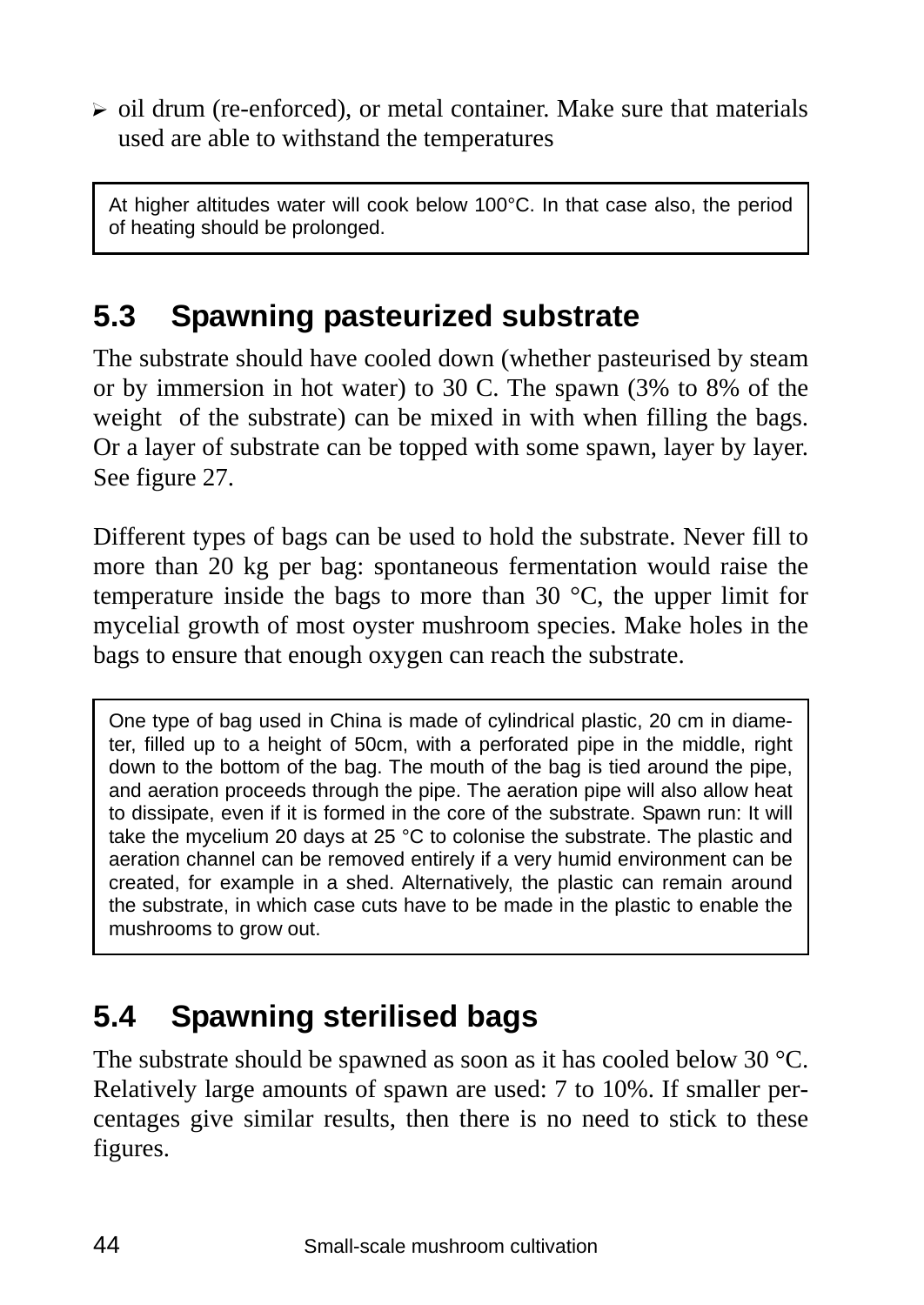Spawning is performed by lifting the plugs from the bags containing the substrate (thus opening the bags) and putting in a small amount of spawn. This is the moment at which contamination is most likely to occur. So ensure that the time the bags are open is as short as possible!



*Figure 20: Steps in spawning procedure* 

During the process of spawning the following measures need to be taken to control contamination of the substrate:

- $\triangleright$  Put on clean clothes.
- $\triangleright$  Put the hot bags in a special room with UV lights. Let the bags cool down without ventilation, or ventilate with filtered air.
- $\triangleright$  Do the spawning on the following day (do not forget to turn off the UV light).
- $\triangleright$  Hold both substrate and spawn containers in a horizontal position to prevent spores falling in.
- $\triangleright$  Use a flame near the mouths of the bottles of spawn and plastic bags to keep the environment more or less sterile.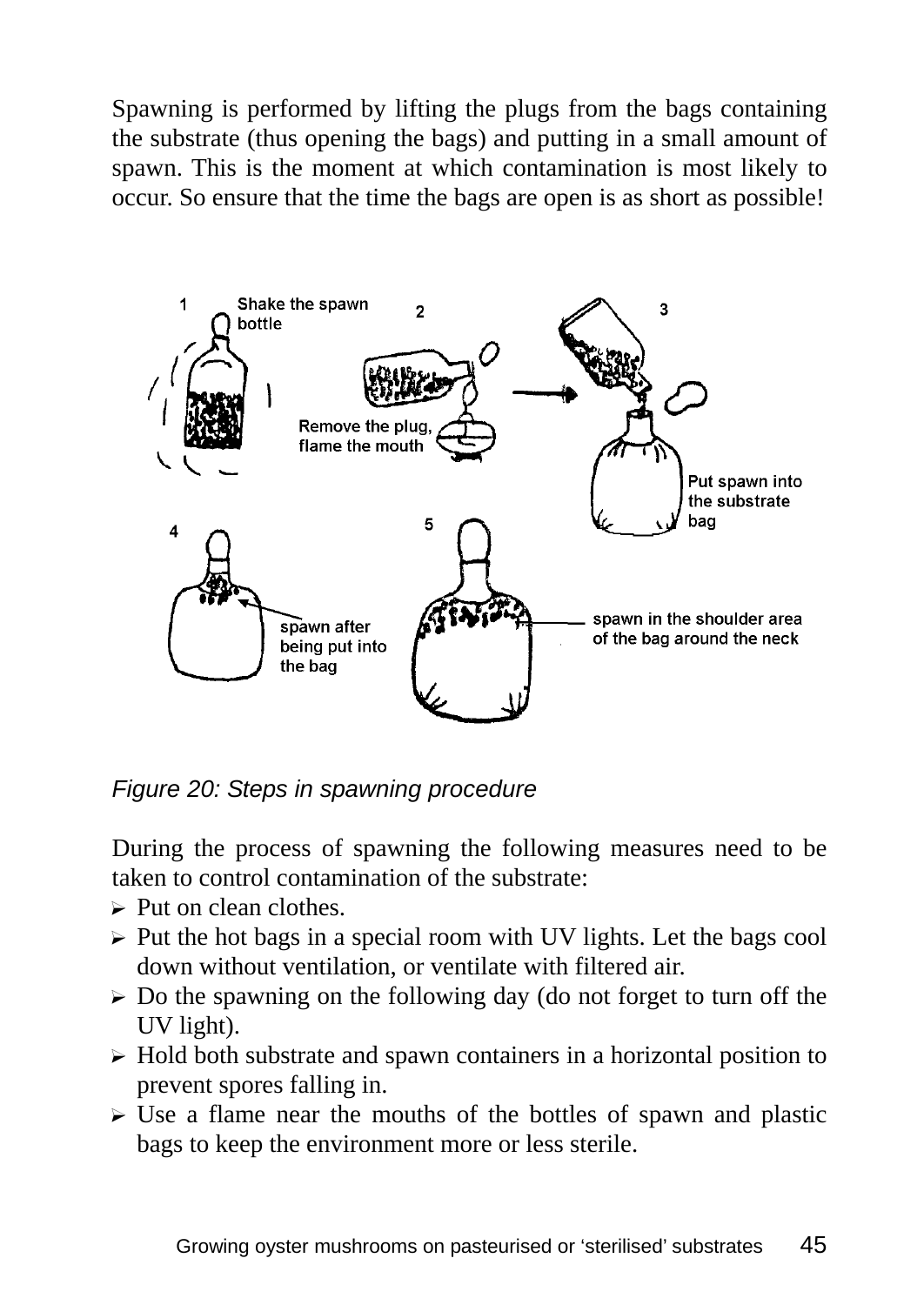- $\triangleright$  Spawning should take place at night when there is less contamination in the air.
- $\triangleright$  Clean with chemicals: formalin or alcohol.

Be careful not to come into contact with these chemicals. The use of chemicals can affect both health and environment; health measures should be considered first.

Misting with  $H_2O_2$  is an environment-friendly way to obtain a clean room for spawning, as its end products are oxygen and water.

#### *Using Oil drums*

A simple oil drum can be used in the following way:

- ? Place a wooden rack on the bottom of the oil drum at a height of around 20 cm.
- $\triangleright$  Fill the drum with water up to the height of the rack (20 cm).
- $\triangleright$  Place the bags with the substrate on the rack inside the oil drum.
- $\triangleright$  Put the lid on the drum and steam for four to six hours by heating the drum with either wood or gas.

Allow the steam to escape by a few small holes. Each time about 75 bags can be steamed in this way. Take care to add enough water and to supervise the heating process in order not to boil away all the water.



*Figure 21: Simple sterilisation unit prepared from an old oil drum.* 

#### *Steaming unit*

Relatively simple tent-like constructions can also be used to semisterilise the bags. Prolonged heating at around 96-98 °C will sterilise the substrate sufficiently. Obviously the materials used should be able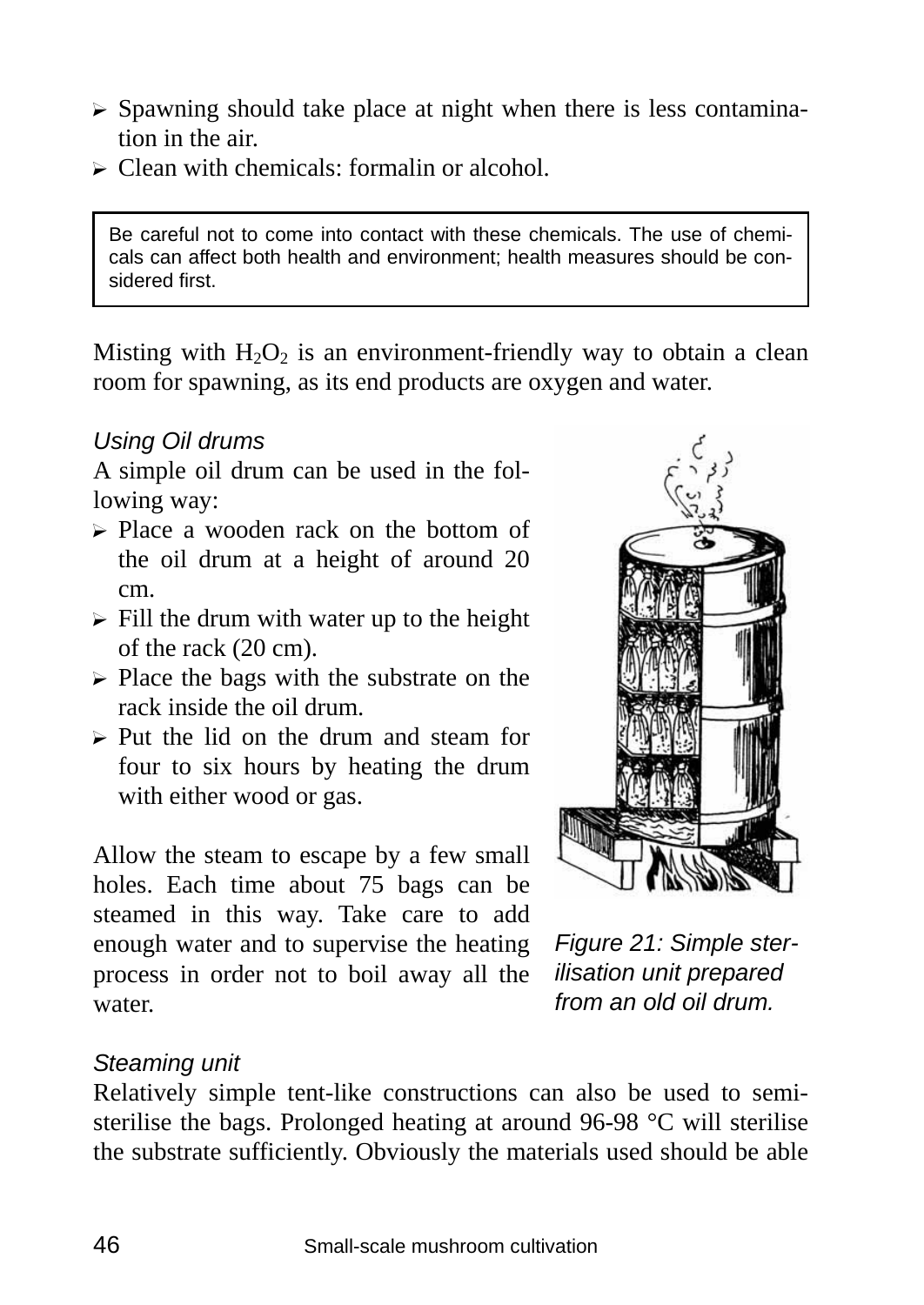to withstand the temperatures. Insulation panels can keep energy costs down. After the heat treatment the substrate should be sterile.

#### *Autoclaves*

Autoclaves are double-walled steel containers, which are able to withstand an overpressure of 1 atmosphere. Large autoclaves require a high investment and are therefore not discussed further in this Agrodok.

## **5.5 Spawn run**

During spawn run stage the mycelium will grow through the substrate. The spawn run time is different for each species and depends on the size of the bag, amount of spawn, the strain used and the temperature.

Once the bags are spawned they should be placed on shelves in the incubation rooms. Depending on the strain and temperature the mycelium will colonise the substrate in two or three weeks and start to form small fruiting bodies.

As a consequence either the conditions in the growing room will have to change, or the bags need to be moved from the incubation room to the growing room.

Next, remove the cotton plugs and (a part of) the plastic and ensure that high humidity is maintained: 90 to 95%.

If, however, the relative humidity is rather low do not cut away too much plastic to prevent the substrate from drying out.

When the pinheads have grown to a size of 1 cm, the humidity should be lowered somewhat to 85% by passing fresh air through the room.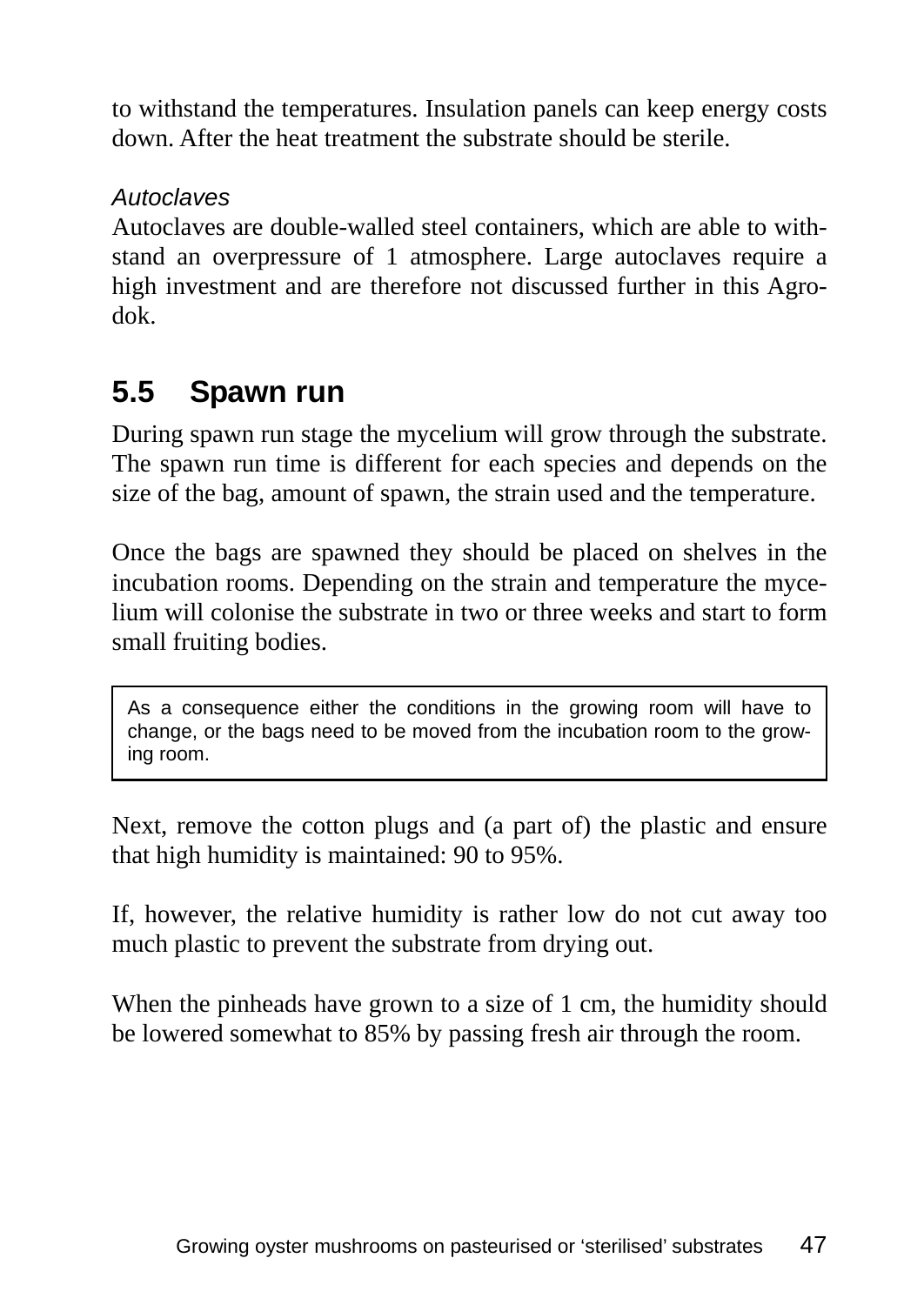# **5.6 Fruiting/cropping**

Several techniques are used for filling the mushroom house and making the bags ready for fruiting. A common practice is to make bamboo or wooden frames and stack the bags on them to form a wall of plastic bags.



*Opening the bags* 

Open the bags as soon as the mycelium has covered the substrate completely. Remove the cotton plugs and cut away the plastic top of the bag (partially). Take care not to cut too deep or else you would damage the mycelium.

*Figure 22: Oyster mushroom fruiting.* 

If you want to get small mushrooms, a larger surface should be exposed to the open air. Note; this will result in the substrate drying more rapidly.

It takes three to four days after opening the bags before the primordial buttons/mushrooms will form.

#### *Hanging the bags*

Another method is to slash each bag and hang them from the ceiling.



*Figure 23: . Different ways to cut the plastic of the spawned substrate bags after the mycelium has fully grown through the substrate.*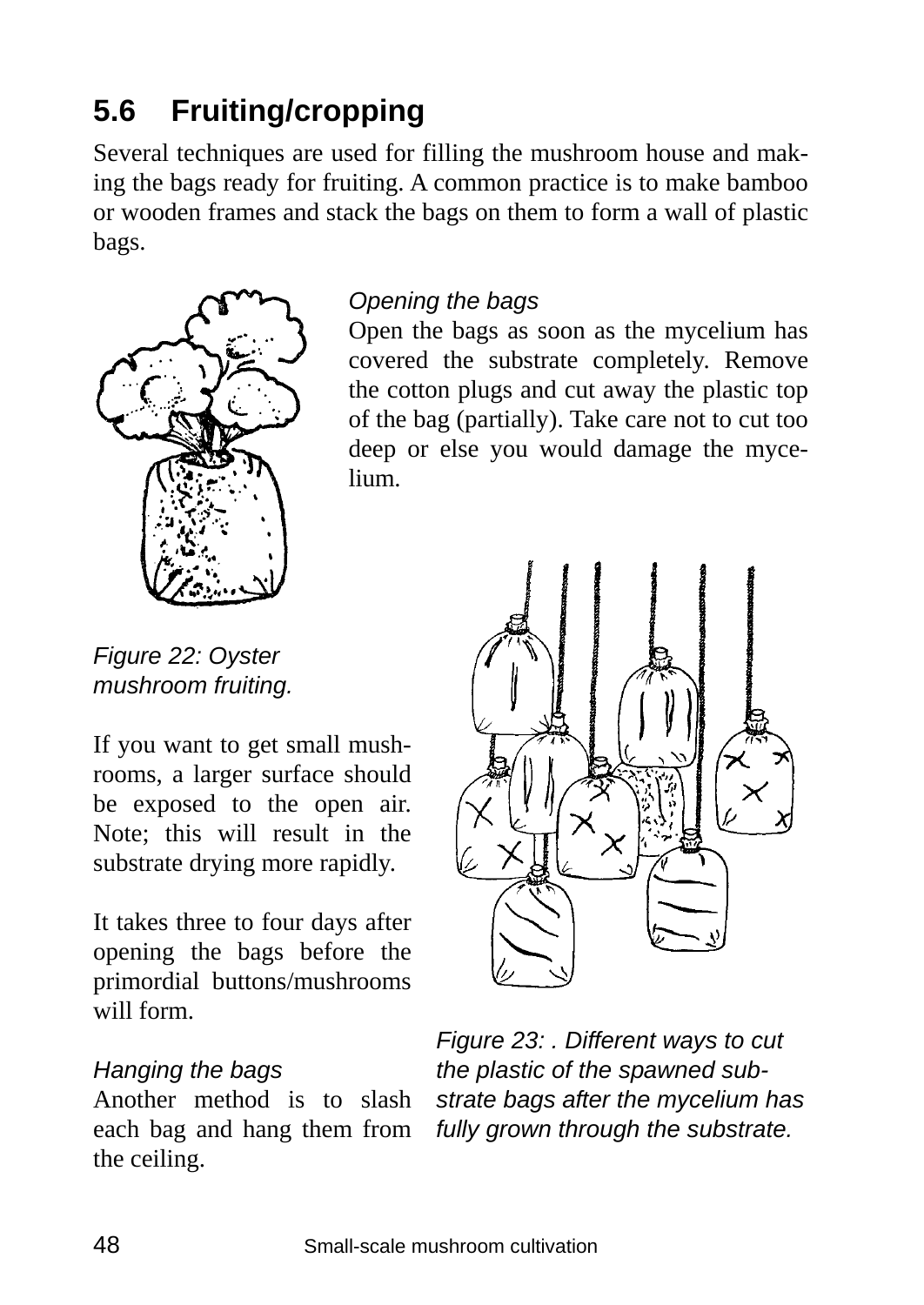#### **Temperature**

The ambient temperature has to fit the chosen mushroom strain. If the temperature in the mushroom house is too high for the chosen strain, it will be necessary to frequently mist the house. Opening the doors and windows at night will also help keep the temperature down.

#### **Aeration/ventilation**

The mushroom house needs ventilation openings that may also provide light.

#### **Light**

Oyster mushrooms are very sensitive to insufficient aeration and light. Required light (colour and intensity) depends on the strains. Some growers adhere to the rule of thumb that light should be sufficient to read a newspaper everywhere in the growing room.

When the small mushrooms emerge, their form will reveal whether they get sufficient light and aeration.

If the stems are long and the caps small, the aeration and light requirements were not met. In the complete absence of light, oyster mushrooms will form no cap but stipes (mushroom stalks) forming a coral-like structure.

#### **Humidity**

Good control of the humidity during cropping is very important for all types of mushroom. Keep the humidity high (80 - 90%) by spraying water several times per day.

However, no water should be sprayed directly onto mushrooms that are ready for picking. Their shelf life will decrease drastically if they become too wet.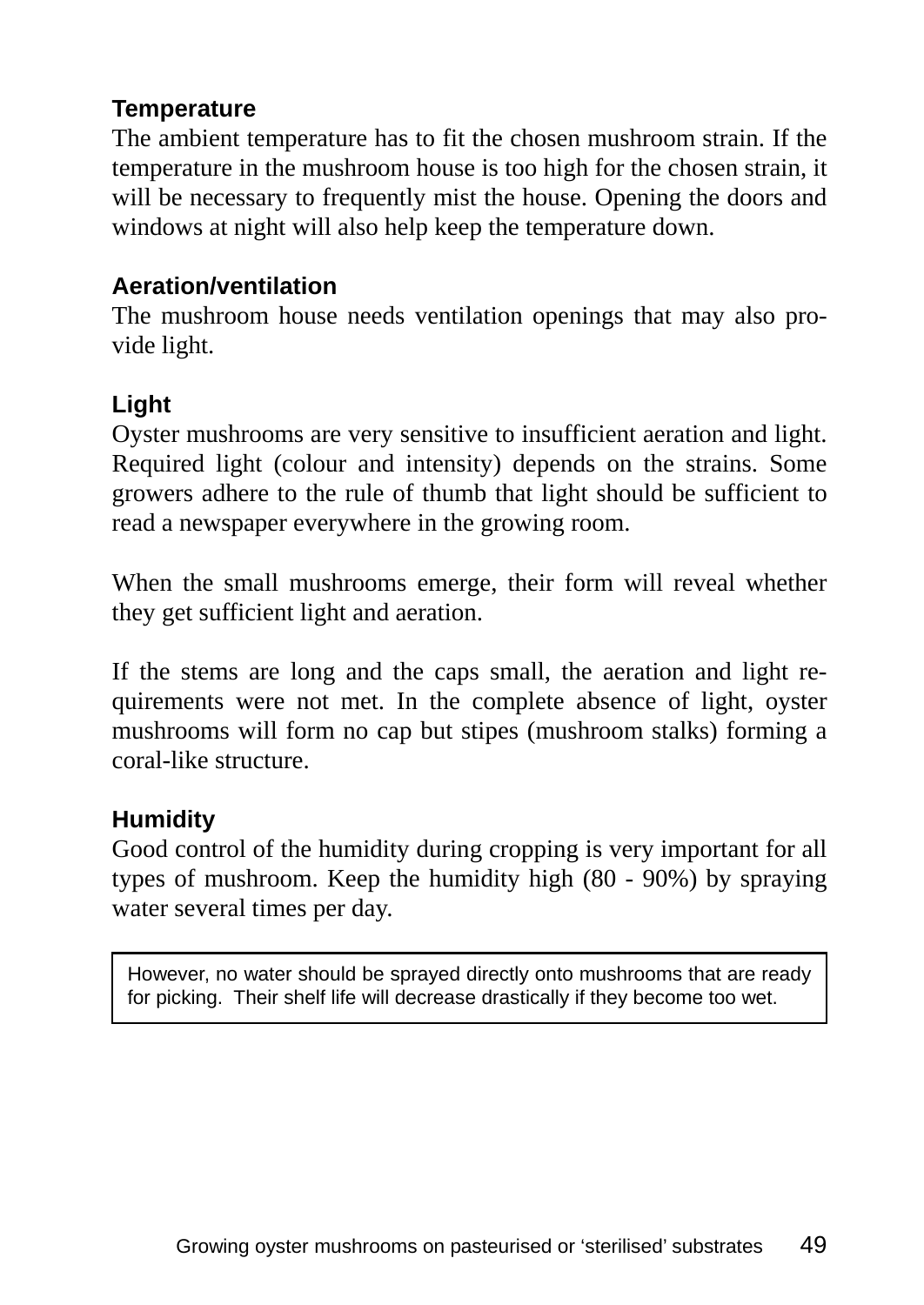

*Figure 24: Maintaining a high humidity during cropping is important for all mushrooms.* 

# **5.7 Harvesting**

The mushrooms are ready for harvesting in five days (if the temperature is between 15 and 20  $^{\circ}$ C) or two to three days (at higher temperatures). It will take another five to nine days for the second flush.

There is so much variability among strains and substrates used that it is difficult to give periods for fruiting. Typically, it will take about one week before new primordia are formed, but much depends on the local climate conditions and the climate control in the growing rooms.

Harvesting is performed by gently pulling or twisting the mushrooms from the substrate. Only very little substrate should be pulled out.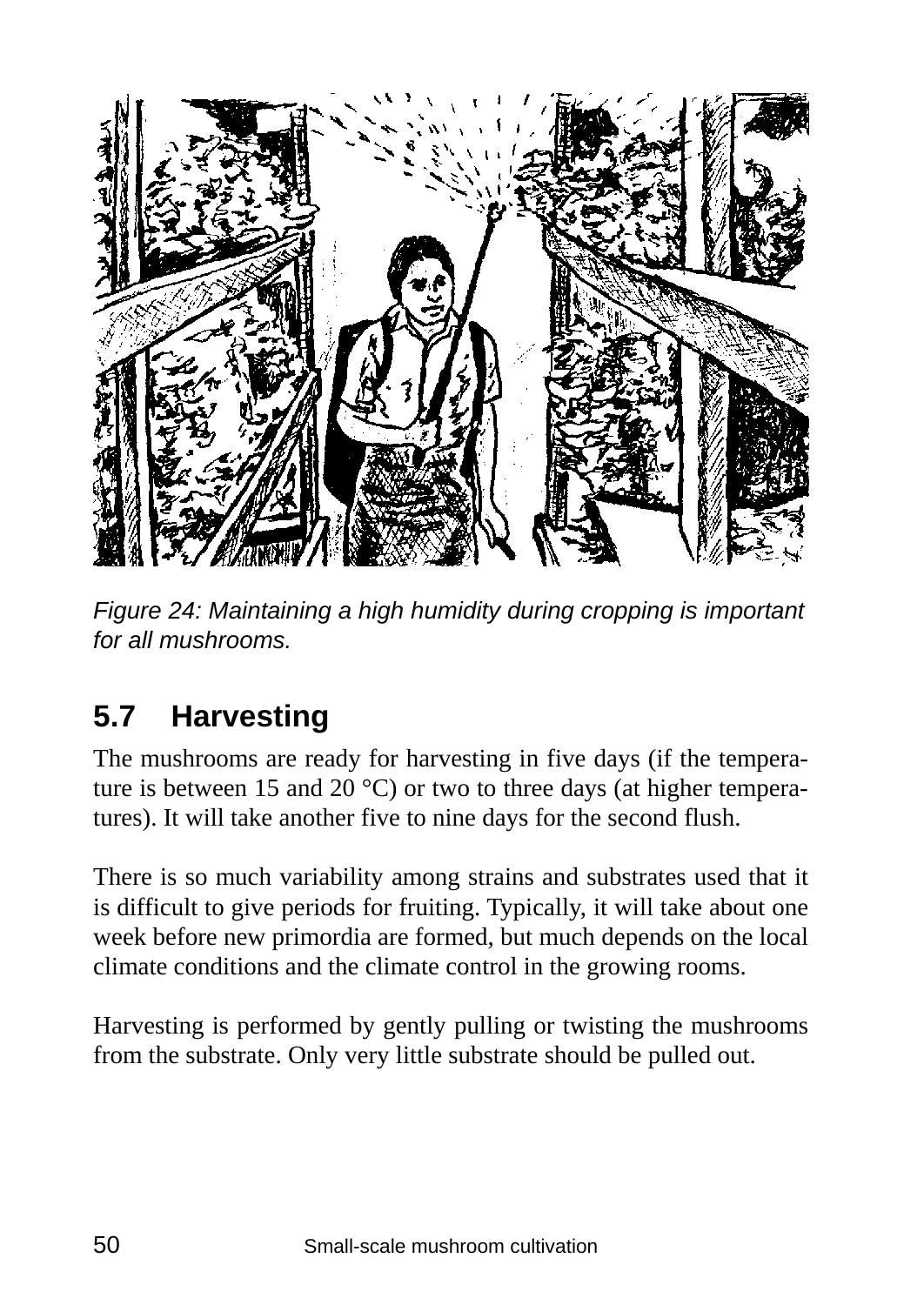#### **Rubbing instead of scraping**

Some growers in the Philippines scrape off some of the substrate to free it from small, undeveloped primordia. These would easily become infected and have to be removed, but scraping the substrate will also retard the formation of new primordia. Rubbing the surface of the sawdust bags is a better method to remove the small and already dead fruiting bodies without causing harm to the mycelium.

Harvesting can continue as long as the mycelium remains white and firm. In total, three or four flushes can be harvested. When the substrate becomes soft and colourless, it is time to remove it from the house.

Do not throw the spent substrate near the mushroom houses! All waste should be removed from the working areas immediately. Pests and diseases present in the used substrate can too easily spread to the fresh substrate.

Mushroom yields vary according to biological factors, environmental conditions, as well as pests and diseases present during cultivation. The yield from commercial production is about 20% of the weight of the wet substrate of fresh oyster mushrooms.

#### **Product handling**

In order to avoid rapid deterioration, the fresh mushrooms should be marketed directly after harvesting. If this is not possible the mushrooms could be dried in a simple drying unit and marketed later. See Chapter 8, Post harvest handling.

### **5.8 Case description: Ahmedabad, India**

Aryan AgroTech organisation runs a spawn laboratory and a mushroom production farm. In addition to these activities Aryan AgroTech organises oyster mushroom growing projects for minority groups, which the Gujarat government financially supports to a certain extent.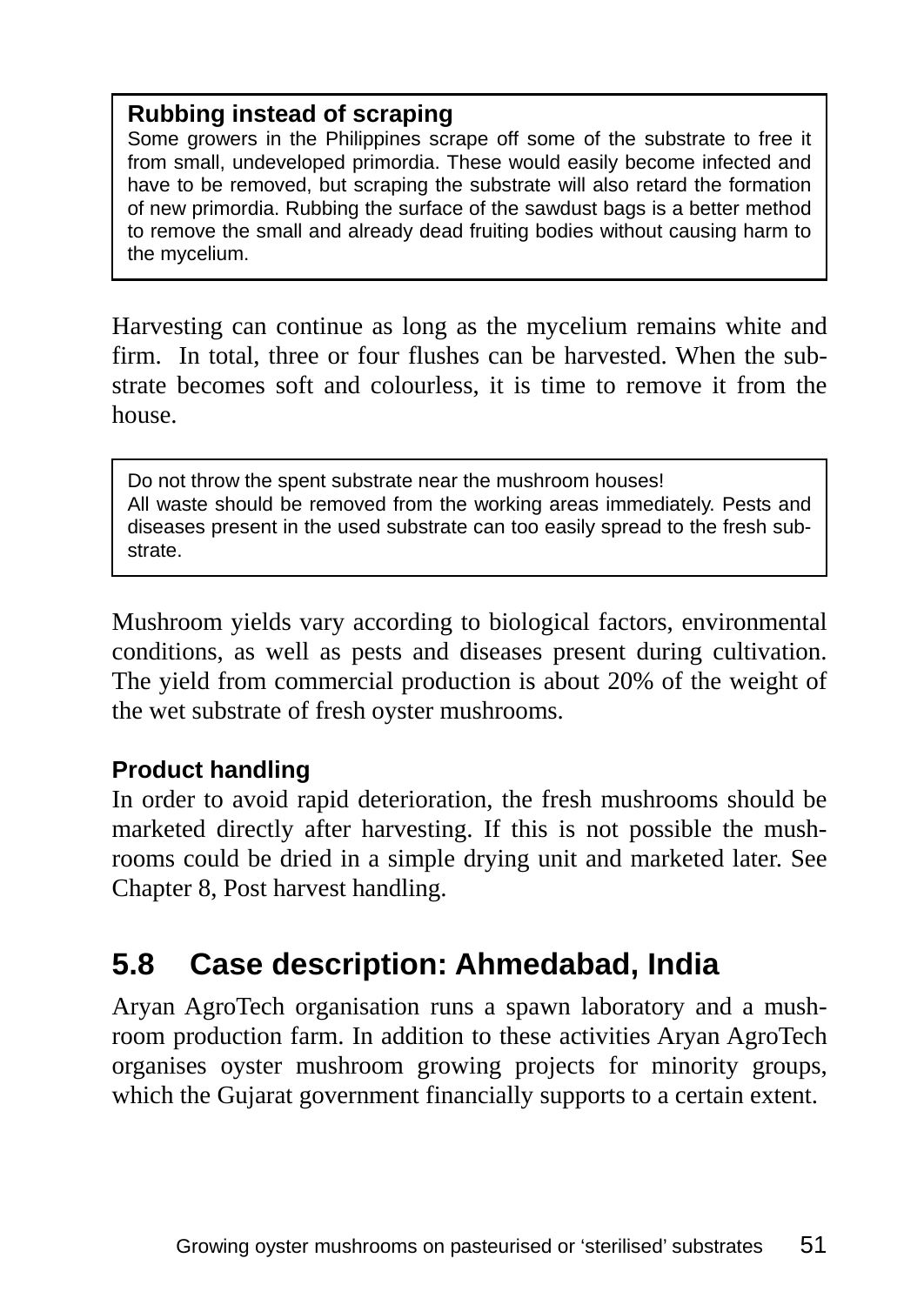The projects are selected mostly in tribal regions and the groups receive information and training sessions. After training, the selected

persons are provided with materials for construction of a growing unit as well as basic materials for the cultivation.

#### *Growing House*

The growing house consists of a bamboo skeleton of about 2.5 metres high with a 50-m² surface. Plastic netting is placed over this skeleton, which is then covered with jute. Inside the growing rooms triangular platforms (4-high) of bamboo sticks hang from the bamboo roofing poles.

#### *Temperature control*

Temperature control is done to some extent by wetting the jute covering. The evaporation that will take place will lower the temperature in the growing rooms. Temperature can be lowered by several degrees, depending on the outside temperature and air current through the netting,.



*Figure 25: Triangular hanging constructions* 

In the rainy period, however, the outside temperature is around 40  $^{\circ}$ C. During this period the cultivation is stopped there because the inside temperature cannot be lowered sufficiently to continue growing.

From the point of farm hygiene this seasonal break in the growing of mushrooms is a good way to prevent outbreaks of pests and diseases.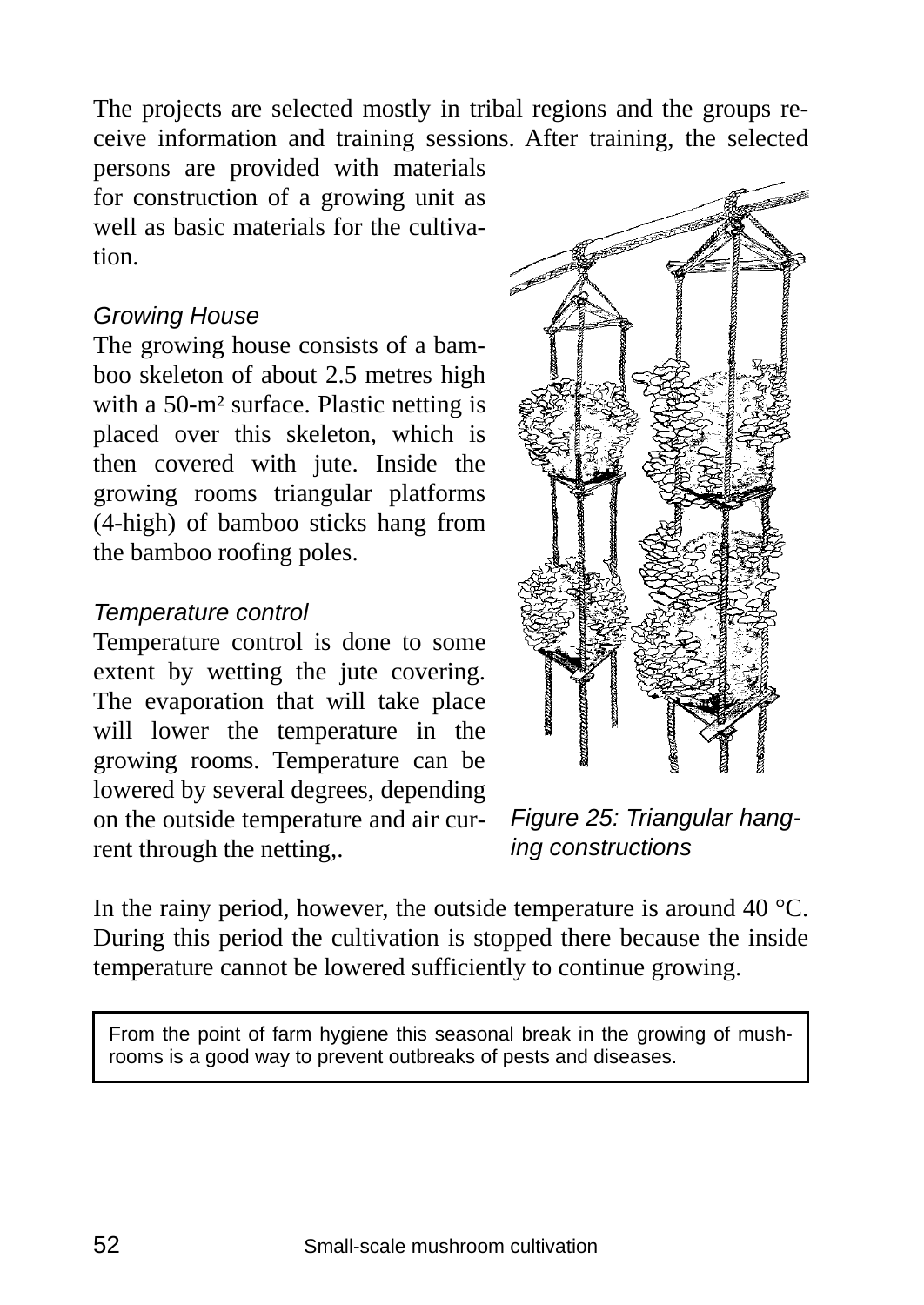

*Figure 26: Spraying the jute-covered roof* 

#### *Preparing the substrate*

The substrate is made of wheat straw that has already been chopped into short pieces during threshing. This wheat straw is immersed in a drum with hot water (70  $^{\circ}$ C) and kept there for 2 hours, maintaining the water temperature at 70 °C using a wood fire or a burner.

Then the straw is taken out and placed on a grid or a piece of plastic to drain excess water (see Figure 21).

#### *Spawning the substrate*

Following the heat treatment and when drained, the moisture content of the straw substrate will be about 60%. The substrate is then put in layers in plastic bags. Spawn is placed on each layer. The spawning rate is about 10 % of the weight of the substrate (see Figure 29)*.*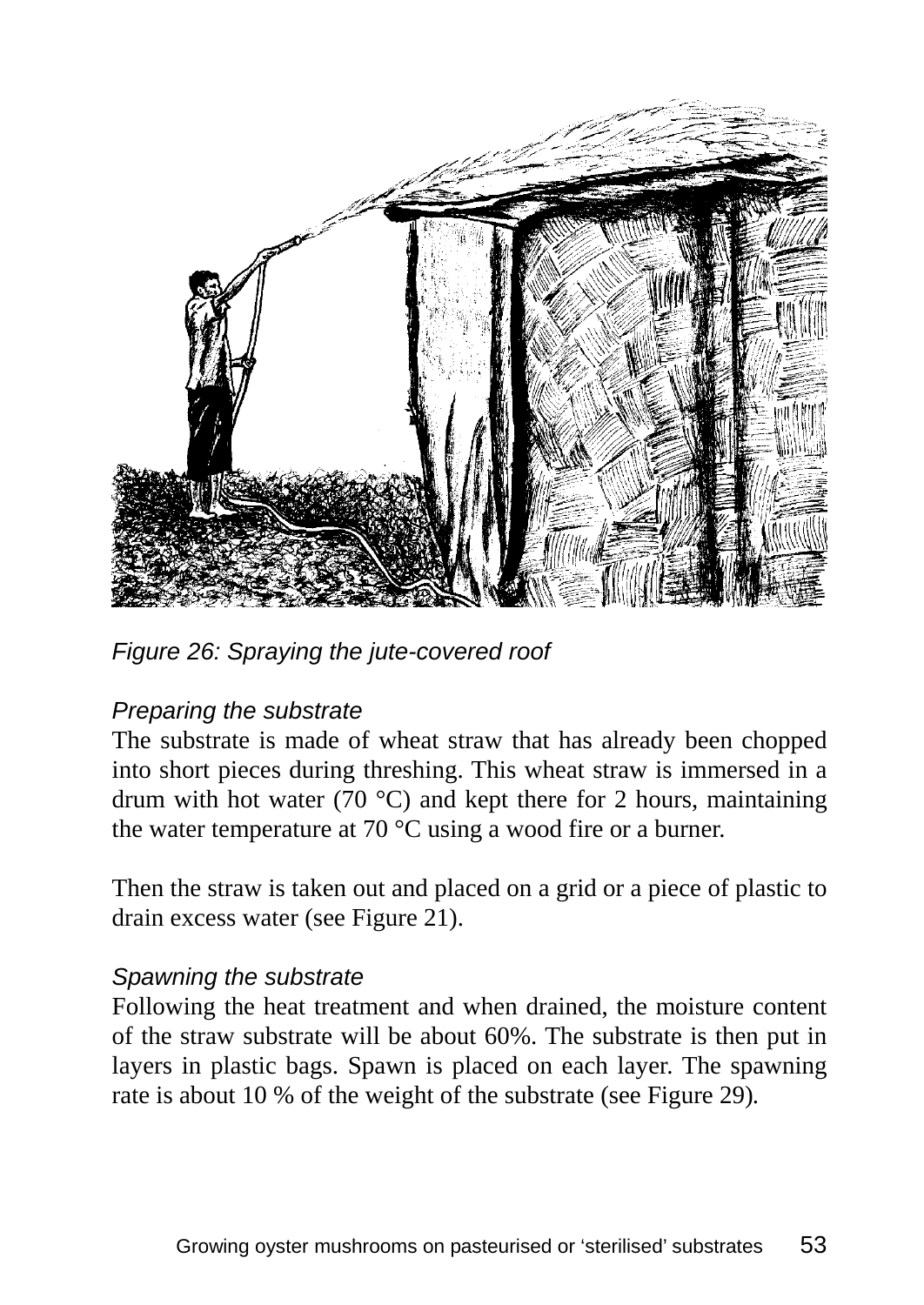The grain spawn is produced in the spawn laboratory in Ahmedabad.

After filling and spawning the 3.5 kg bags are then moved into separate rooms for incubation. The incubation process will take 3 weeks, preferably at a temperature of 25 °C.

Once the bags are fullgrown with mycelium, holes or cuts are made in the bags in order to provide aeration for the fruiting bodies to develop (see Figure 25).



*Figure 27: Spawning in layers.* 

#### *Harvesting*

When the fruiting bodies have developed in mushroom clusters they are ready for harvesting. Harvesting of the mushroom clusters can be done for a period of at least 3 weeks. The stems are cut off. Stems and mushrooms are marketed separately. A part of the mushrooms is sold fresh in local markets. The rest is dried and sold at a fixed price to Aryan AgroTech.

# **5.9 Case description: Bogor, Indonesia**

The Women's Farmer group 'Hanjuang' at Bogor, Indonesia, was initiated some years ago in order to stimulate housewives to start agricultural activities in their free time. The revenues provide additional family income, which is mainly used for school fees and medical expenses. Various activities such as seedling nurseries for ornamental plants and fruit trees as well as home industry have been started.

One of the activities of the Women Farmers Group "Hanjuang" at Bogor is the cultivation of oyster mushrooms mainly *Pleurotus ostreatus*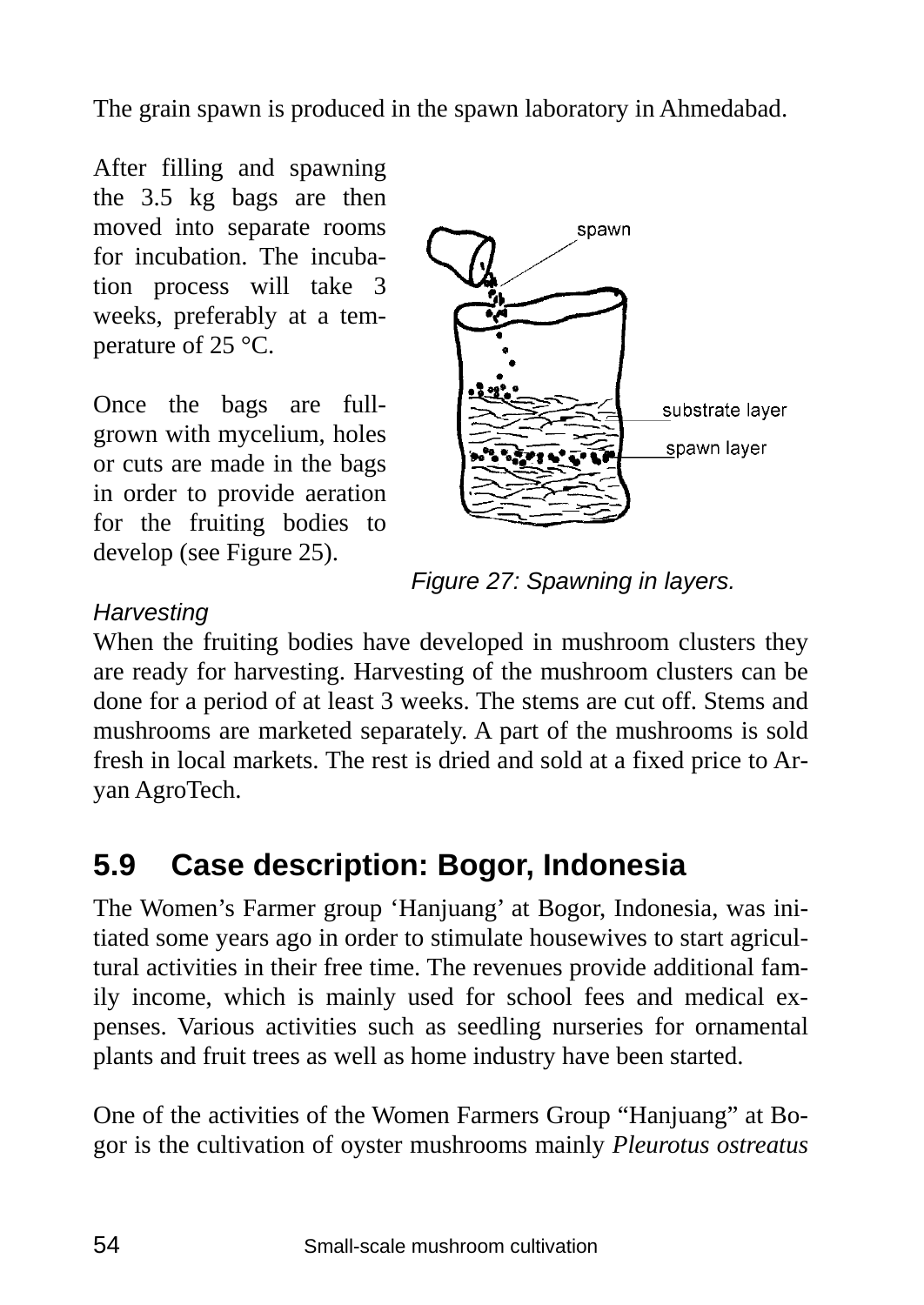*var. florida.* Spawn is produced on sawdust substrate in their own lab from tissue cultures.

#### *Construction of the growing house*

The production houses have a surface area of about 35 m² and are about 3 metres in height. They are constructed out of wooden or bamboo poles and bamboo leaf mats. The roofing is often reinforced with plastic. The shelves in the houses (5 high) are also constructed out of bamboo.

#### *Substrate preparation*

The substrate used is sawdust. Formula: *10 kg sawdust, 1.5 kg rice bran, 200 gram chalk, 30 gram gypsum and 15 litres of water*.

This well mixed substrate is put in 2-litre PP bags and pressed to make so-called bag logs weighing about 1.2 kg. The opening is closed with a PVC ring and a cotton wool plug after which these bag logs are sterilised for 8 hours in closed drums.

#### *Spawning the bag logs*

After cooling down, the bag logs are spawned. The spawn is put through the top opening, which is then sealed with the cotton wool plug. The cotton wool is then covered with paper.

Spawn is produced on sawdust substrate in their own lab from tissue cultures.

#### *Incubation*

After being spawned the bag logs are placed in an incubation room. The incubation room is clothed well in plastic sheeting along the ceiling and the walls in order to maintain a constant temperature of 30 C. The bag logs are kept in the incubation room for about 3 weeks.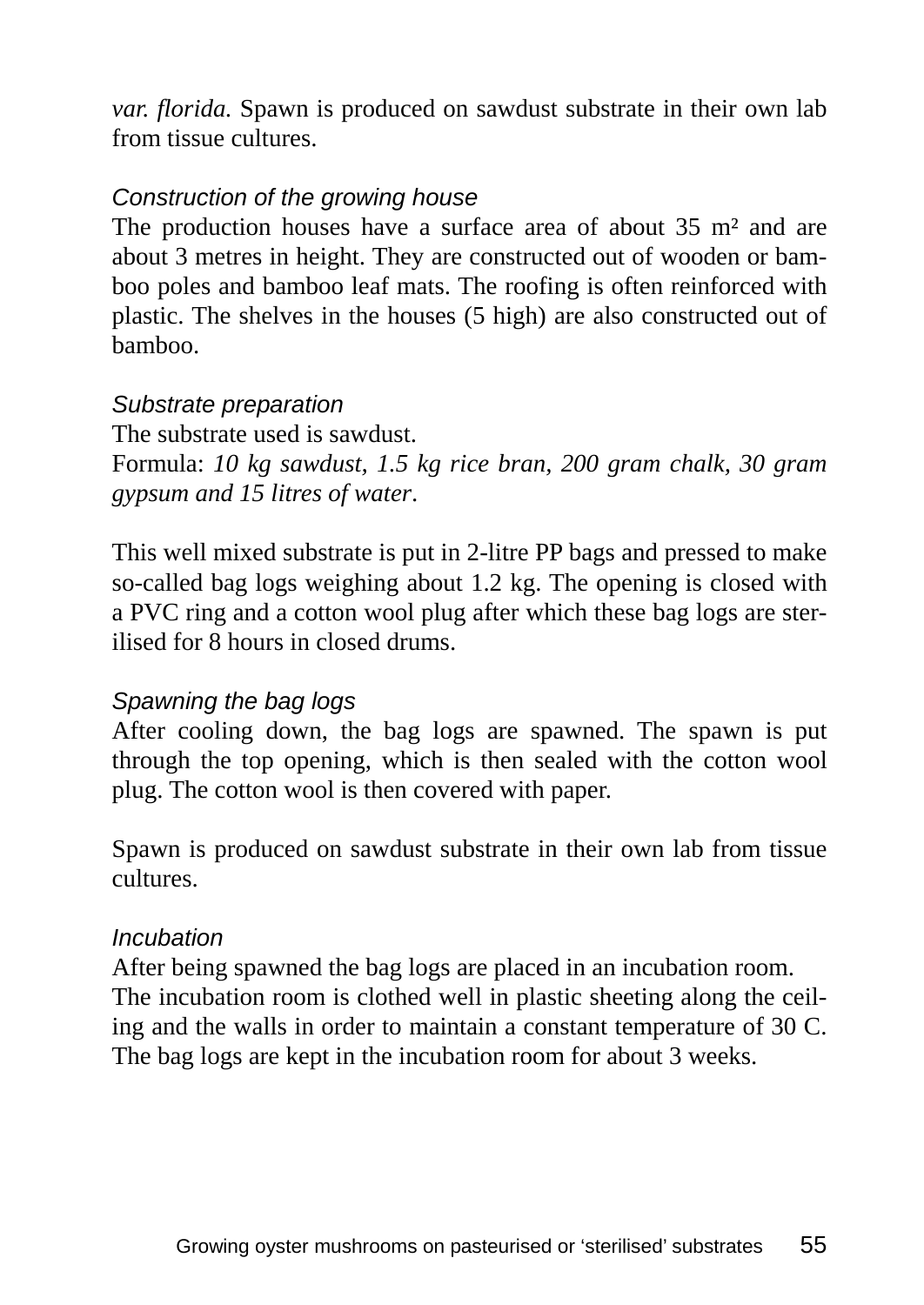#### *Fruiting*

Once the bag logs are full grown with mycelium they are placed on bamboo shelves in the production house. The paper covers and cotton wool plugs are removed from the bags in order to provide aeration and stimulate cropping and fruiting.

#### *Temperature*

During the daytime the temperature in the incubation room reaches about 26 °C with a relative humidity of 90%.

#### *Harvesting and marketing*

When the mushroom clusters are mature they are picked, slightly trimmed and sold in the local markets and/or occasionally to supermarkets.

### **5.10 Juncao Technology turns grass into mushrooms**

In 1983, Professor LIN Zhanxi of Fujian Agricultural University recognised the rapid decline of forests in China as wood logs were much in demand for shiitake and other exotic mushrooms. He started to work with wild grasses, bagasse, rice and corn straw as basic materials for the mushroom substrate. In 1987 he decided to name the technique JUNCAO: Jun from fungi, and Cao being the Chinese word for grass(es). Now, 21 years later, the technique has led to a comprehensive growing system for more than 40 types of mushrooms, using some 33 kinds of leguminous plants as basic substrate material. The grasses are dried after the harvest, ground and stored until used. Specific substrate recipes have been developed for each mushroom. For example a patented process has been developed to use protein from fermentative bacteria instead of the commonly used wheat bran. Heat treatments and substrate containers also vary between species. This systematic set of technique has spread to at least 50 countries and helped to alleviate poverty while making sustainable use of resources which are readily available.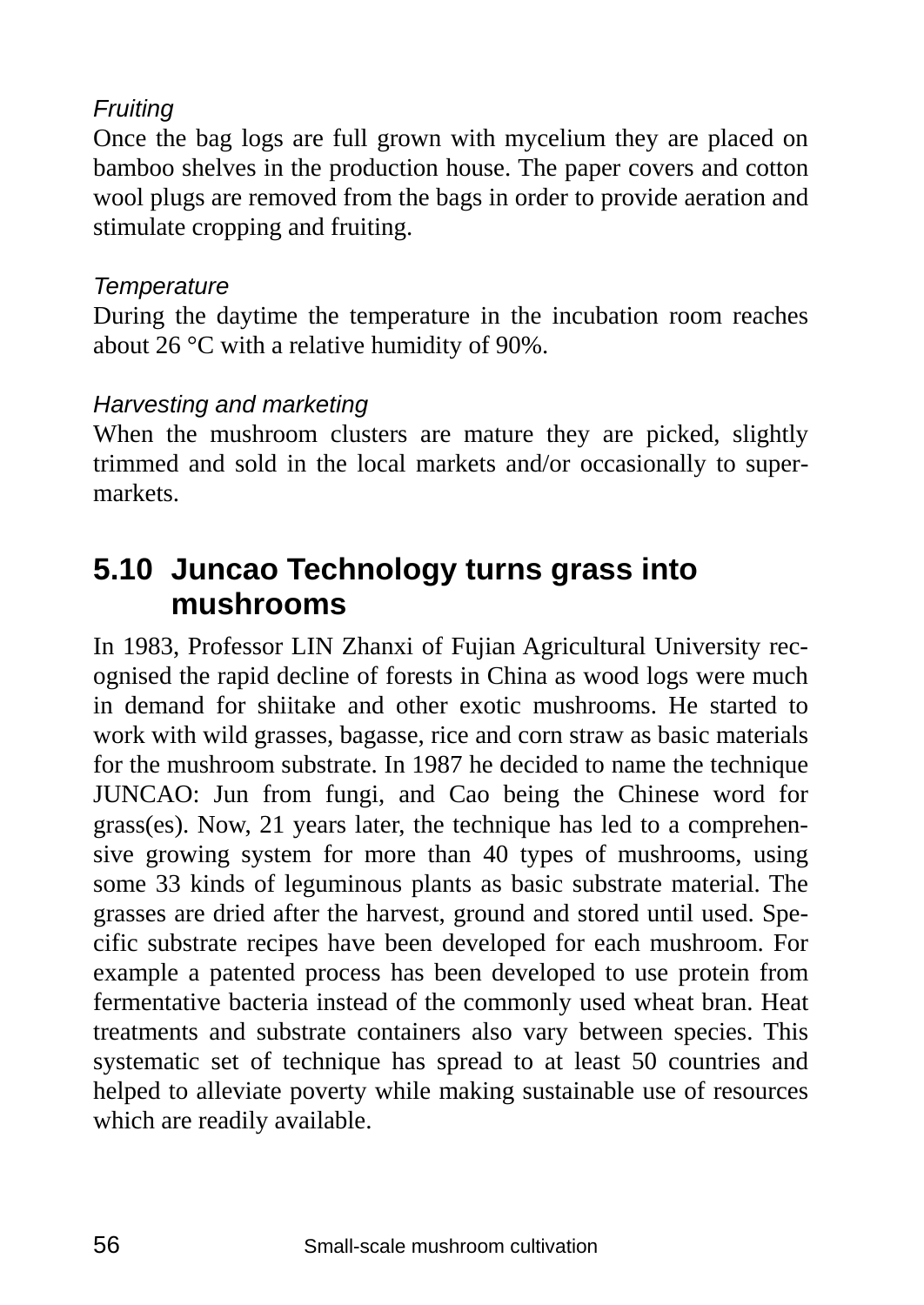#### *Table 4: Common and scientific names of grasses and legumes*

| <b>Common name</b>            | <b>Scientific name</b>               |
|-------------------------------|--------------------------------------|
| alfalfa, lucerne              | Medicago sativa                      |
| banana                        | Musa nana                            |
| brazilian lucerne             | Stylosanthus                         |
| common reed                   | Phragmites communis                  |
| elephant grass                | Pennisetum purpureum                 |
| foxtail millet                | Setaria italica                      |
| giant reed                    | Arundo donax                         |
| peanut                        | Arachis stylosanthus                 |
| reed grass                    | Arundinella nepalensis               |
| setaria grass                 | Setaria sphacelata                   |
| sudan grass                   | Sorghum arundinaceum var. sudanensis |
| swamp foxtail, fountain grass | Pennisetum alopecuroides             |
| water lettuce                 | Pistia stratiotes                    |
| wild ranking fern             | Dicranopteris ampla                  |
| wild sorghum                  | Sorghum proquinuum                   |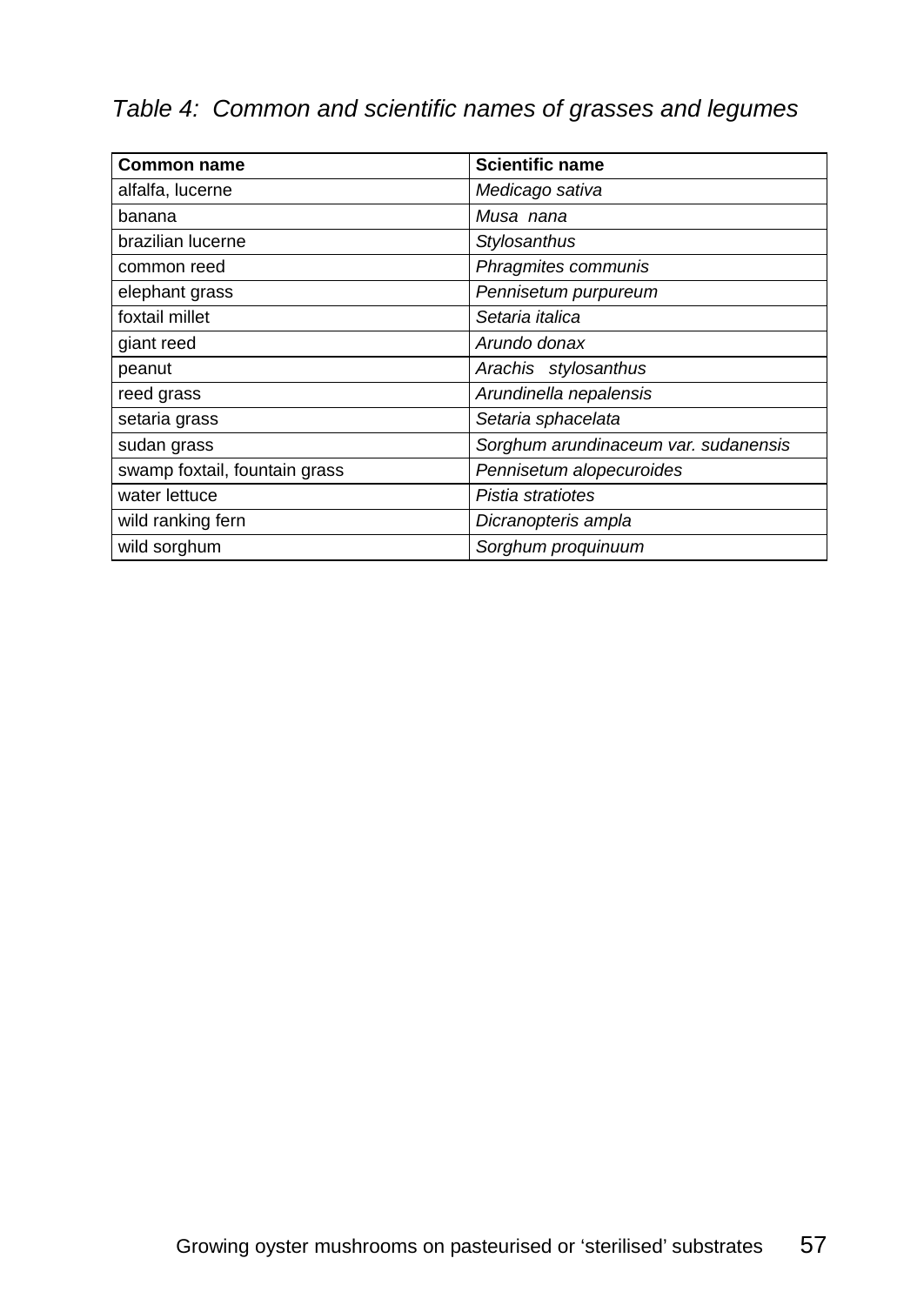# **6 Shiitake cultivation on plastic bags**

The cultivation of shiitake in sterilised plastic bags is rapidly gaining popularity. Mushrooms can then be harvested faster and the yield is higher compared to growing on wood logs. Filling the bags and sterilising them, however, is labour intensive and energy consuming. The main advantages of growing shiitake on bags are:

- $\triangleright$  Many types of organic waste can be used.
- $\triangleright$  Total cropping period is 6 months compared to 4 to 6 years with cultivation on woodlogs.

If the substrate has been compressed and only little spawn has been used, the incubation period is three to four months.

### **6.1 Substrate preparation**

The most commonly used substrate formulations are:

- $\triangleright$  Sawdust, 3 to 4% rice bran, 1% corn meal or wheat bran, 1%  $CaCO<sub>3</sub>$
- $\triangleright$  Sawdust, 10 to 25% corn waste, 1 to 2% CaCO<sub>3</sub>

Fresh sawdust from the trees of the genera *Quercus, Betula, Castanopsis, Castanea,* and *Carpinus* can be used without prior fermentation. Sawdust from other trees can also be used, but if the sawdust contains resins it has to ferment for a number of months (stack on a moist heap for 1 week, turn after one week, and then once every month for up to 6 months). When the sawdust is moist enough it has to be mixed with the supplements and the chalk.

Mix the chalk first with the rice bran, as it will be easier to get an even distribution.

The moisture content (apply the squeeze test, see figure 17) at the time of preparation is usually between 55-65% of the substrate and in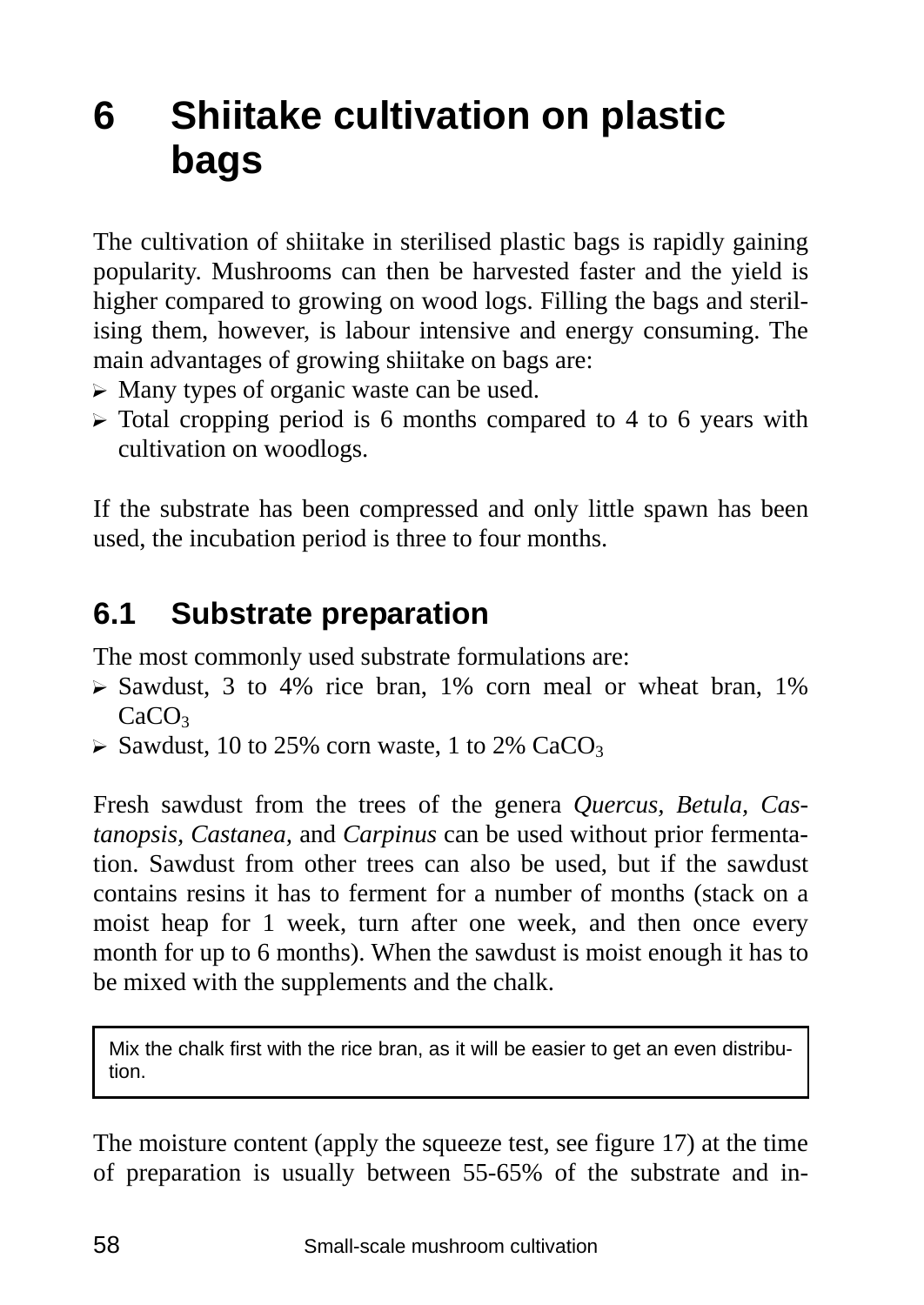creases during incubation; take care to compare the right data (e.g. always measure before sterilisation).

Some reports indicate that a high water-holding capability of the substrate combined with good aeration will give better results. Substantially higher yields have been reported when (tea)leaves were mixed with the above-mentioned substrate as described for oyster mushrooms.

If the substrate is too moist, the airflow will be clogged and even a long spawn run period will not deliver a high-quality substrate. If water collects at the bottom of the bags, the substrate is certainly too wet.

## **6.2 Filling and heat treatment**

Check the general procedures for filling. In Taiwan steaming at a temperature of 96 - 98 °C showed better results than sterilisation under pressure at 121 °C, but both methods can be used. Steaming under low pressure is appropriate if more flushes are expected. Ample space between the crates and bags should provide sufficient steam circulation.

# **6.3 Spawning**

Let the bags cool down and spawn them the next day. 10 g of sawdust spawn is sufficient to spawn one bag of 1.2 kg so one bottle of 550 ml is sufficient for about 50 bags. The strain for sawdust cultivation should be checked carefully.

Some serious losses in yield have occurred because spawn makers sold new strains that produced well on wood logs, but gave very low yields on sawdust.

Some strains will perform better on a substrate of corncobs; others better on a sawdust substrate.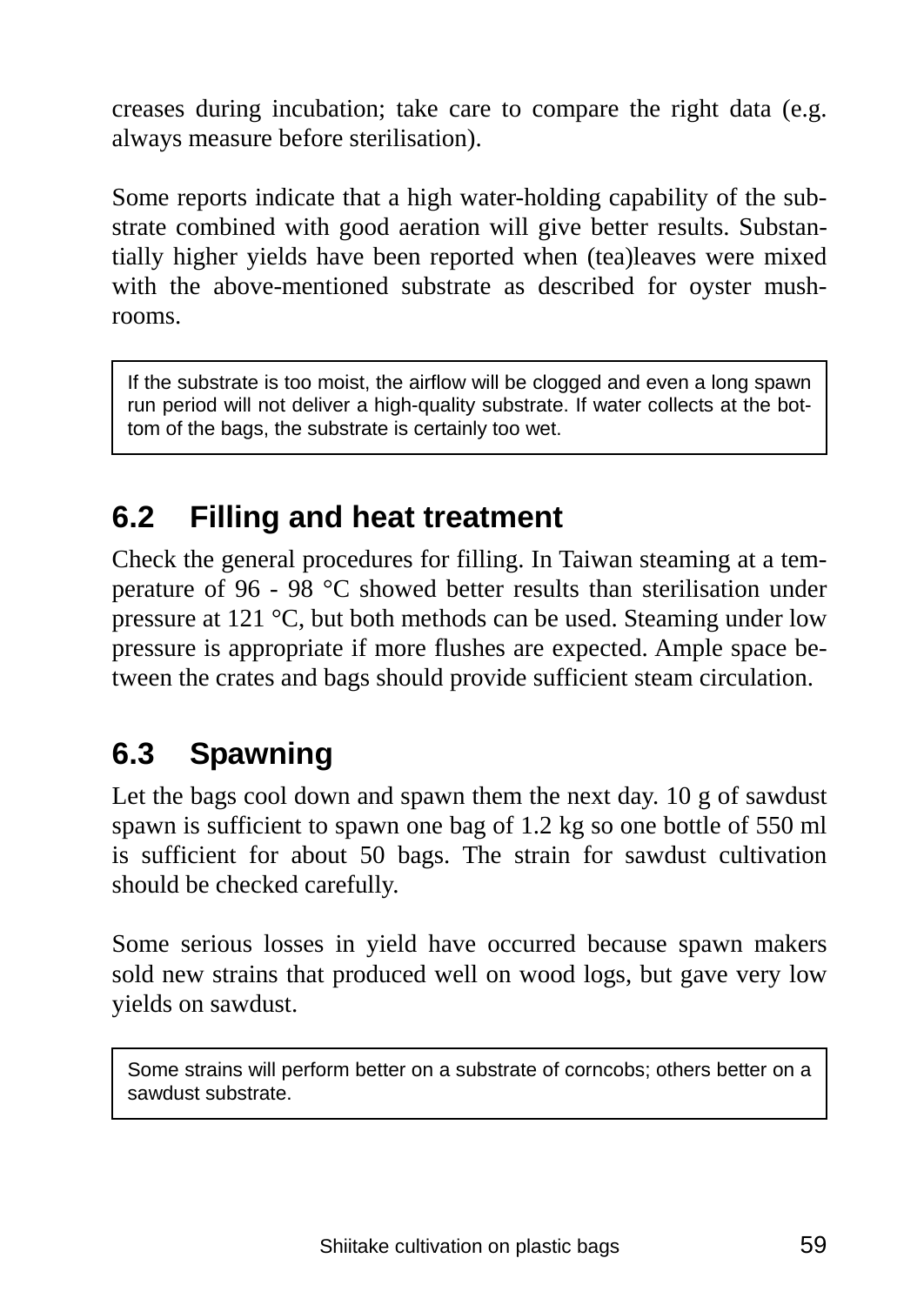Take the usual precautions when spawning; use the measures for spawn making if extreme levels of contamination occur. Not more than 5% of the bags should become contaminated.

### **6.4 Spawn run and mycelial development**

It will take one to four months for the mycelium to colonise the substrate and mature, depending on the type and the amount of spawn (refer to the case studies).

For fruiting some light should be provided for at least the end of the spawn run. Growers who have completely dark spawn run rooms should illuminate the room with a day/light cycle at the end of spawn run. Problems can be avoided if a little light is present during all stages of the growth.

All strains show optimal mycelial growth at 25°C. The temperature inside the bags is usually a few or even ten degrees higher than the ambient room temperature. If many bags are packed in a room, extensive cooling may be necessary.

#### **Growth stages**

Five different stages of mycelial growth of all strains of shiitake can be distinguished for all strains. The first phase is the normal spawn run as it occurs in all fungi. When the substrate has turned white, it is not ready to fruit. It has to mature first.

The following are the five stages:

- 1 **Mycelial running:** The spawn will give rise to white hyphae, which produce enzymes to degrade complex substances like cellulose, lignin and hemi cellulose into smaller fragments. The fragments will be consumed at later stages of mycelial growth. As soon as the complete substrate is colonised, the next phase is entered.
- 2 **Mycelial coat formation:** A thick, white mycelial sheet will develop on the surface of the substrate. This will occur in two to four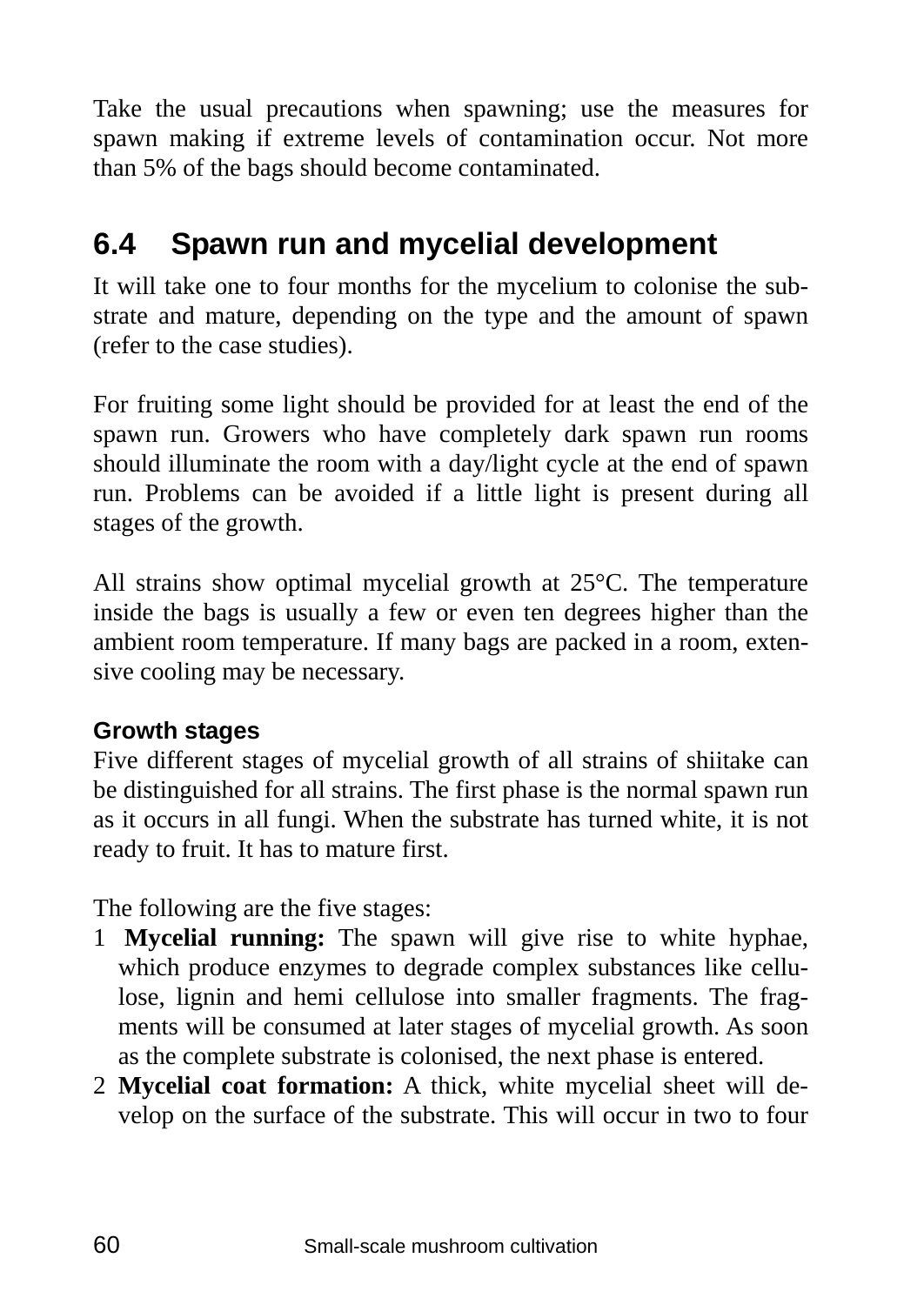weeks after inoculation. If the  $CO<sub>2</sub>$  level is high, the sheet will be thicker.

- 3 **Mycelial bump formation:** Bumps are clumps of mycelium, commonly formed on the surface by most strains. These bumps can turn into primordia at a later stage, but most of them fall off. Fluctuating temperatures and a high  $CO<sub>2</sub>$  level promote bump formation. If many bumps are formed decrease the  $CO<sub>2</sub>$  level by slitting the plastic open. The bumps may become a problem at a later stage of the cultivation, because green moulds can easily contaminate them.
- 4 **Pigmentation phase:** Some aeration should be provided when the bumps have formed. The mycelium will turn reddish-brown. If, however, the plugs are removed entirely, the substrate may dry out too much.
- 5 **Coat hardening phase:** Remove the plastic when bags have partially (half or one-third) turned brown. The outside of the substrate (coat) will have gradually become hard, while the inside should be softer and moister. The moisture content of the substrate core (inside) can be as high as 80%. If the outside is relatively wet, contaminants will have easy access to the substrate. The brown hard skin acts like the bark in wood log production: it protects against contaminants and keeps the humidity in the substrate. It is important to regulate climate conditions to obtain a mycelial coat of the right thickness.

# **6.5 Fruiting**

The same factors that promote fruiting in shiitake cultivation on wood logs are used to manipulate the flushes in plastic bag cultivation. These are:

- $\triangleright$  temperature fluctuation
- $\triangleright$  high humidity
- $\triangleright$  soaking
- $\triangleright$  removal of CO<sub>2</sub>
- $\triangleright$  physical shocks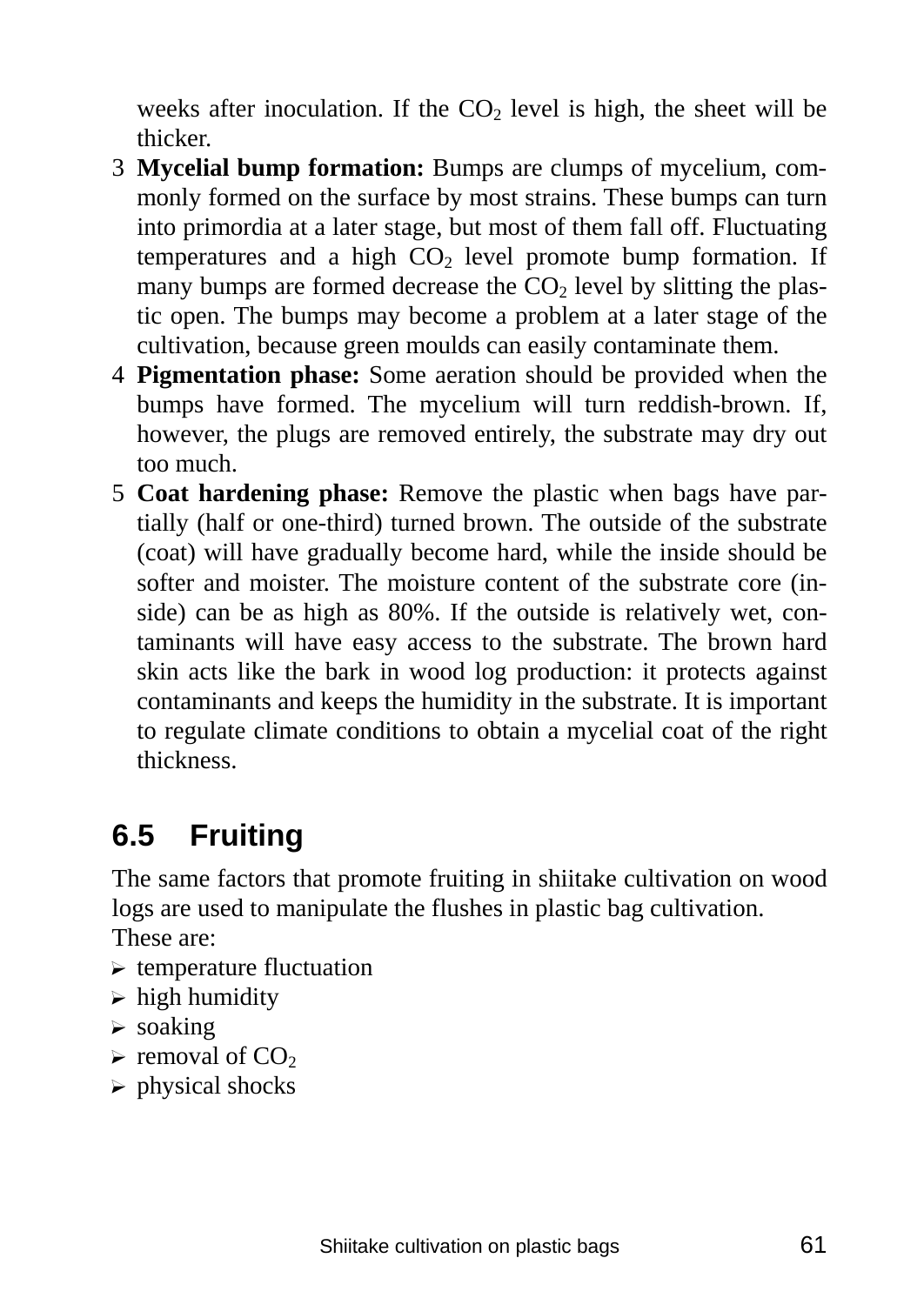If the plastic is removed too early or too late, yields will be affected. De-formed fruiting bodies during the first flush are a sign of a spawn run being too short or  $CO<sub>2</sub>$  too high during incubation. Strains differ in mycelial growth rate. While 60 days is sufficient to mature one strain, another strain would yield many deformed mushrooms after the same period of maturing.

If the temperatures are rather low and a suitable strain has been used, high-quality donko mushrooms can be harvested. If the humidity is also relatively low (60 to 70%), then cracks may appear in the caps of the most expensive quality in the Far East, which is called "flower winter mushroom" (hua dong gu) in Chinese.

| Table 5: A typical time schedule for shiitake cultivation on sterilised |  |
|-------------------------------------------------------------------------|--|
| substrates (from: B. Chalmers)                                          |  |

| Stage/activity                                                   | Days     | Temperature<br>(°C)    | <b>Light intensity</b><br>(Lux) | Relative hu-<br>midity |
|------------------------------------------------------------------|----------|------------------------|---------------------------------|------------------------|
| Incubation                                                       | 30-120   | $20 - 30$              | None                            | 65-70%                 |
| Induction of<br>fruiting bodies                                  | $2 - 4$  | $10 - 20$              | 500-1000                        | 85-95%                 |
| Harvesting                                                       | $7 - 14$ | $12 - 18$ <sup>1</sup> | 500-1000                        | 60-80%                 |
| Recovery                                                         | $7 - 21$ | $20 - 30$              | None                            | 65-70% <sup>2</sup>    |
| Induction of<br>fruiting bodies<br>for second flush <sup>3</sup> | $2 - 4$  | $10 - 20$              | 500-1000                        | 85-95%                 |

1 The temperature range for fruiting is dependent on the strain.

2 A dry period after harvesting will prevent contaminants from spoiling the substrate at the scars where the mushrooms have been picked.

3 The artificial logs may be given a cold water bath to restore a high moisture content of the substrate. Substrate blocks do not need to be watered during incubation.

If substrate is spawned on top only, most mushrooms will emerge from the top (see Figure 28). If the spawn has been mixed thoroughly, shiitake mushrooms will emerge from all sides.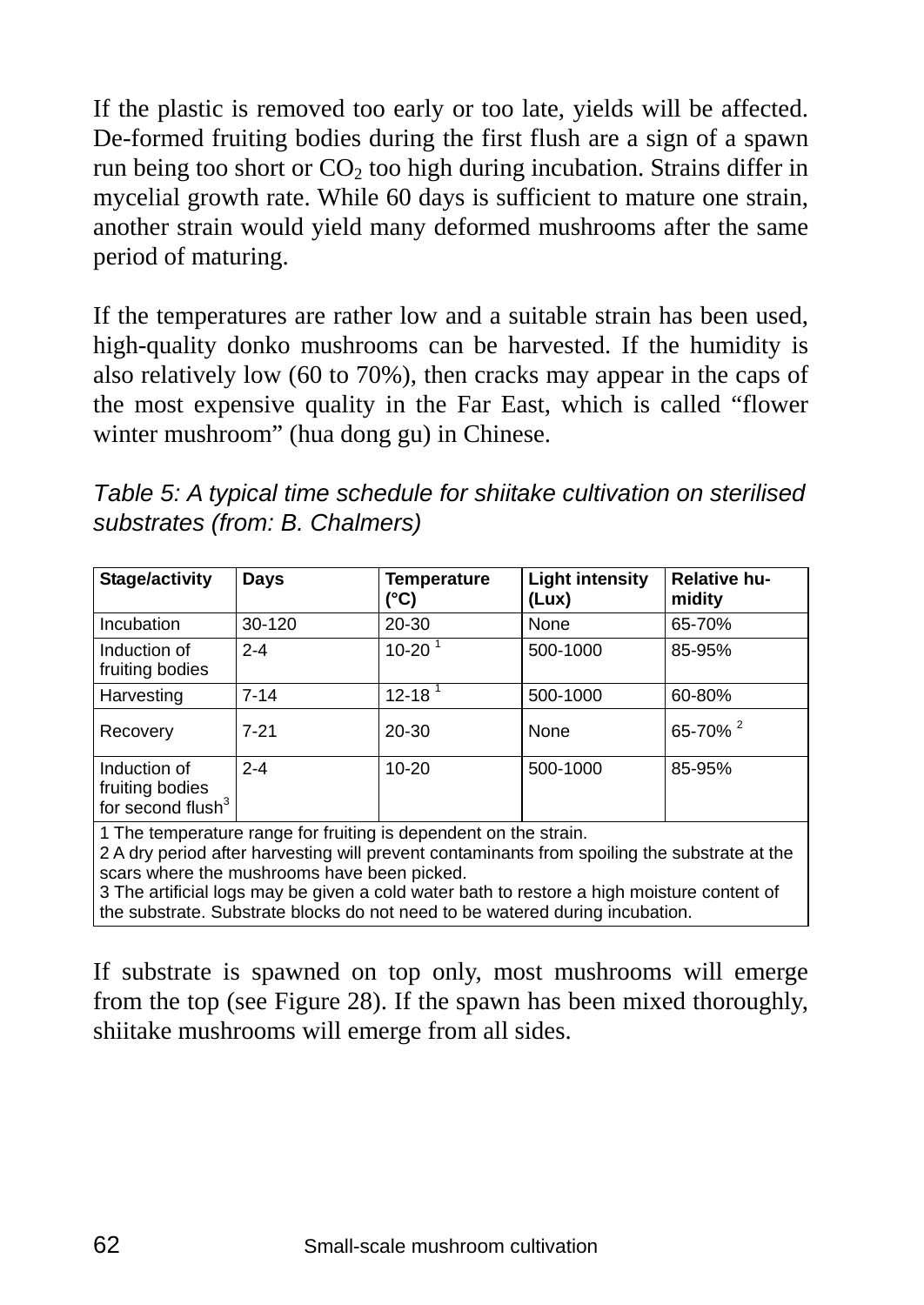# **6.6 Harvesting**

Hold the mushrooms by their stalks and break them off carefully from the substrate. Do not tear them from the surface otherwise too much substrate will be torn loose. Harvest the mushrooms at an early stage according to the quality requested by the buyers. Do not water the scars left behind for three or four days. White mycelium growing on the scar is a sign of recovery. Completely opened mushrooms have a much lower value in Asia, whereas buyers in Europe are less critical. Normal yields are 15 to 35% of the wet substrate weight.



*Figure 28: Shitake fruiting on top of vertical bags* 

### **6.7 Pests and diseases**

#### **Green moulds**

Green moulds are the most common contaminants at the moment of spawning. They will also grow if there are any cracks in the bags. The substrate should be kept dry in between the flushes. Moist conditions promote contamination, and contamination attracts flies, which spread contamination even further.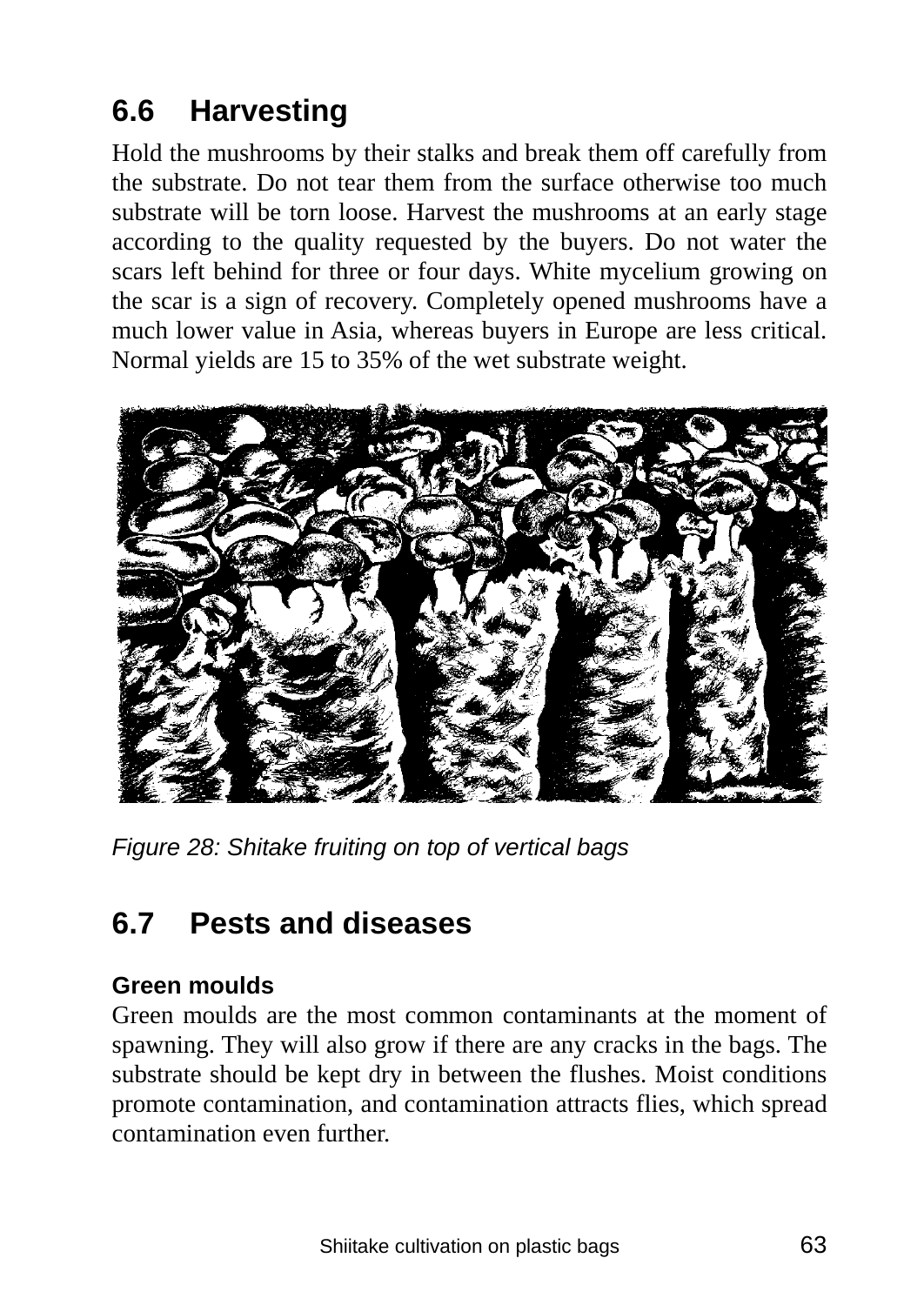The shiitake mycelium will normally form a crust below the Trichoderma colony. It is best to spray the green moulds after the harvest with a strong flush of water. However, if the substrate is too soft (because the moisture content is too high), the block would be damaged and consequently it will be more difficult to obtain a good second flush.

#### **Mushroom flies**

Mushroom flies are attracted by the odour of the mycelium. They may occur in batches of old bags. The flies as such do not harm the mushrooms but they lay eggs between the lamellae and on the mycelium. Larvae will hatch from the eggs and will spoil the crop.

The only solution to tackle this problem is to consistently remove the old bags as well as the contaminated bags, and to clean the rooms.

#### **Mites**

Mites may crawl into the incubation bags (if bags with plugs are used) and contaminate the substrate. However, the plastic bags will generally form a good barrier against insects, which makes this method of substrate packaging most suitable for countries with a high infection pressure.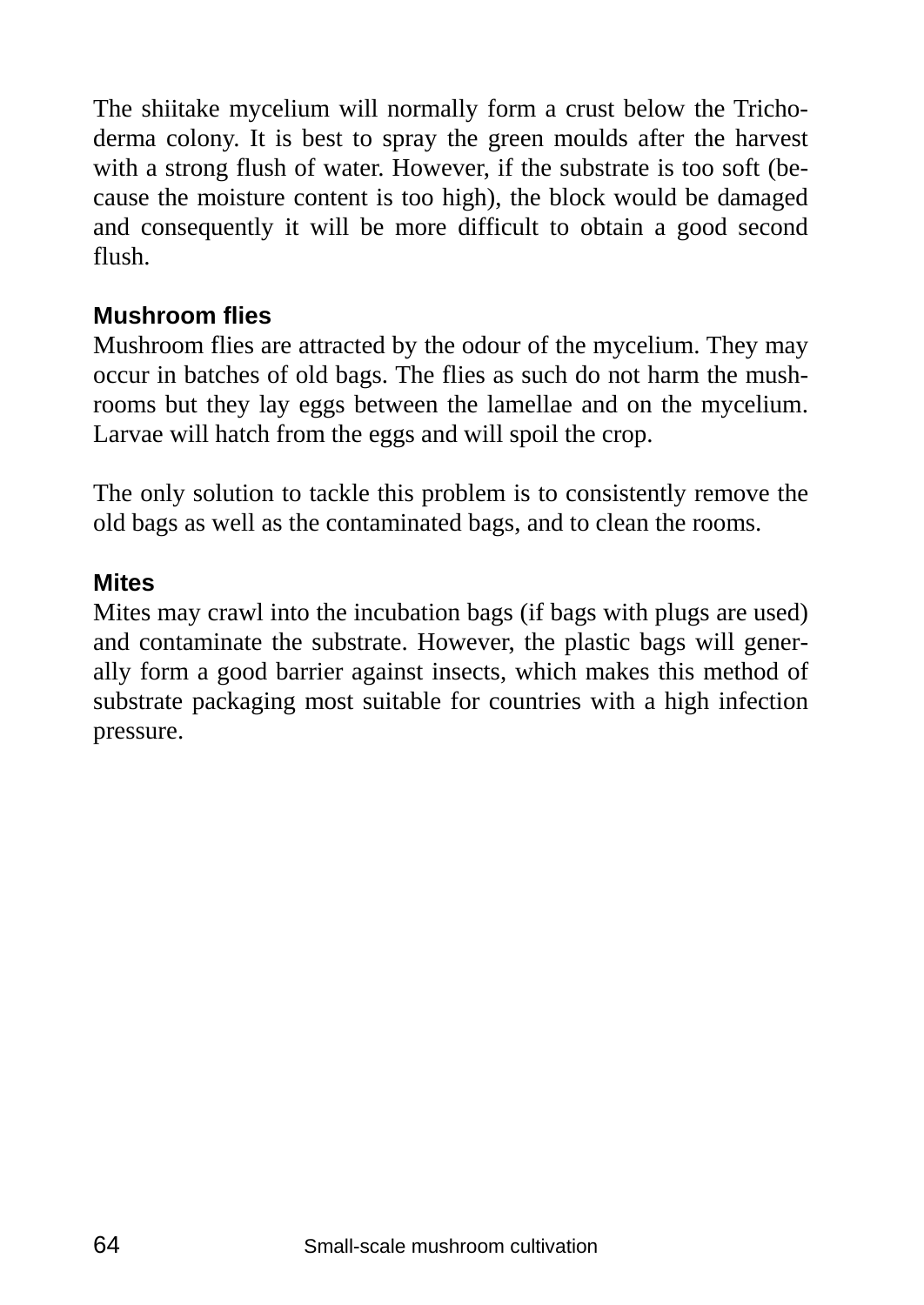# **7 Wood ear mushrooms on 'sterilised' substrate**

Wood ear mushrooms (*Auricularia spp*.) are commonly cultivated in Asia. Plastic bag cultivation is gaining popularity due to the scarcity of suitable logs and the ease with which different species of Auricularia can be cultivated on sawdust. The technology can be expected to spread in the near future.

There are many Auricularia species of which *Auricularia polytricha*, *Auricularia fuscosuccinea* and *Auricularia auriculu-judea* are the most commonly grown.

Auricularia polytricha is the most suitable species to cultivate in tropical regions where temperatures are high.

# **7.1 Substrate preparation**

The formula for the sawdust substrate is about the same as for oyster mushroom and shiitake, but the moistening period (fermentation) of the substrate should be longer. The preparation of the bags is again the same.

### **7.2 Heat treatment**

The filled bags are steamed in the same way as for oyster mushroom and shiitake.

# **7.3 Spawning and spawn run**

Sawdust spawn is generally used, 10 ml of spawn per bag is sufficient. During the spawn run the temperature should be 25º to 28º C. The mycelium will cover the substrate in about four weeks.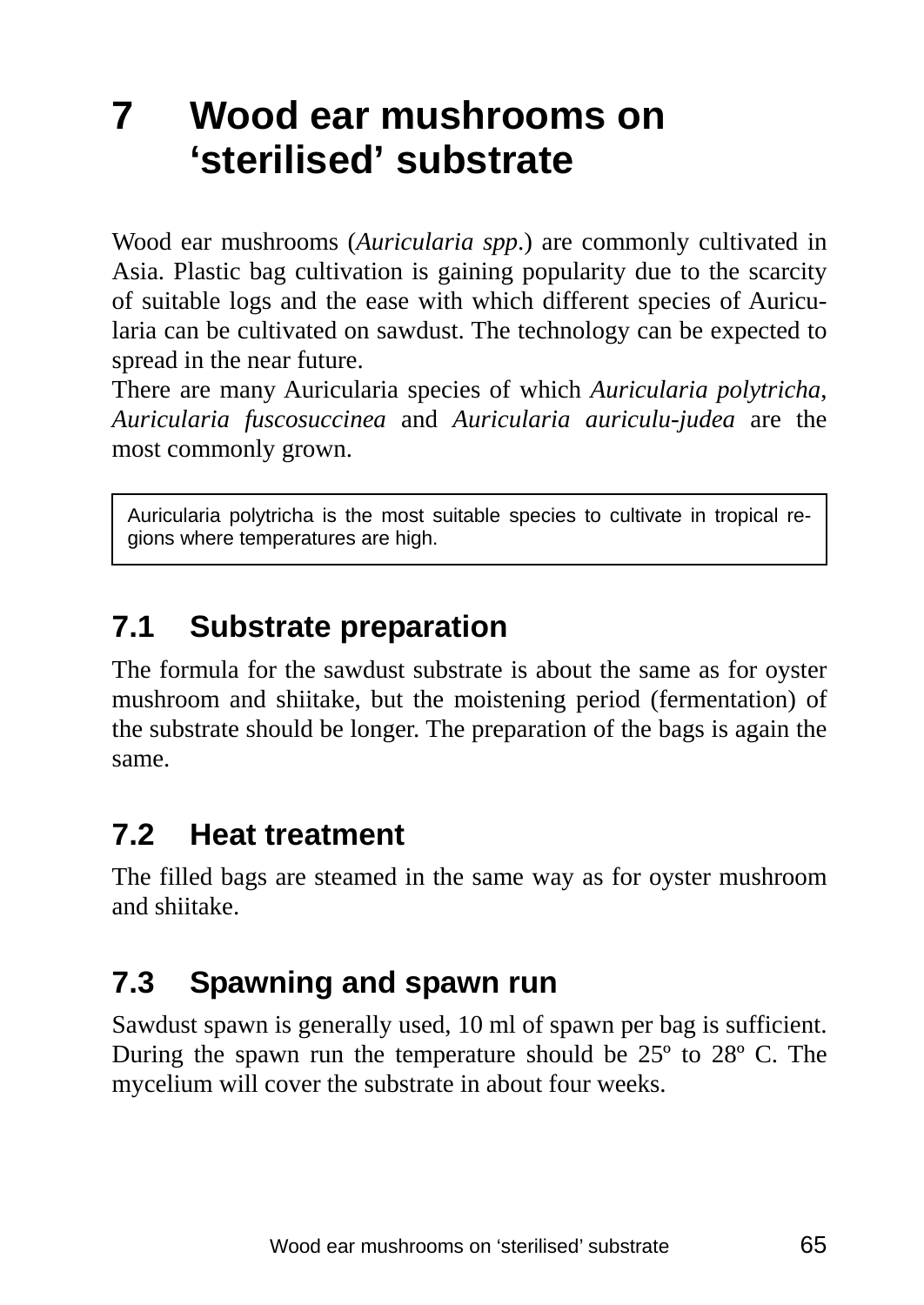# **7.4 Fruiting**

Cuts in the bags are made so the mushrooms can emerge. Take care when handling the bags, because the texture of the substrate will stay soft even after the mycelium has colonised it.

The mycelium is very sensitive to breakage.

Only little light should be present in the mushroom house. Three to four flushes can be expected. Per bag of 1.2 kg, 300 – 500 g can be harvested.

## **7.5 Case description: the Philippines**

Although the market in the Philippines is more favourable for the smaller *Auricularia auricula-judae* (the black wood ear mushroom), the temperature range there is more suitable for growing *A.polytricha*. A. *auricula-judea* can only be grown in cooler areas.

| Substrate preparation (weight percentages)             |                 |
|--------------------------------------------------------|-----------------|
| $\triangleright$ Dry sawdust (moisture content 15-18%) | 78 kg           |
| $\triangleright$ Fine rice bran (first class)          | $21 \text{ kg}$ |
| $\triangleright$ CaCO <sub>3</sub>                     | $1 \text{ kg}$  |

The rice bran has to be sifted to break bigger particles into smaller pieces. The bigger particles would be the first to become contaminated. Weigh the substrate ingredients and mix  $CaCO<sub>3</sub>$  and rice bran well before mixing them with the sawdust. Add water slowly until the moisture content is 65-70%. (Check with the squeeze test, figure 17)

#### *Fermentation*

Pile the substrate in pyramids and cover with plastic to retain its moisture. Let the heap ferment for five days and turn the heap on the third day. Sieve through 1.5 mm mesh to remove bigger particles and to break the clumps that may have formed during fermentation. The bigger particles might damage the plastic.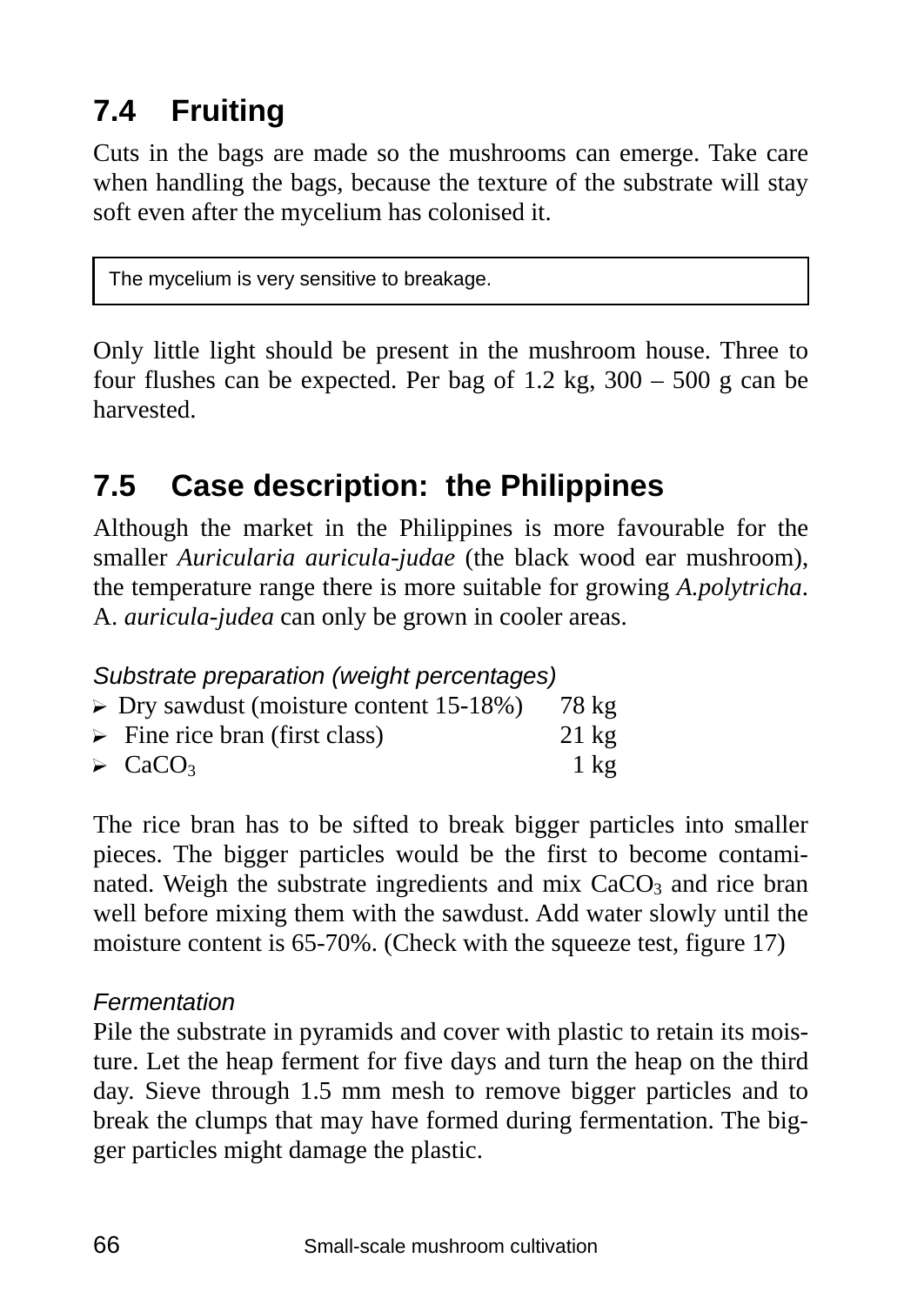*Filling*  Pack about 1 kg per 12 x 30 cm bag and add the ring and the plug.



*Figure 29: Putting rings on substrate bags.* 

#### *Heat treatment*

Sterilise the filled bags for 1.5 hours at 121º C or semi-sterilise for 10 hours at a temperature just below 100º C.

#### *Spawning and spawn run*

Use one 500 ml of spawn for 50 bags.

The spawn run takes about one month at  $25^{\circ} - 30^{\circ}$  C. Place the bags flat in rows on shelves.

A mushroom house (5 m wide, 12 m long and 4 m high) can hold 2640 bags. Each row has 55 bags per layer; four layers per row. Four rows with 220 bags each can hold 880 bags, so that three shelves may hold 2640 bags.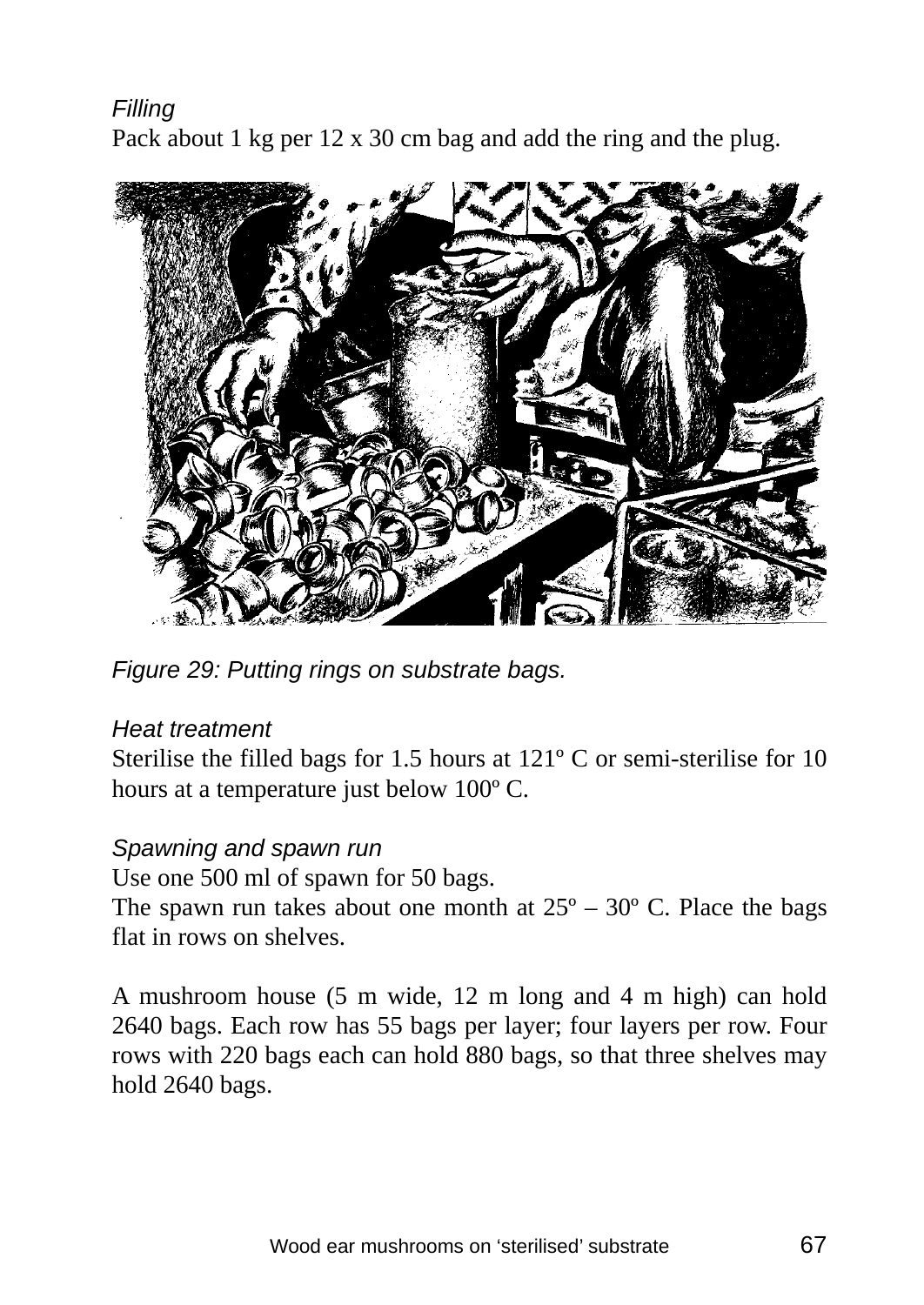#### *Fruiting and harvesting*

The optimum fruiting temperature of wood ear mushrooms (*Auricularia polytricha)* is 23º – 28º C. To promote primordia formation, the cotton plugs should be removed from the bags and holes cut in the bottom. Try to keep the temperature below 30º C by spraying water and opening the mushroom house at night. The primordia will develop into fruiting bodies in seven to ten days. Twist the fruiting bodies from the substrate by hand, leaving no bits of stem behind.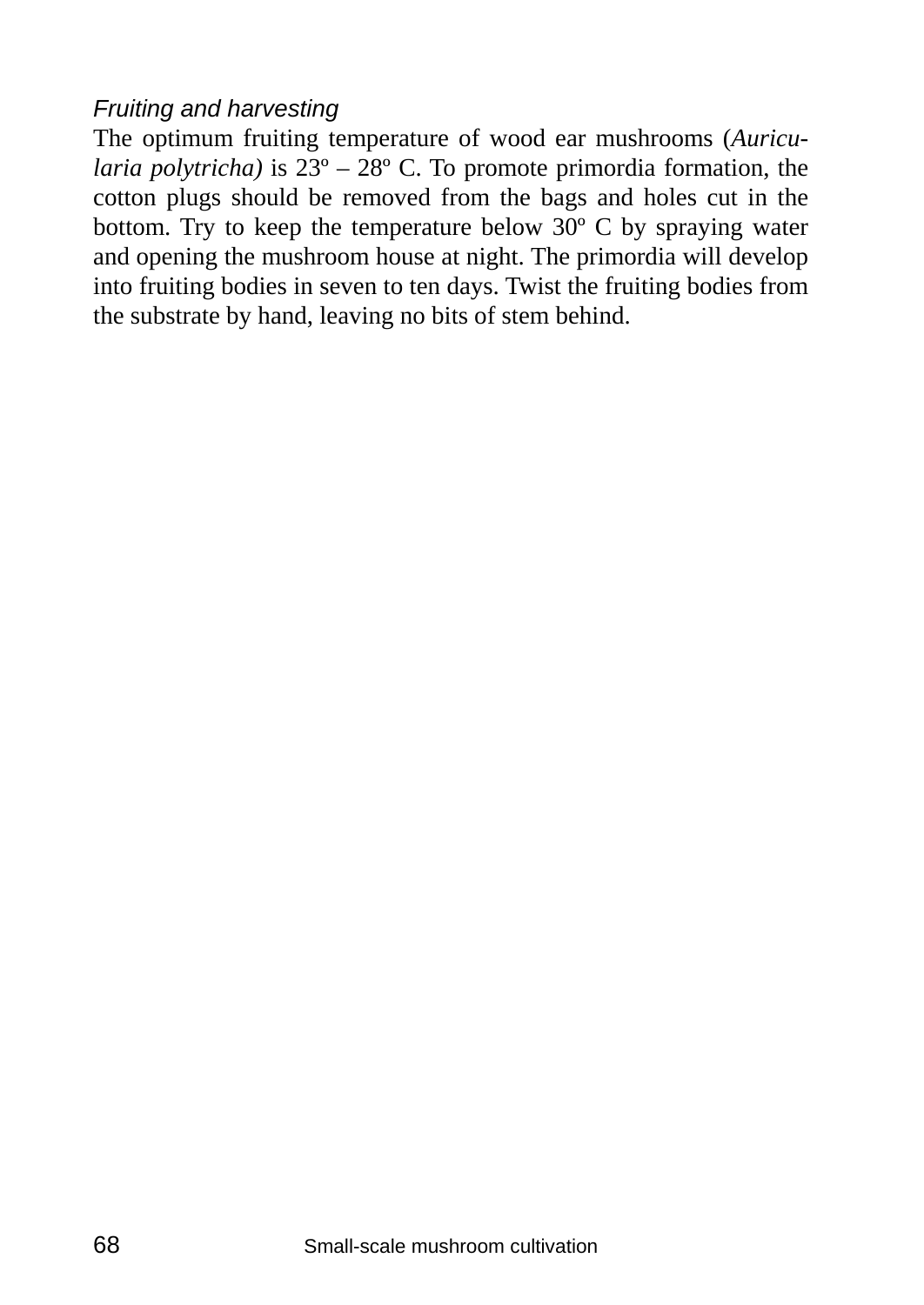# **8 Post harvest handling**

The edible mushroom is a highly prized product. It has a short shelf life. Special conservation methods have been developed, most of which are described in this chapter. This chapter pays attention to*:* 

- $\triangleright$  Quality grades and harvest
- $\triangleright$  How mushrooms can be packed for the fresh market
- $\triangleright$  How they can be conserved for future consumption

#### **Quality grades and harvest**

Mushrooms should be picked at the stage at which they have the highest profitability. Mushrooms should be dry on the surface when they are picked.

Spraying (or rain) a few hours before picking reduces the shelf life of most cultivated mushrooms**.** 

#### *Picking*

The pickers should gently break the mushrooms from the substrate or casing soil. Tearing away chunks of mycelium from the substrate or casing soil should be avoided. After picking, the mushrooms are cut to the desired stem length.

Since mushrooms can easily be damaged it is best if handling is kept to the minimum.

Immediate grading at picking and packing them in the same packages in which they will be sold will ensure that they are touched only once; at the moment of picking.

Instruct pickers to stringently stick to the following rules:

- $\triangleright$  Always pick mushrooms from newest beds/rooms first
- $\triangleright$  Do not touch sick fruiting bodies (collect them at the end of picking in a separate bag, disinfect hands and clothes of the involved worker afterwards)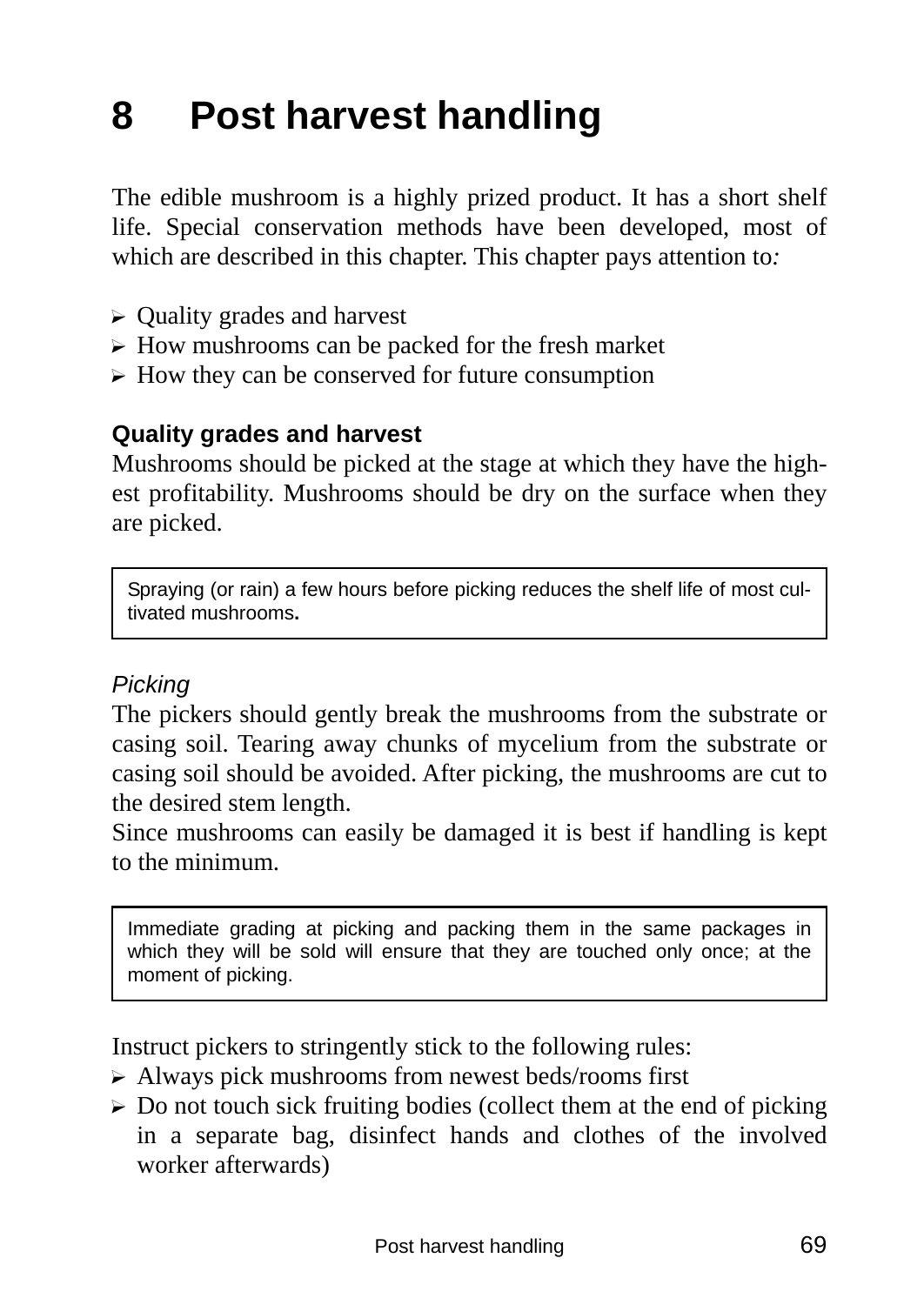Oyster mushrooms *(Pleurotus)* can either be harvested in bundles or as single fruiting bodies. Some concepts of oyster mushroom cultivation rely on harvesting whole bundles (e.g. oyster mushroom cultivation in Japan in bottles). This particularly applies to *Pleurotus ostreatus* and *Pleurotus cornucopiae*.

Harvesting and marketing young bundles of oyster mushrooms has the following advantages:

- $\triangleright$  Many mushrooms can be picked in a brief period
- $\triangleright$  The mushrooms look nice and stay fresh longer
- $\triangleright$  And the buyers also pay for the stems

Oyster mushrooms, however, are often sold as individually cut mushrooms. They should be picked when the outer margin of the fruiting bodies has only just rolled inwards, on the verge of becoming horizontal. Storage time will increase if they are picked at a stage just before maturation. Stipe length should be discussed with the buyer.

#### Shiitake (*Lentinula*)

Cut the stems immediately after picking. Cut the stems with a sharp knife (where the mushroom was attached to the substrate). Debris from stems will make the mushrooms dirty.

Wood ear mushrooms (*Auricularia*)

Twist the fruiting bodies from the substrate by hand leaving no pieces of stem behind.

# **8.1 Fresh Market**

Under ideal conditions, packed mushrooms for the fresh market are covered with a plastic film and cooled rapidly after harvesting. The plastic film provides good protection from water loss, as long as the storage temperature is more or less constant. Repeated exposure to fluctuating temperatures should be avoided.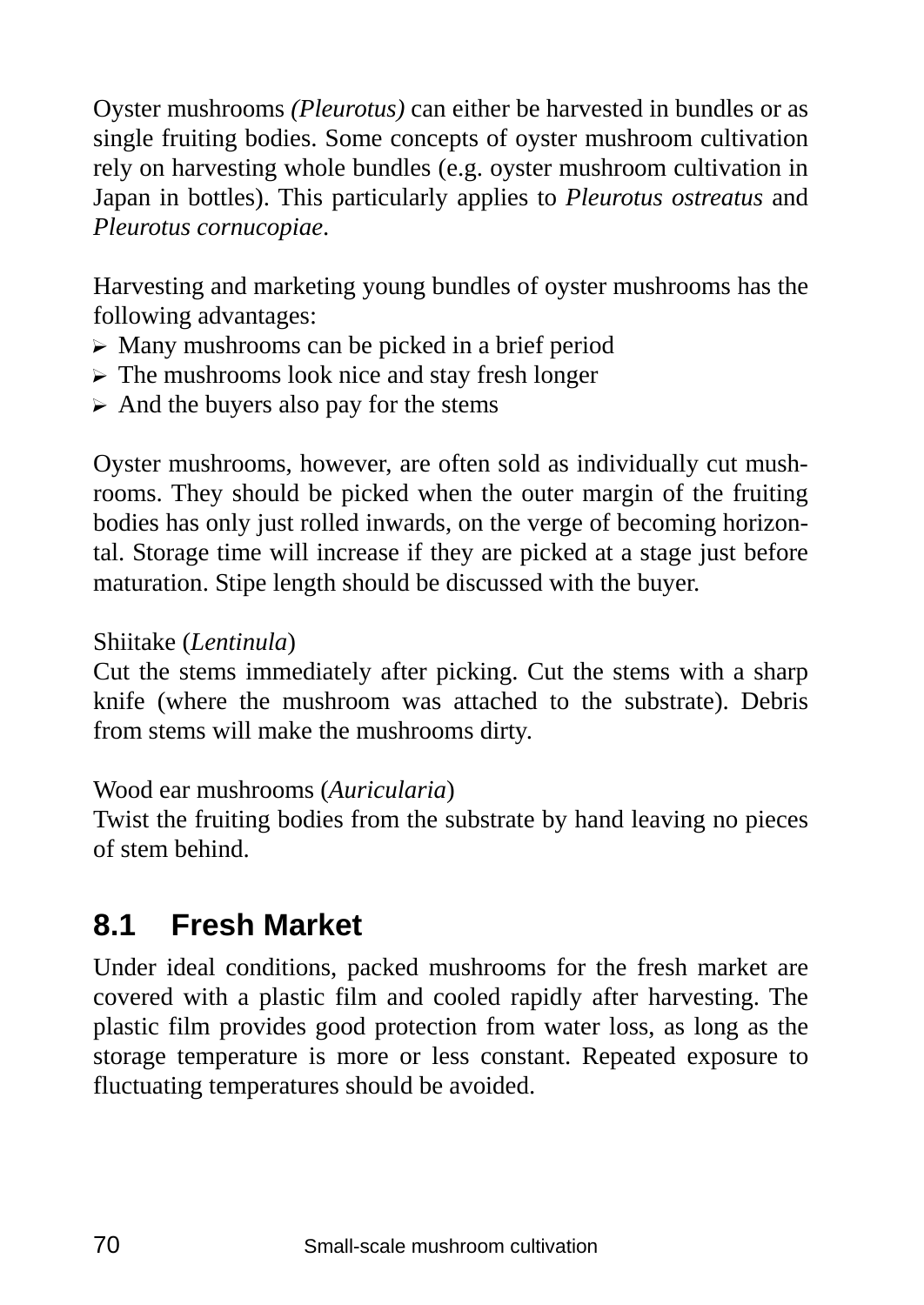If the temperature rises, the mushrooms will lose water. If the temperature drops, water will condense inside the package and on the surface of the mushrooms. This will lead to fast wilting.

*Pleurotus spp*.: Experiments in the tropics have shown that keeping the mushrooms at 8-10 °C in pre-packs wrapped in perforated polyethylene films is a good way to keep mushrooms fresh. They can be kept for four days.

#### **Conservation methods**

The taste and nutritional value of fresh mushrooms is usually better than that of conserved mushrooms. Nevertheless, conservation methods are necessary when only part of the harvest can be sold fresh**.** 

Canning, brining and drying are the most common techniques, but not all conservation methods are equally suitable for all the different types mushrooms. Canned oyster mushrooms, for instance, taste horrible (except for *Pleurotus cystidiosus* and *P. abalonus*).

In some cases, the taste may become stronger after the conservation treatments**.** 

Oyster mushrooms and shiitake, for example, give off a specific fragrance after drying**.** 

# **8.2 Drying**

This process is rather easy to perform**.** Drying has several advantages: it is easy, quick and safe and well-dried mushrooms can be stored for a long time. Among cultivated mushrooms, this conservation technique is mostly used for shiitake (*Lentinula*). The shiitake mushrooms get tastier after the drying process. Oyster mushrooms (*Pleurotus*) also become tastier. Nevertheless, the market for dried oyster mushroom is smaller compared to the market for dried Shiitake.

Wood ear mushrooms (*Auricularia*) can be dried as well and are often marketed in this way.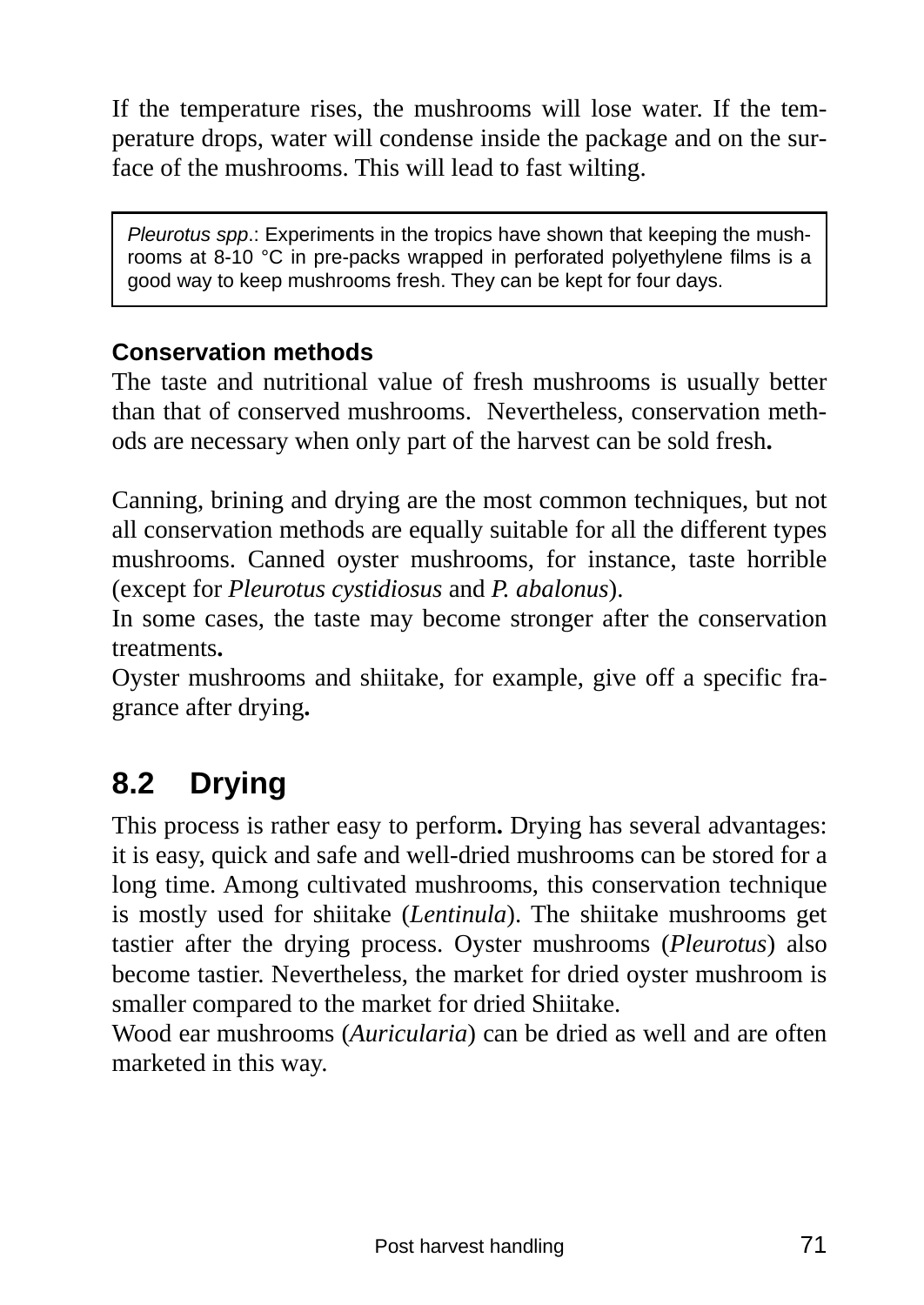Watch the following points during drying:

- $\triangleright$  The mushrooms should not touch each other.
- $\triangleright$  Air circulation is very important; put the mushrooms on a grill rack or a metal grid.
- $\triangleright$  The area around the drying oven should be well ventilated to provide fresh dry air, while the moist air can flow out.

Mushrooms do not have to be crisp to the touch after drying; they should still be slightly flexible. As the mushrooms could become toasted at high temperatures, longer drying at low temperatures is safer than faster drying at high temperatures. If the fresh mushrooms are very wet, the starting temperature should not be low as they might start to rot. This is especially important for large whole mushrooms.

#### *Drying by sun*

The quality of sun-dried mushrooms is generally less than that of artificially dried ones. The moisture content of sun-dried mushrooms is higher and therefore they can be kept for a shorter period than the artificially dried ones.



*Figure 30: Drying trays*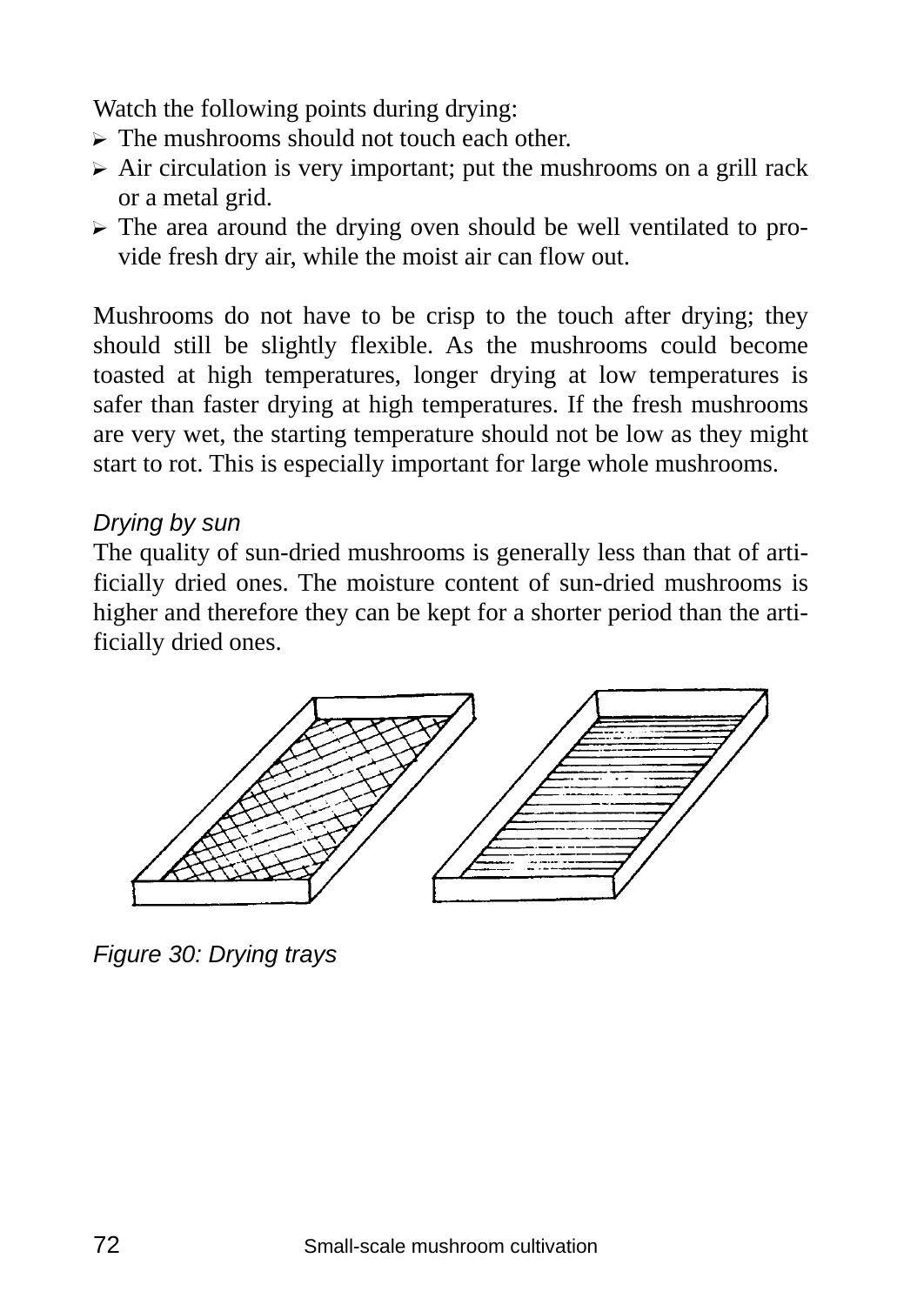

*Figure 31: Indirect sun dryer* 

### *Artificial drying:*

Revolving driers are suitable for mass production. The starting temperature for shiitake should be 30°C and increased hourly by 1 or 2°C until it reaches 50°C in 12 to 13 hours. The final touch is heating the mushrooms up to 60°C for one hour to increase the luster of the cap. Fluctuations in drying temperature will cause the cap to wrinkle, according to Chinese growers.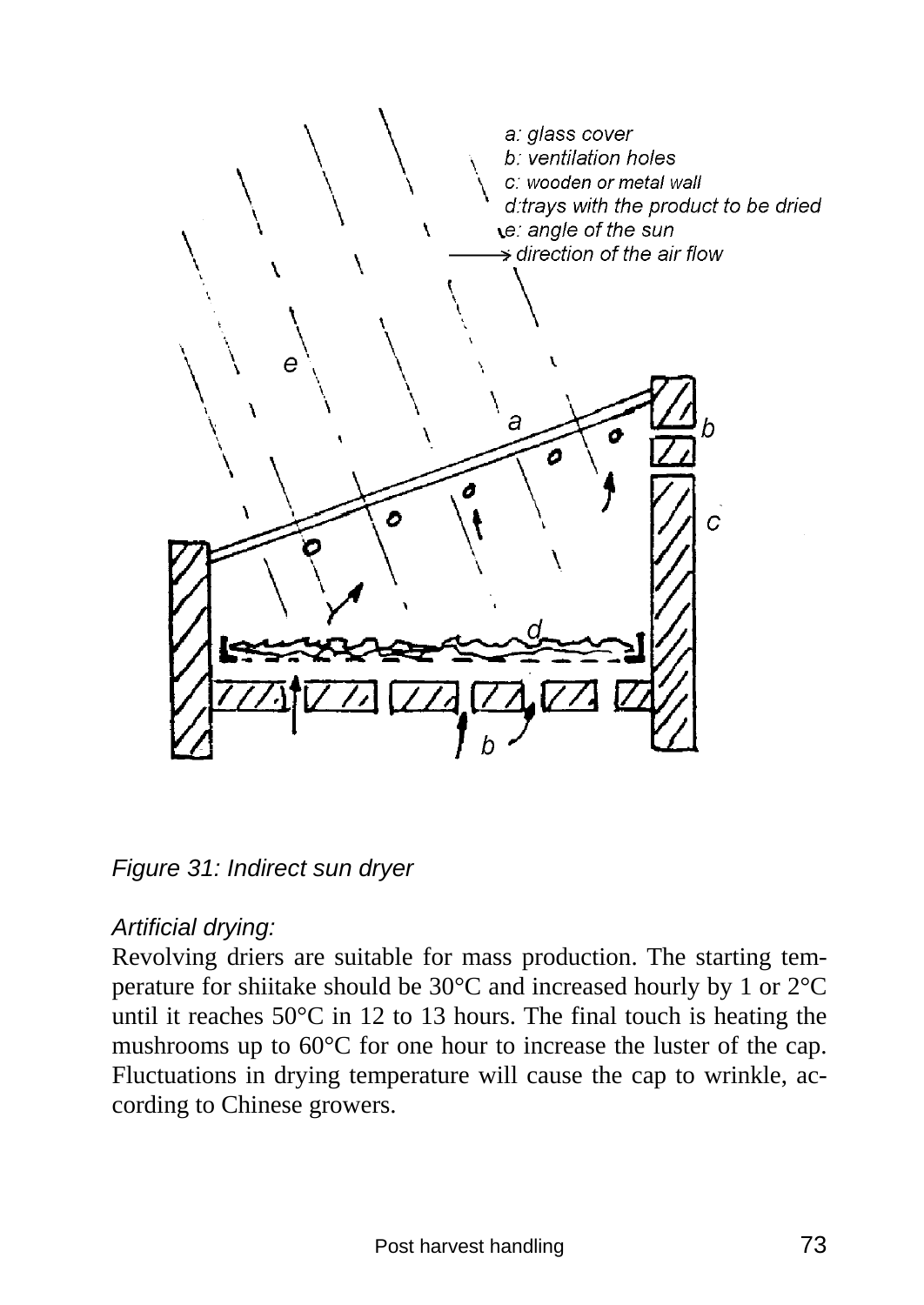

*Figure 32: Improved indirect sun dryer* 

# *Drying by ventilation:*

A low energy input method of drying is by constructing a simple plastic tunnel and blowing in cold air from one side. The freshest mushrooms should be added downstream, as they lose much water through evaporation.

# **Packing and storage**

All foreign material should be removed at the end of the drying process. Dried products easily absorb water from the surrounding air because of their low water content, so packing has to take place in a dry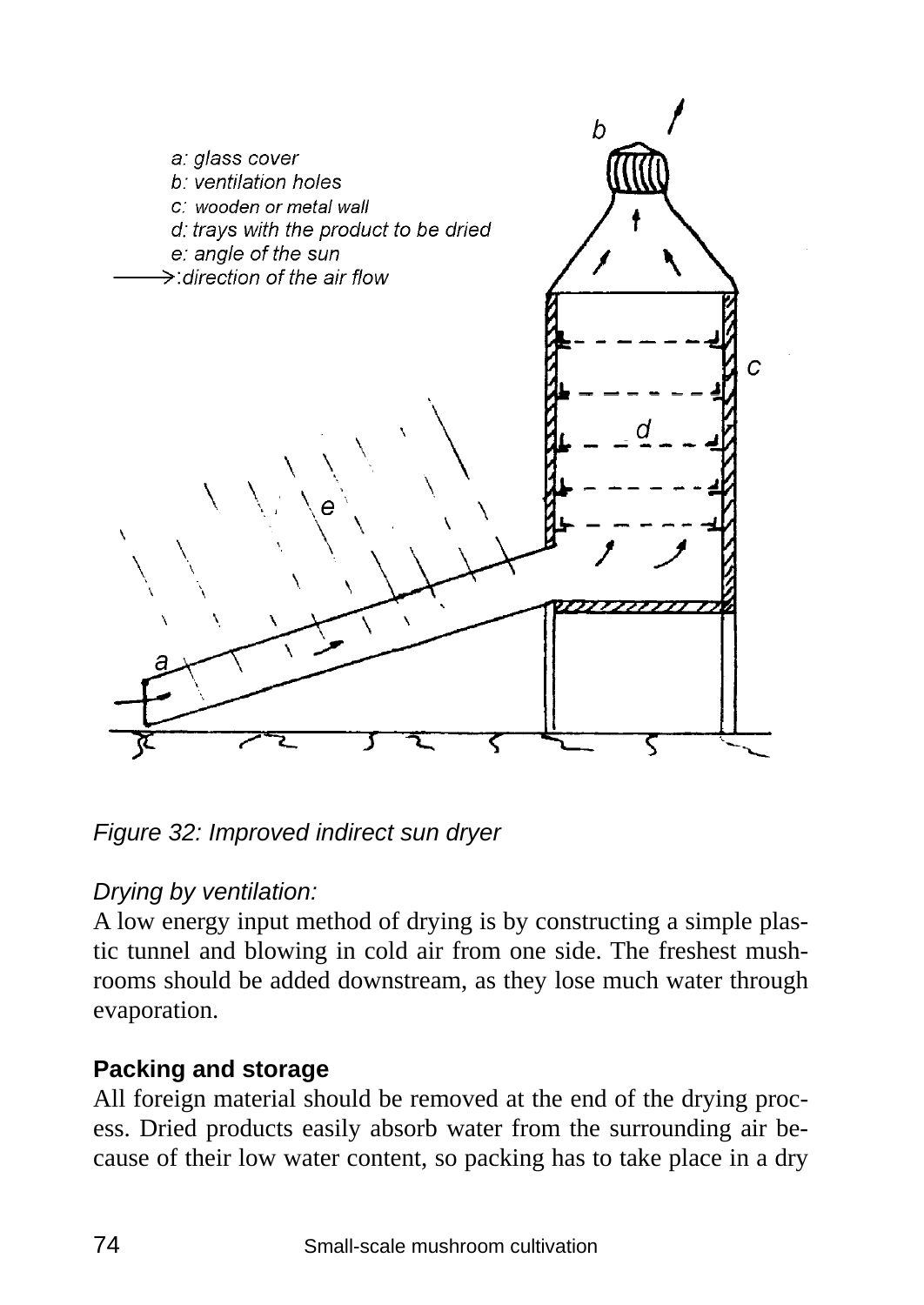room. It is a good idea to finish drying during the warmest part of the day when the relative humidity is at its lowest. The product can be cooled in the shade and if the work is done hygienically, the cooled products can be packed immediately.

The packing material must be waterproof, airtight and insect-proof. The dried products will only remain good if stored in such a way that they are dry and protected from insects.

Normal plastic bags (properly sealed) will do for some time, but are not entirely gas and waterproof.

It is also possible to use polymer-coated cellophane bags, which are waterproof and airtight. These can be sealed with a hot iron or a sealing machine (where electricity is available). Unfortunately this kind of plastic cannot be easily obtained and is not too strong either.

A plastic bag of thicker quality (polyethylene, 0.05 mm thick) is best. These can be closed tightly with a metal clip or with cellophane tape.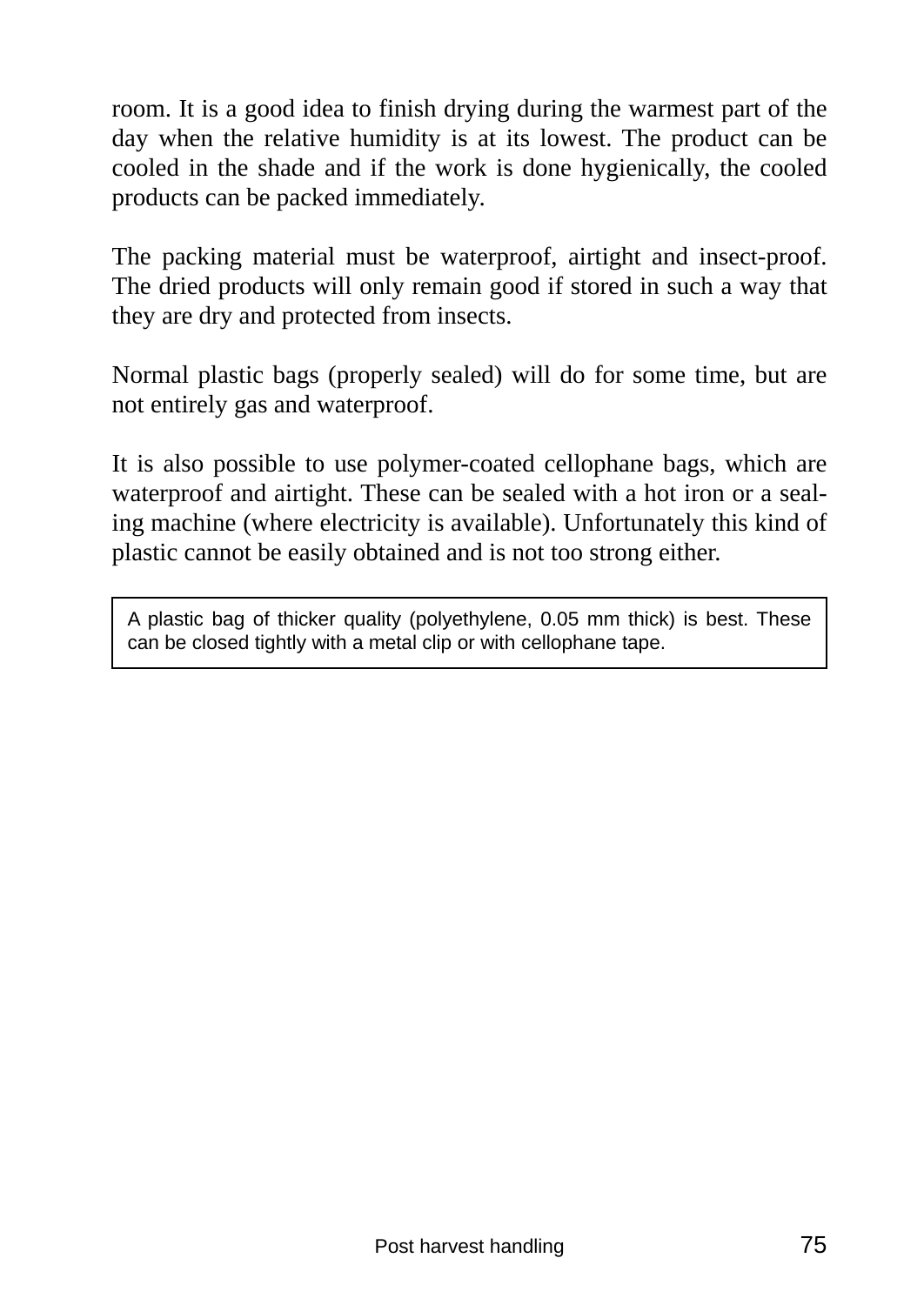# **Appendix 1: Formulas**

### **Formulas for media**

#### *PDA: Potato Dextrose Agar extract medium*

200 g diced potato, 20 g agar powder, 20 g dextrose or ordinary white cane sugar, 1 litre water.

#### *Rice bran broth medium*

200 g rice bran, 1 litre water, 20 g gelatine. Boil the rice bran for about 10 minutes in the water. Filter, save the broth and melt the gelatine and pour into bottles and sterilise.

#### **Formulas for spawn substrate**

#### *Grain spawn substrate*

Grain in small containers can be moistened to a higher content than grain in 15 litre bags. For 2 litre containers, use the following recipe: 480 g rye, sorghum or wheat, 400 ml water, 2 g gypsum (45% moisture).

#### *Sawdust spawn substrate*

Sawdust 10 kg, CaCo3 147.5 g, Rice bran 1.25g, Gypsum 0.1475g, Urea 0.5 g, Water 1.5 liter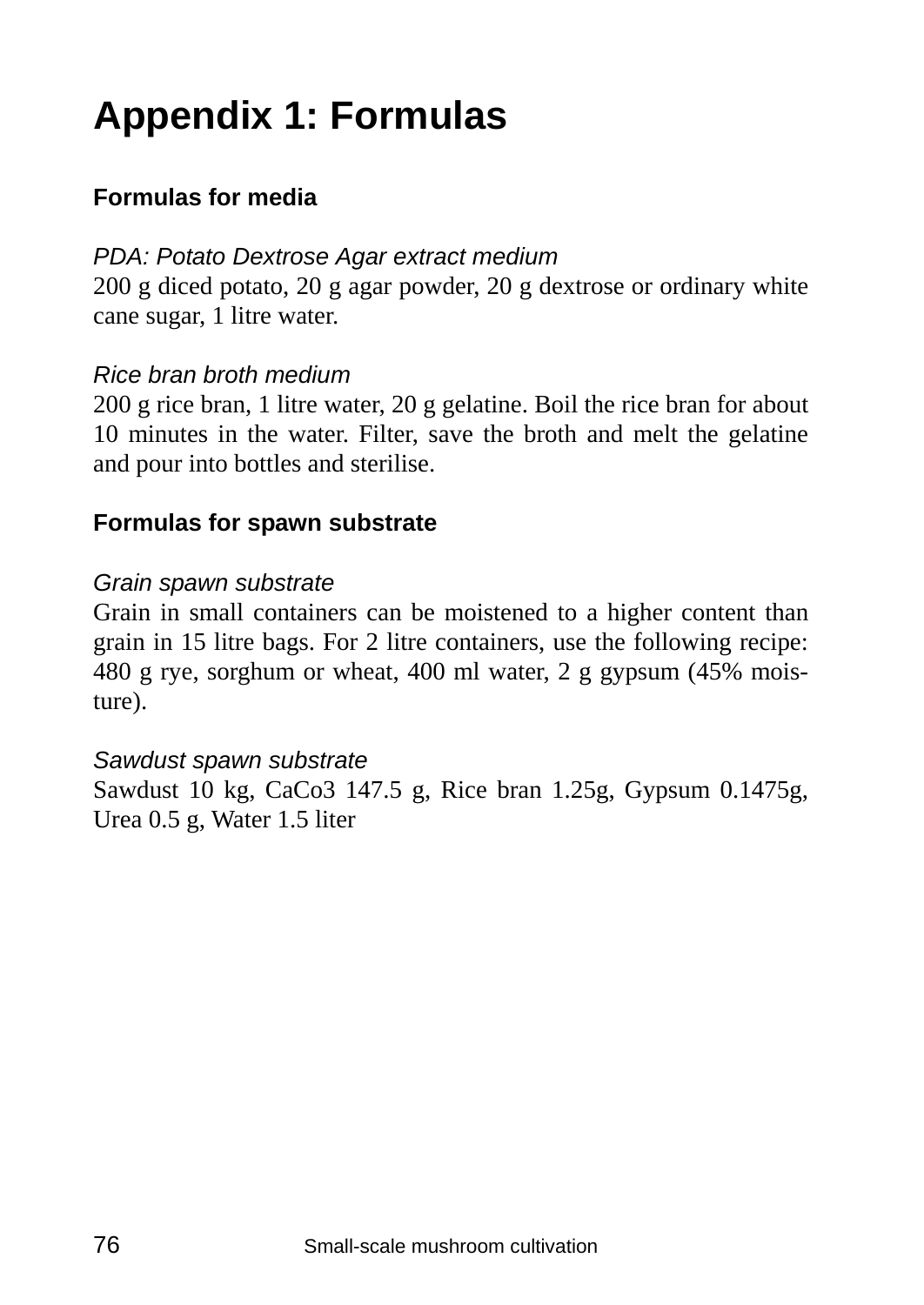# **Appendix 2: Substrate preparation**

| Substrate preparation (weight percentages) |                                       |             |  |  |
|--------------------------------------------|---------------------------------------|-------------|--|--|
| 1.                                         | Dry sawdust (moisture content 15-18%) | 78 %        |  |  |
|                                            | Fine rice bran (first class)          | 21 %        |  |  |
|                                            | CaCO <sub>3</sub>                     | $1\%$       |  |  |
| $\overline{2}$ .                           | Sawdust                               | 94 %        |  |  |
|                                            | Rice bran                             | 4 %         |  |  |
|                                            | Cornmeal / Wheat bran                 | $1\%$       |  |  |
|                                            | CaCO <sub>3</sub>                     | $1\%$       |  |  |
| 3.                                         | Sawdust                               | $89 - 73%$  |  |  |
|                                            | Corn waste                            | $10 - 25\%$ |  |  |
|                                            | CaCO <sub>3</sub>                     | $1 - 2\%$   |  |  |

Recipes 1- 3 can only be used when the substrate is sterilized. The mentioned supplements like corn meal or bran would contaminate quickly in substrates which have been pasteurized only.

| 4. | Rice straw<br>CaCO <sub>3</sub>  | 98 %<br>2 % |
|----|----------------------------------|-------------|
| 5. | Wheat straw<br>CaCO <sub>3</sub> | 99 %<br>1 % |
| 6. | Wheat straw                      | 100 %       |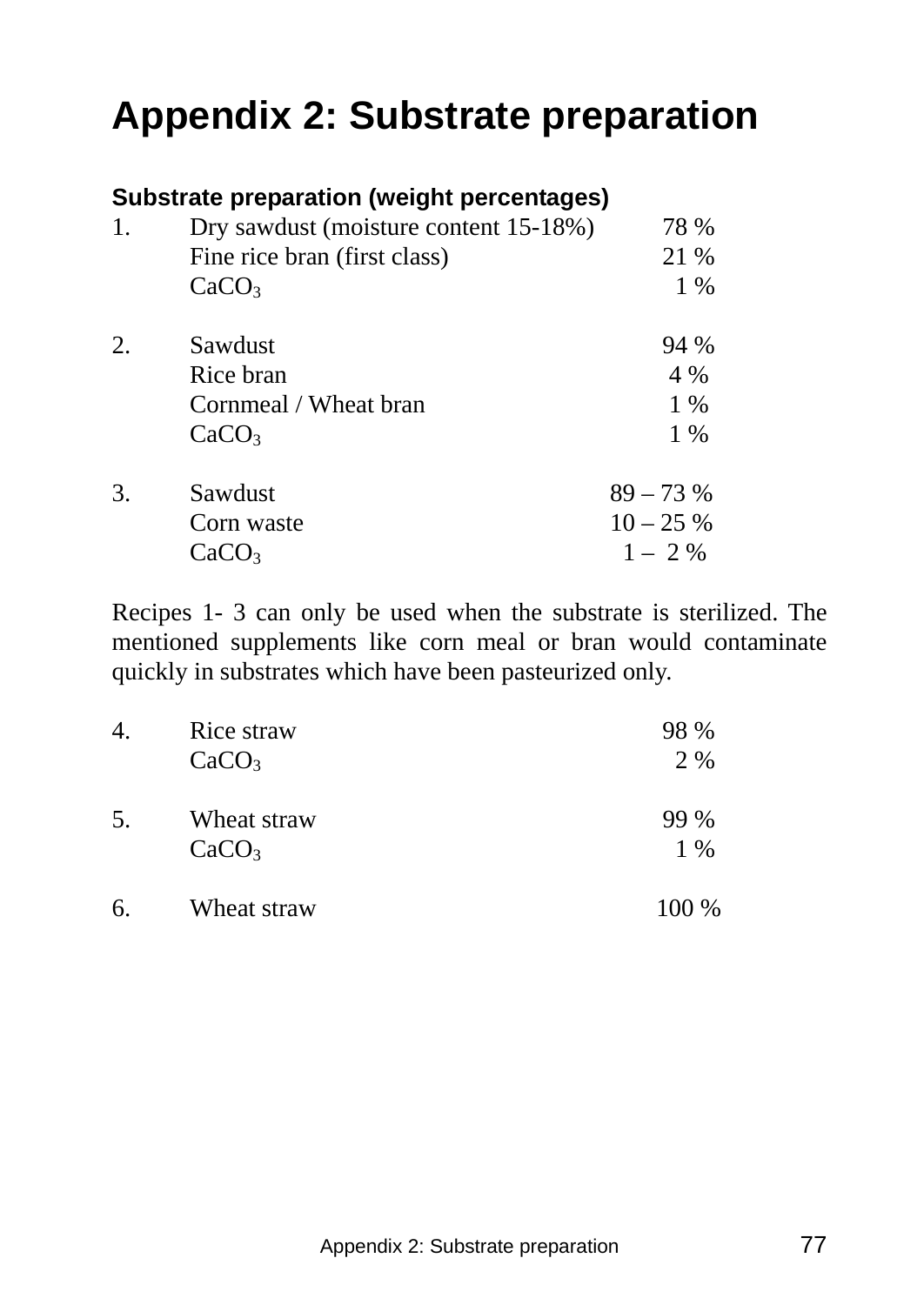# **Further reading**

*Literature on mushroom cultivation* 

**Edible and poisonous mushrooms of the world,** 2003, New Zealand Institute for Crop and Food Research, by I. Hall, et al. ISBN 0-478- 10835-4. 370 Pages of general information on mushrooms: which wild mushrooms to pick, how to grow them, poisonous mushrooms of the world, and 250 high quality colour pictures.

**JUNCAO Technology,** 2001, by Z.X. Lin and Z.H. Lin. China Agricultural Scientech Press, Beijing. ISBN 7-80167 210-0. 250 pages on the use of different types of grasses for 13 different types of mushrooms, including shiitake, white button and oyster mushrooms. Very promising technology for developing countries. JUNCAO Research Institute, Fujian Agriculture and Forestry University, Fuzhou, Fujian Province, People's Republic of China, 350002. Phone: 0086-591-83789223/83789208, Fax: 0086-591-83769269 E-mail: ljuncao@sina.com

**Mushroom biology and mushroom products,** 1993, edited by S.T. Chang, J.A. Buswell and S.W. Chiu. Chinese University Press, Hong Kong. ISBN 962-201-610-3.

Contains the Proceedings of the First International Conference on Mushroom Biology and Mushroom Products in 1993 in Hong Kong, 37 scientific articles on fundamental aspects of mushroom biology, nomenclature of edible mushroom species, cultivation and bioconversion technology, post-harvest treatment, and nutritional and medicinal aspects. An interesting volume for research stations. Two articles deal with the implementation of mushroom projects.

**Mushrooms: Cultivation, Nutrional Values, Medical Effects and Environmental Impact,** second edition, 2004 by S.T.Chang and P.G.Miles. CRC Press (www.crcpress.com) ISBN 0849310431. \$ 160.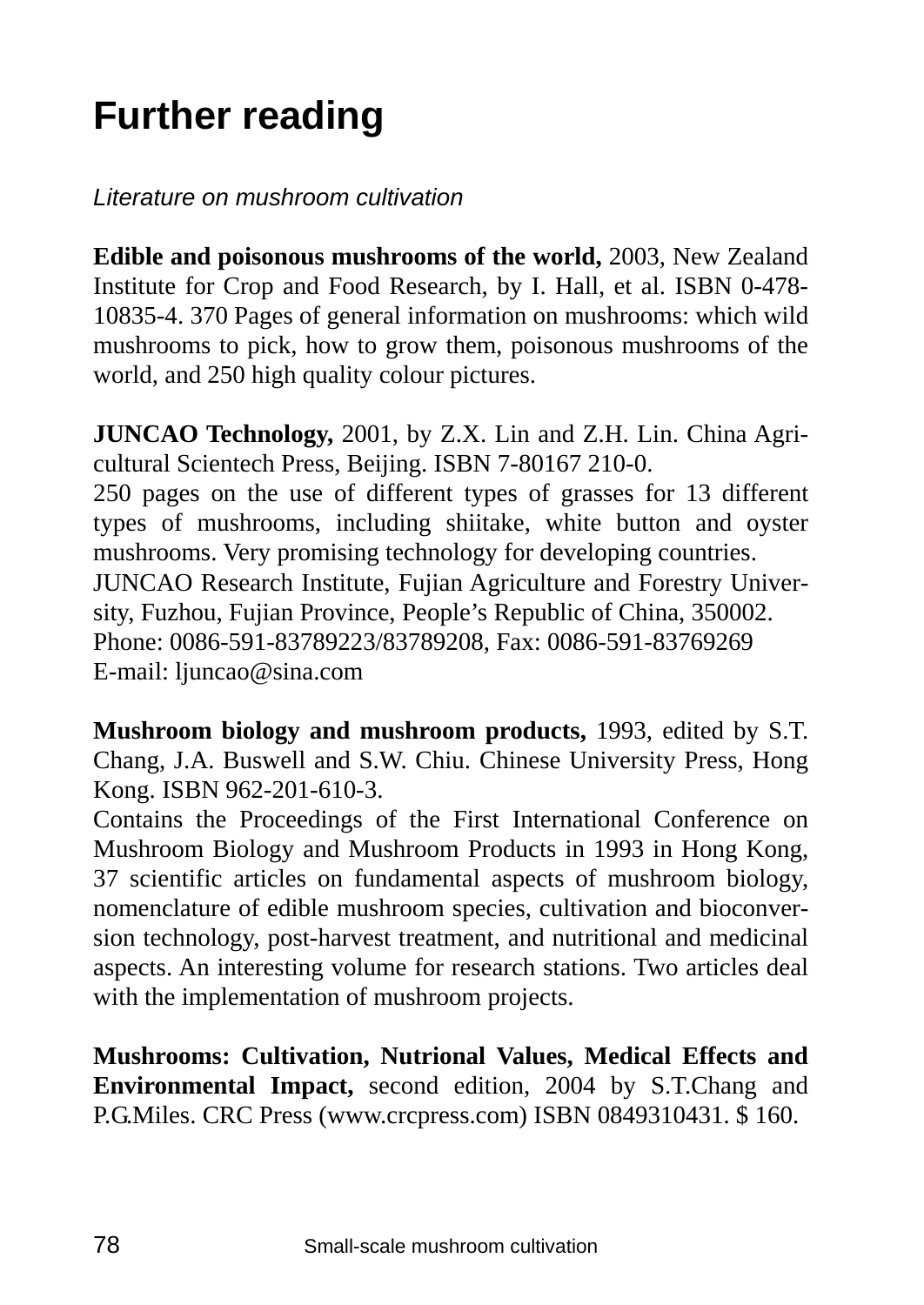**Mushroom Cultivation**, **Appropriate technology for mushroom growers,** third edition, 2003 by Peter Oei, Backhuys Publishers, Leiden, The Netherlands. Also available from  $CTA =$  no. 1146, 40 credit points. ISBN 90-5782-137-0

**Mushroom Growers' Handbook 1 : Oyster Mushroom Cultivation, 2004.** MushWorld (www.mushworld.com) Obtainable from Mushworld.

**Mushroom Growers' Handbook 2 : Shiitake Cultivation, 2005.**  MushWorld (www.mushworld.com) Obtainable from Mushworld.

**Shiitake Growers Handbook: The Art and Science of Mushroom Cultivation,** Paul Przybylowicz and John Donoghue. ISBN 0-8403- 4962-9 Price: approximately US\$ 25.

Gives detailed descriptions on how to grow Shiitake on both logs and sawdust substrates. It does not address sterile culturing and spawn production, assuming spawn is bought by the growers.

**Growing Gourmet and Medicinal Mushrooms, 2000 by Paul Stamets** third edition 2000 by Paul Stamets, Ten Speed Press, Berkely, United States.(www.tenspeed.com) ISBN 00-0242584

### *Literature on taxonomy and identification of wild mushrooms*

**The atlas of cultivated Pleurotus mushrooms***,* by J.T. Peng, et al. 1990. ISBN 957-9055-03-3. Description of the cultivation parameters of 50 different strains of oyster mushrooms from the culture collection of CCRC in Taiwan.

**Edible mushrooms of Tanzania. 1995,** by M. Härkönen, T. Saarimäki, and L. Mwasumbi. ISBN 951-45-6962-8

This work is a combination of ethno-mycological knowledge from Tanzania and modern natural sciences. The book (93 pages and colour pictures) covers the most important edible and poisonous mushroom species. It is the result of four field trips and hundreds of interviews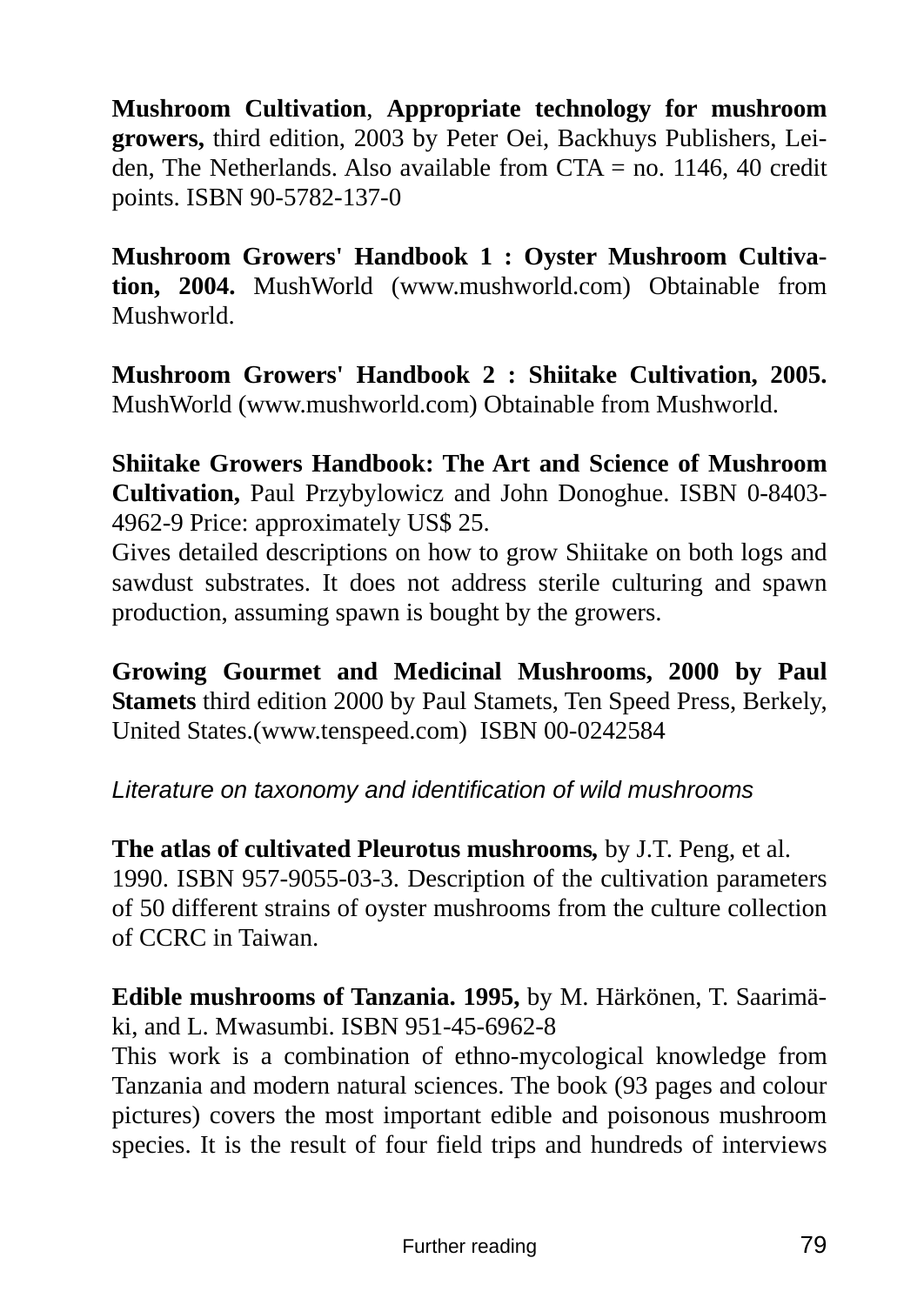with Tanzanians. Vernacular names, modes of preparation and an introduction on how to identify mushrooms are all discussed. KAR-STENIA Vol. 35 suppl. 1995, Helsinki. ISBN 951-45-6962-8.

**An introduction to the larger fungi of South Central Africa,** 1994 by L. Ryvarden, G.D. Piearce and A.J. Masuka. Published by Baobab, Zimbabwe. ISBN 0-908311-52-4

A guide to the most common edible and poisonous mushroom species in Malawi, Zambia and Zimbabwe. 200 pages and colour pictures. Contains more information than Edible mushrooms of Tanzania.

**The edible fungi south of the Sahara,** 1993, by J. Rammeloo and R. Walleyn. A literature survey. Scripta Botanica Belgica 5: 1-62.

**The poisonous and useful fungi of Africa south of the Sahara,**  1994, by R. Walleyn and J. Rammeloo. A literature survey. Scripta Botanica Belgica 10: 1-56.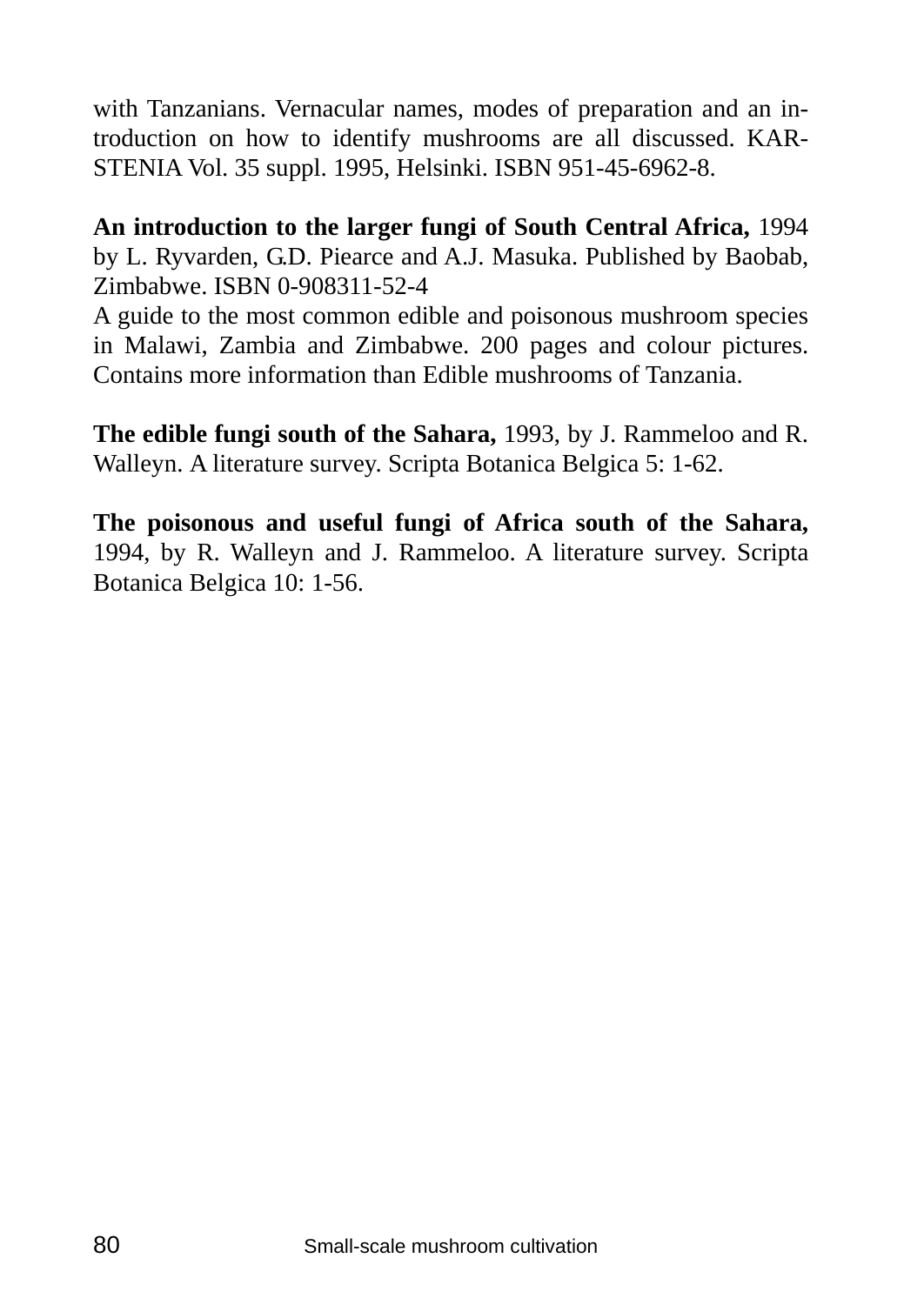# **Useful addresses**

### **International society for mushroom science**

ISMS Secretary PO Box 11171, Centurion, Pretoria 0046, South Africa Phone: +27 12 665 2210; Fax: +27 12 665 2212 Email: secretary@isms.biz, Website: www.isms.biz

### **Kali Mata Women's Group, Gezaulole, Tanzania**

Women's development centre in Tanzania. This centre has developed a project on mushroom cultivation.

Kaifa Ally, secretary, POBox 36484, Dar es Salaam, Tanzania Phone: 0744853351

# **Kali Mata Ki Jai! Foundation Netherlands**

Information also in English and Swahili. Trui Goslinga-Lindeboom Houtlaan 25, 2334 CJ Leiden, Netherlands Phone: 0031(071)5157279, E-mail: kalimata@vrouwen.net, Website: www.vrouwen.net/kalimata

# **Mushroom Business**

Mushroom Business is a two-monthly, international trade journal for the worldwide mushroom industry (growers and suppliers). It features articles on growing techniques, markets and marketing, cultivation tips, research, industry news, opinion, and more. The site of Mushroom Business has links to the major suppliers of mushroom equipment, training etc.

Reed Business Information bv P.O. Box 16500, 2500 BM The Hague, The Netherlands Phone: +31 (0)70 441 5060, Fax: +31 (0)70 441 5902 www.mushroombusiness.com

# **Mushworld: www.mushworld.com**

Non-profit organisation devoted to poverty alleviation in the world through mushroom growing, especially in developing countries.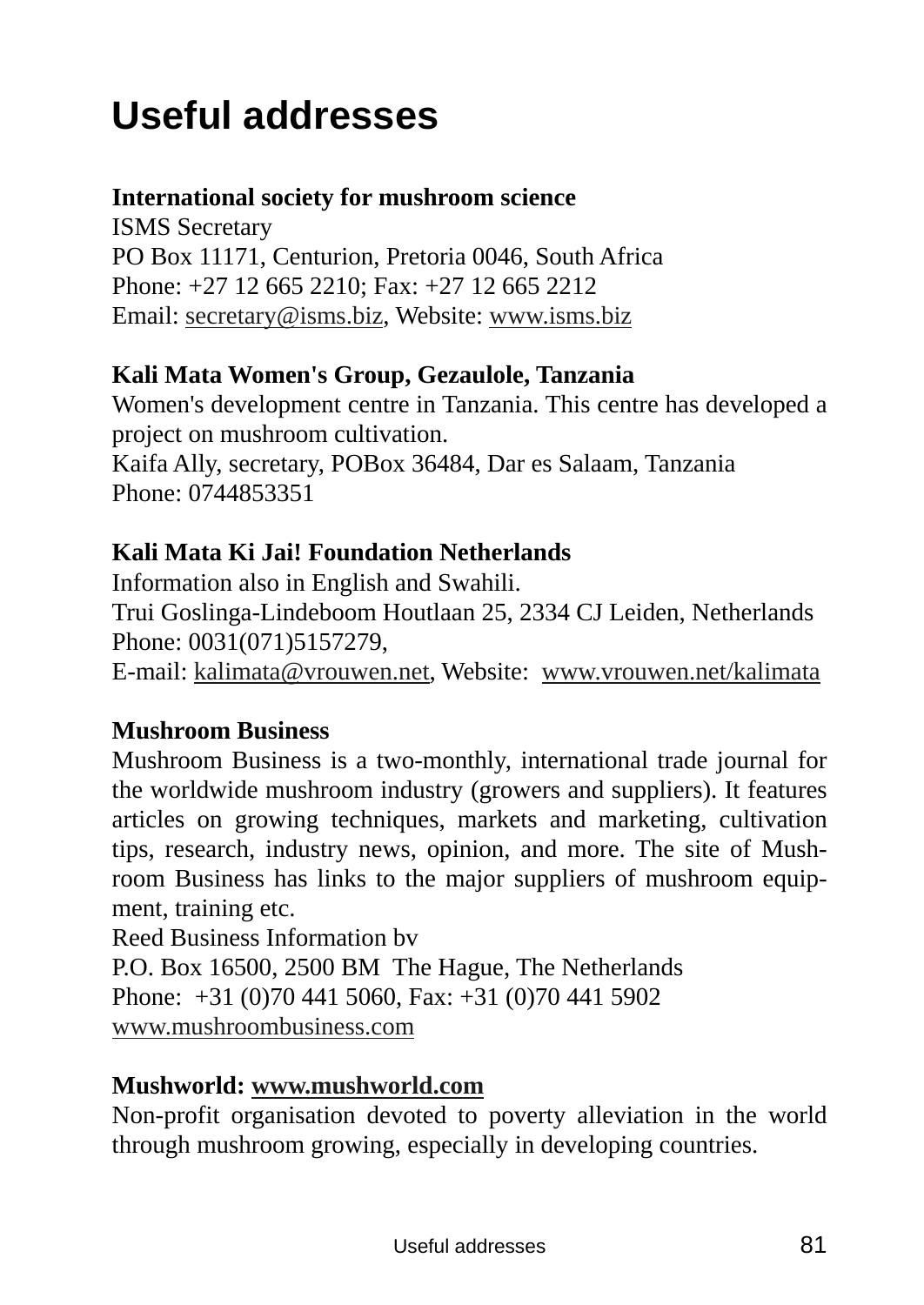### **Mycelia:** spawn manufacturer Jean Bethunestraat 9, 9040 Gent, Belgium Phone: +32 (0)9 / 228 70 90, Fax: +32 (0)9 / 228 80 28 E-mail: info@mycelia.be, Website: www.mycelia.be

# **Spore Mushroom Products / Stichting ECO Consult**

Gargouille 1, 4007 RE Tiel, Netherlands Phone: + 31 (0)6 515 42 882, Fax 0344 630 225 Website: www.spore.nl Website of the author. Information on special plastic bags for spawn production and on international training activities. E-mail for training courses to info@spore.nl.

### **World Mushroom Society:** www.worldmushroomsociety.com

The objective of the WSMBMP is to promote knowledge related to mushroom biology and mushroom products. **www.fungitec.com**, Website in English and Spanish Advisory, workshops, short courses and mushroom projects.

# **ZERI (Zero Emission Research Initiative)**

This initiative promotes sustainable human development in Africa, and also provides information on mushrooms. ZERI Africa: UNDP/UNOPS Regional Project University of Namibia, Private Bag 13301, Windhoek, Namibia Phone: 206 3340, Fax: 206 3505, Website: www.zeri.unam.na

### **PUM, Netherlands Senior Experts**

PUM sends senior experts to more than 70 countries in Africa, Asia, the Middle East, Latin America and Central and Eastern Europe. Upon request, PUM's experts offer their skills and experience to businesses and organisations in places where these are most needed. In the course of their careers, PUM's advisers have gained extensive experience in nearly every conceivable field. These experts are independent and work on a voluntary basis (they receive no wages). P.O. Box 93078, 2509 AB The Hague, The Netherlands Phone: (+31) (0)70 349 05 55, Fax: (+31) (0)70 349 05 90

E-mail: info@pum.nl, Website: www.pum.nl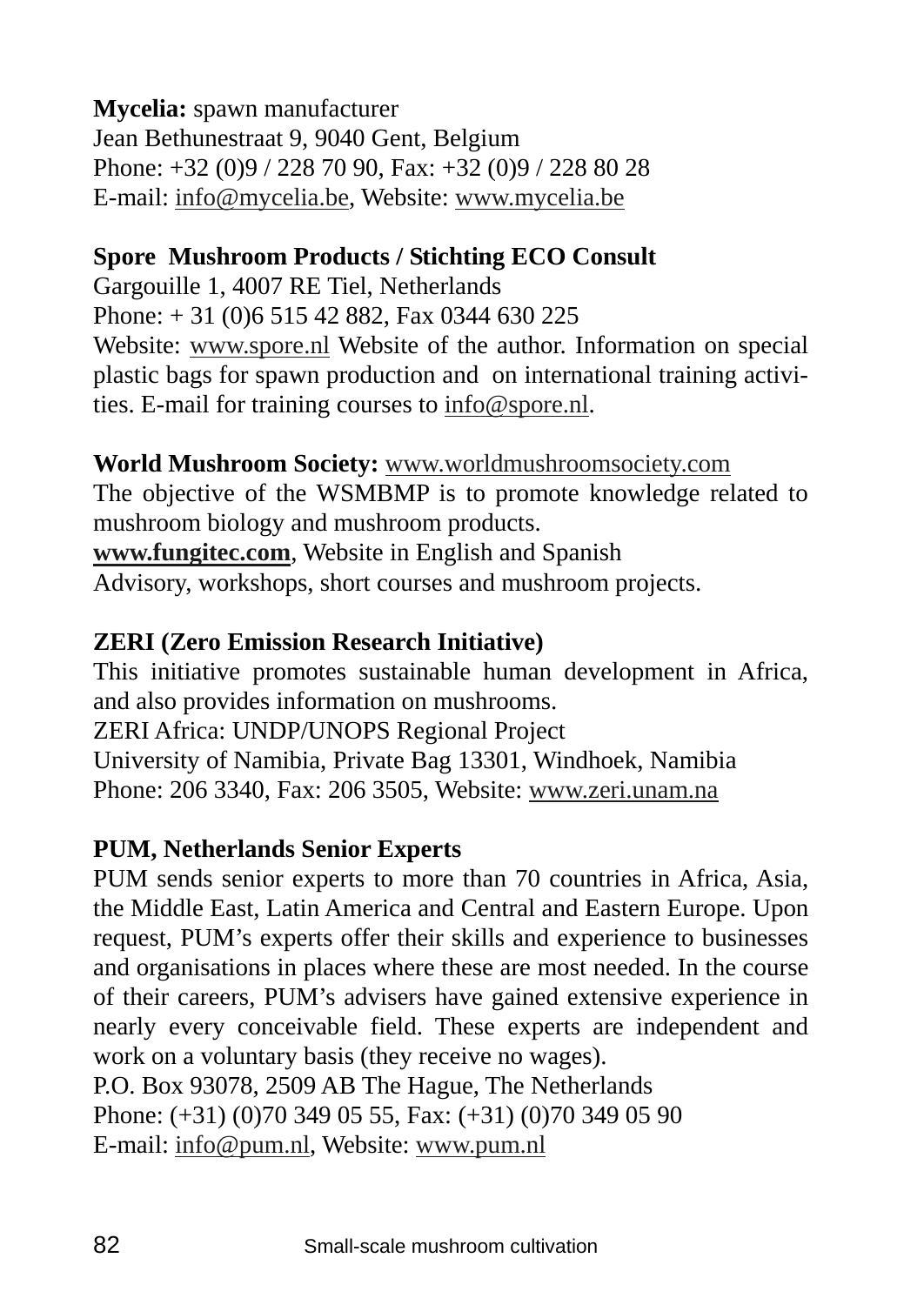# **Glossary**

| Agar:           | An extract from a seaweed used to solidify media:<br>alternatively, (cheaper) gelatin may be used. Agar<br>is available in bar or powder form.                                                                                                                                                                                                                                       |
|-----------------|--------------------------------------------------------------------------------------------------------------------------------------------------------------------------------------------------------------------------------------------------------------------------------------------------------------------------------------------------------------------------------------|
| Anaerobic:      | Without oxygen $(o_2)$ .                                                                                                                                                                                                                                                                                                                                                             |
| Aseptic:        | Sterile condition: no unwanted organisms present.                                                                                                                                                                                                                                                                                                                                    |
| Autoclave:      | A container, the contents of which can be heated<br>up to $121^{\circ}$ c. It must be able to withstand an over-<br>pressure of 1 bar; otherwise the temperature can-<br>not rise sufficiently.                                                                                                                                                                                      |
| Bacteria:       | Micro-organisms that may cause contamination in<br>culture work. Grain spawn is very easily contami-<br>nated with bacteria.                                                                                                                                                                                                                                                         |
| Break:          | See flush                                                                                                                                                                                                                                                                                                                                                                            |
| Button stage:   | The young mushrooms are still fully closed.                                                                                                                                                                                                                                                                                                                                          |
| Cellulose:      | An organic compound in wood, straw, etc. It is<br>easier to degrade than lignin. Cellulose is proba-<br>bly best known as raw material to make paper.<br>Cotton waste contains high amounts of cellulose;<br>sawdust contains cellulose, hemi-cellulose and<br>lignin.                                                                                                               |
| Culture:        | See mother culture.                                                                                                                                                                                                                                                                                                                                                                  |
| Culture medium: | Micro organisms differ in their nutritional needs.<br>A large number of different media have been de-<br>veloped; PDA-agar and Malt-agar can be used for<br>most cultivated mushrooms.                                                                                                                                                                                               |
| Fermentation:   | The process of composting. Easily accessible nu-<br>trients will be degraded by micro organisms<br>which makes the substrate more selective. Un-<br>wanted fermentation may occur if the compost is<br>still very 'active' or if thick layers or large bags<br>are used. In that case the temperature rise inside<br>the substrate will become too high for the desired<br>mycelium. |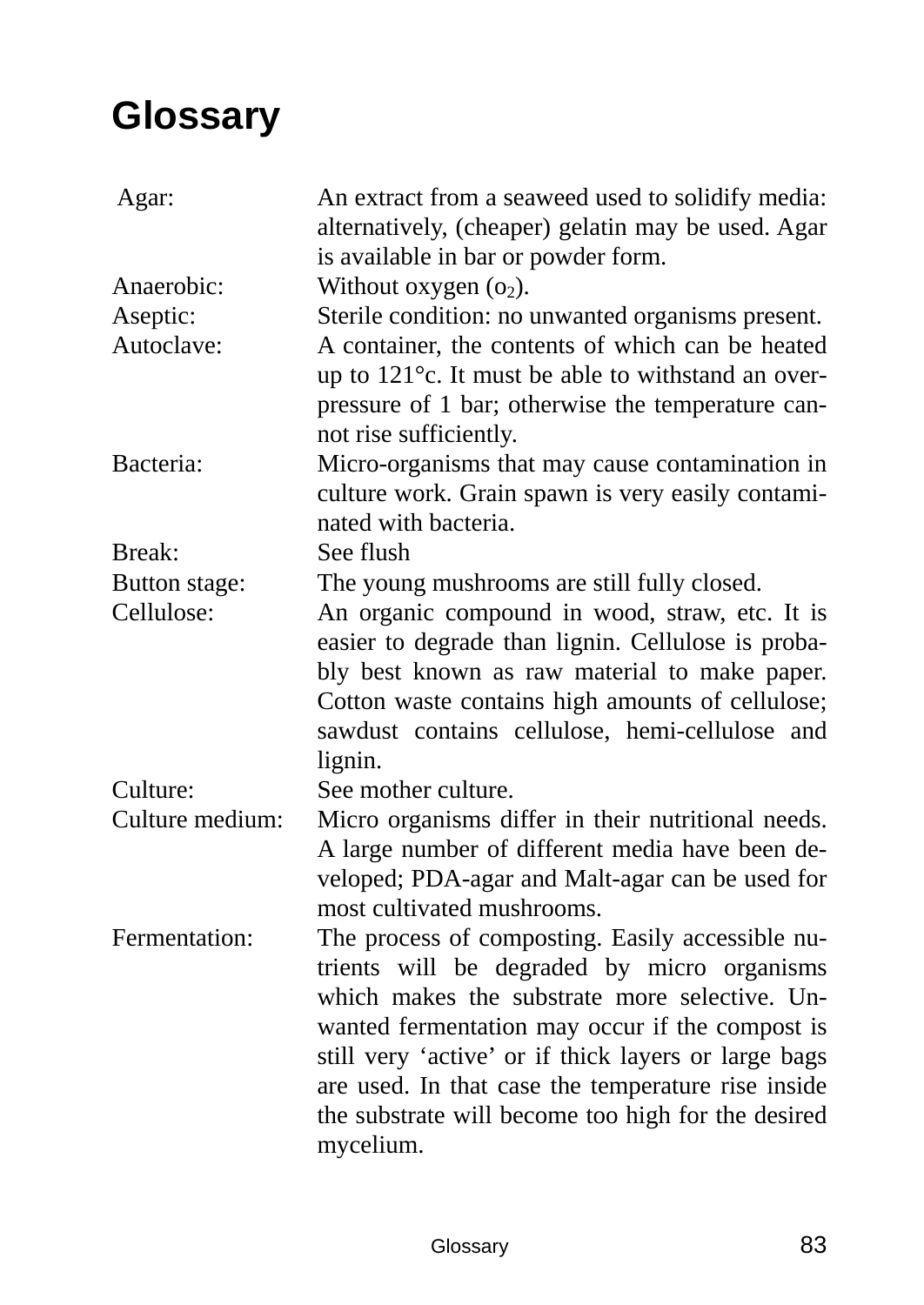| Flush:            | The sudden development of many fruiting bodies<br>at the same time. Usually there is a resting period<br>between flushes or breaks.                                                                            |
|-------------------|----------------------------------------------------------------------------------------------------------------------------------------------------------------------------------------------------------------|
| Formol:           | A 30% solution of formaldehyde used to sterilise<br>areas. The gasses kill living micro-organisms and<br>spores.                                                                                               |
| Free water:       | The actual water available to the micro-organisms<br>in the substrate. Water content is the absolute<br>measure. Free water is related to the water film<br>around each particle in the substrate and the con- |
| Fruiting:         | centration of salts in the water.<br>The mycelium will form mushrooms in its repro-                                                                                                                            |
|                   | ductive stage. This is called fruiting as the mush-<br>rooms are actually the fruiting bodies of the my-<br>celium.                                                                                            |
| Germination:      | The spreading of hyphae from spores.                                                                                                                                                                           |
| Gills:            | the radially arranged, vertical plates below the cap                                                                                                                                                           |
|                   | of a mushroom on which spores are formed.                                                                                                                                                                      |
| Hypha, hyphae:    | Individual cells of mycelium.                                                                                                                                                                                  |
| Incubation:       | The period after inoculation (preferably at a tem-<br>perature optimal for mycelial growth) during<br>which the mycelium slowly grows through the<br>substrate                                                 |
| Inoculation:      | Transferring an organism into a specific substrate.                                                                                                                                                            |
| Lamellae:         | See gills                                                                                                                                                                                                      |
| Lignin:           | A difficult-to-degrade organic substance which,<br>together with cellulose, forms the basis of wood,<br>straw, etc.                                                                                            |
| Micro organisms:  | Microscopic organisms which are abundantly pre-<br>sent in the air. And stick to every surface.                                                                                                                |
| (Mother) culture: | A pure strain of an edible fungus growing on a<br>medium.                                                                                                                                                      |
| Mother spawn:     | Spawn not meant for inoculating substrate, but for<br>inoculating another batch of spawn.                                                                                                                      |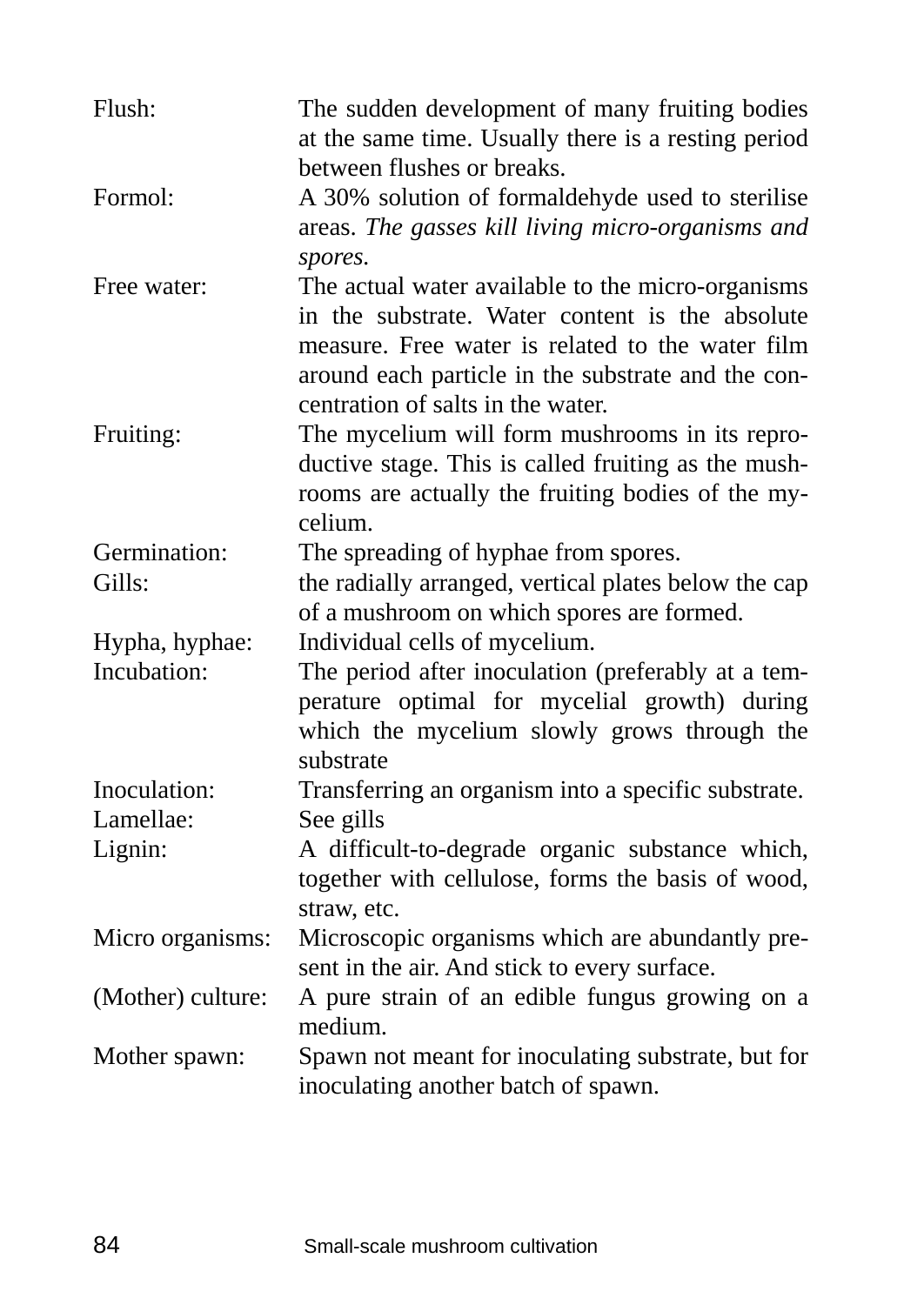| Mycelium:          | The network of hyphae that form the vegetative<br>body of the fungus. Mushrooms are the fruiting<br>bodies of the mycelium.                                                                                                                                                                                 |
|--------------------|-------------------------------------------------------------------------------------------------------------------------------------------------------------------------------------------------------------------------------------------------------------------------------------------------------------|
| Mycorrhiza:        | A symbiotic relationship between fungi<br>and<br>plants.                                                                                                                                                                                                                                                    |
| Parasite:          | Organism that lives at the expense of others, usu-<br>ally causing diseases in its hosts. Ultimately it<br>may cause the death of its host.                                                                                                                                                                 |
| Pasteurisation:    | Heat treatment applied to a substrate to destroy<br>unwanted organisms but keeping favourable ones<br>alive. The temperature range is 60-80°c. The<br>treatment is very different from sterilisation,<br>which aims at destroying all organisms in the sub-<br>strate.                                      |
| Petri dish:        | A round glass or plastic dish with a cover to ob-<br>serve the growth of microscopic organisms. The<br>dishes are partly filled with sterile growth me-<br>dium (or sterilised after they have been filled).<br>Petri dishes are commonly used to grow myce-<br>lium which will inoculate the mother spawn. |
| Ph:                | A measure to describe acidity of a medium. Ph 7<br>is neutral; a higher figure means alkaline, lower<br>acidic. Most wood-inhabiting mushrooms prefer a<br>slightly acidic substrate.                                                                                                                       |
| Pinhead:           | A term to describe a very young mushroom when<br>the cap is pin-sized.                                                                                                                                                                                                                                      |
| Primordium:        | The initial fruiting body.                                                                                                                                                                                                                                                                                  |
| Pure culture:      | An isolated culture of micro-organism without                                                                                                                                                                                                                                                               |
|                    | any other micro-organisms. Pure cultures are es-<br>sential to the spawn production process.                                                                                                                                                                                                                |
| Relative humidity: | The percentage of moisture in the air compared to<br>the maximal amount that the air can hold at that<br>temperature and pressure.                                                                                                                                                                          |
| Slant:             | A test tube with growth medium, which has been<br>sterilised and slanted to increase the surface area.                                                                                                                                                                                                      |